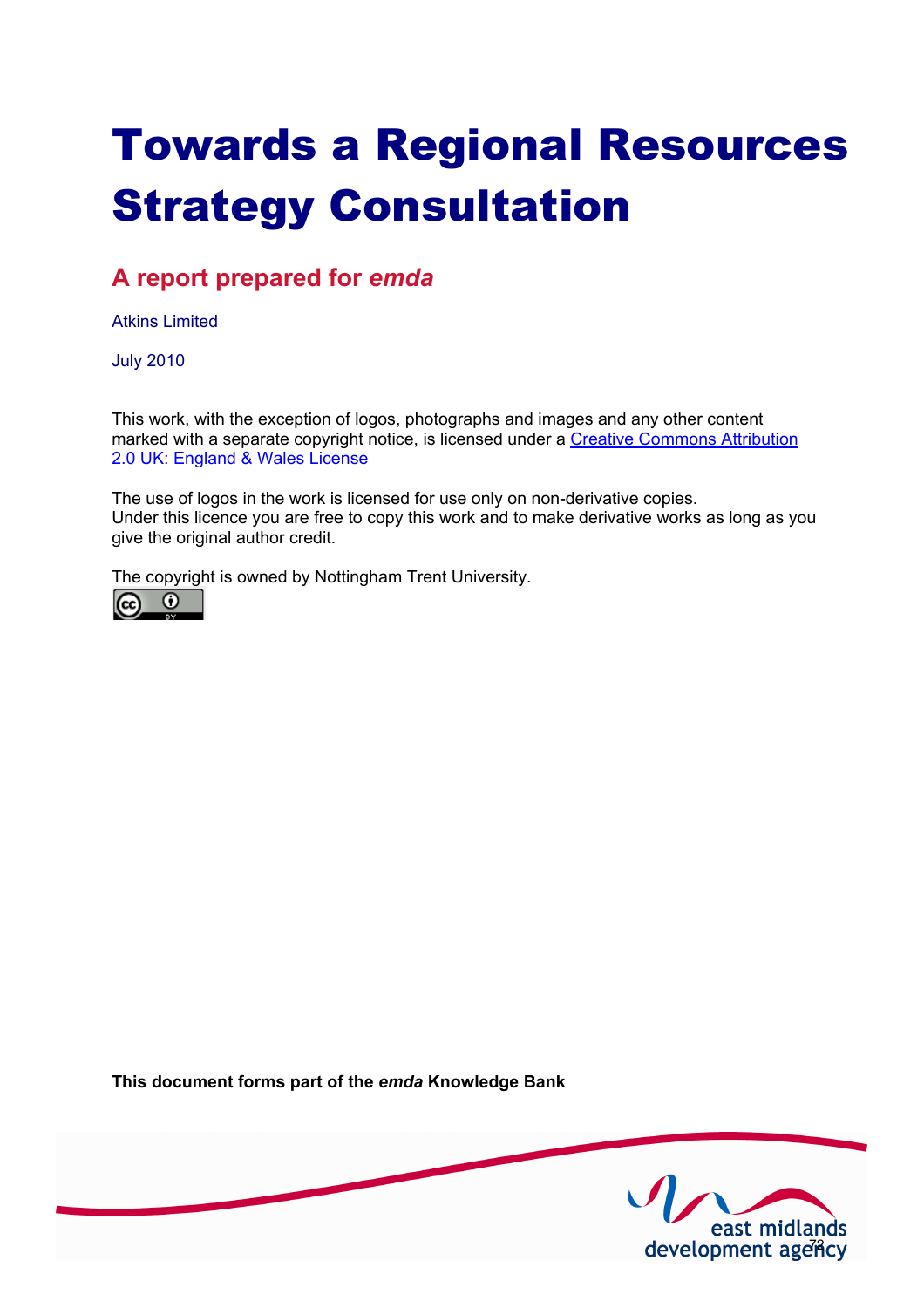## **emda: Towards A Regional Resources Strategy Consultation**

## **Final Report**

**July 2010** 

### **Notice**

This report was produced by *Atkins Ltd* for emda for the specific purpose of the Waste to Resources Strategy Consultation.

This report may not be used by any person other than emda without emda*'s* express permission. In any event, Atkins accepts no liability for any costs, liabilities or losses arising as a result of the use of or reliance upon the contents of this report by any person other than *emda*.

Atkins Limited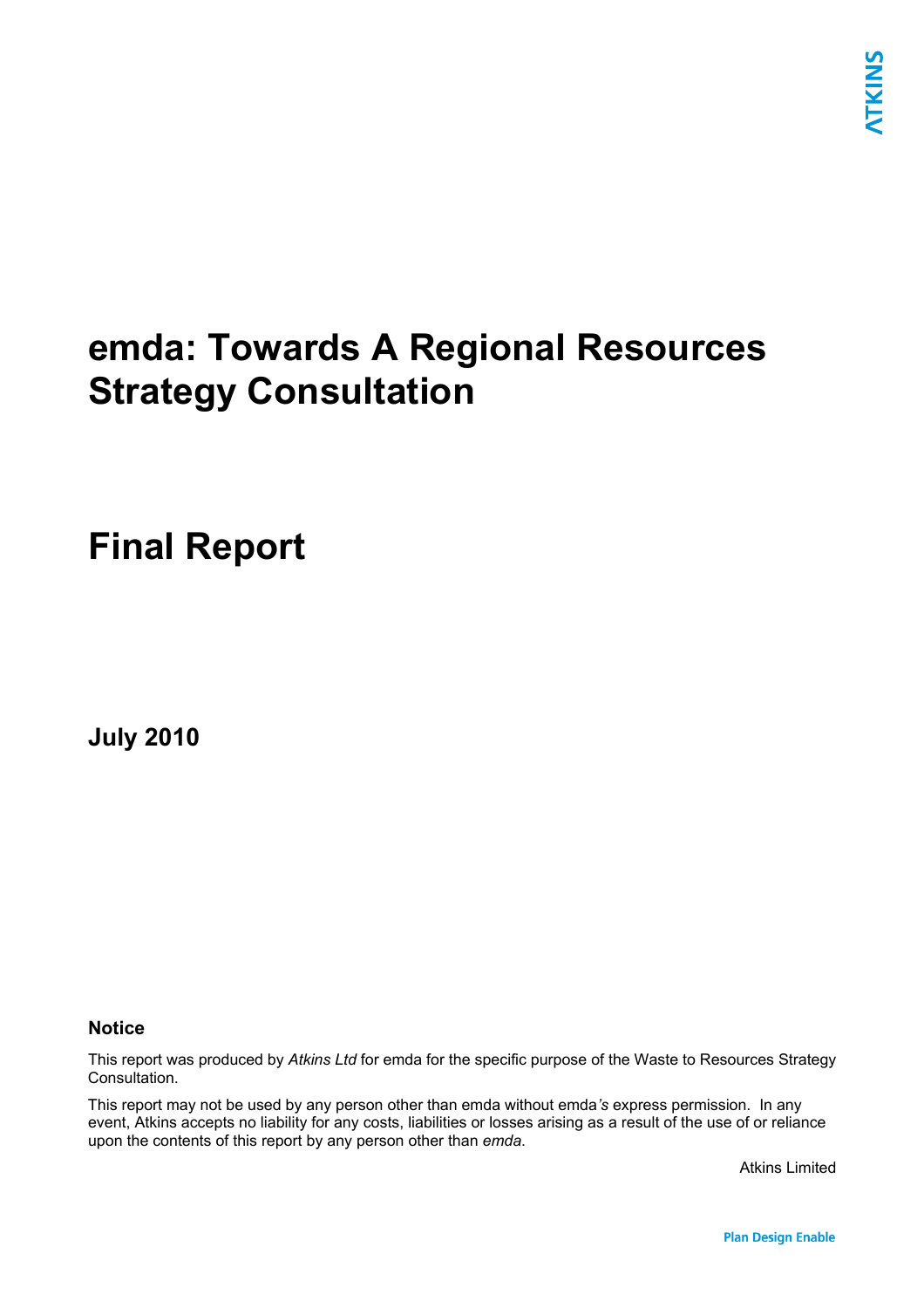## **Contents**

|     | <b>Section</b>                               | Page |
|-----|----------------------------------------------|------|
|     | <b>Glossary of Terms</b>                     | 3    |
|     | <b>Executive Summary</b>                     | 4    |
| 1.  | Introduction                                 | 12   |
| 2.  | The First Stage of the Project               | 13   |
| 2.1 | <b>Document Review</b>                       | 13   |
| 2.2 | <b>The Consultation Process</b>              | 22   |
| 2.3 | The Results of the Consultation              | 27   |
| 3.  | The Second Stage of the Project              | 40   |
| 3.1 | Introduction                                 | 40   |
| 3.2 | Political Changes that Affect the Project    | 41   |
| 3.3 | <b>International Best Practice</b>           | 43   |
| 3.4 | Review of Key Literature                     | 48   |
| 3.5 | Other Useful Ideas and Insights              | 51   |
| 3.6 | Follow-up Interviews                         | 55   |
| 3.7 | Public Comments from Key Stakeholders        | 58   |
| 4.  | <b>Conclusions and Possible Next Steps</b>   | 62   |
| 4.1 | The Original Brief                           | 62   |
| 4.2 | <b>The Current Situation</b>                 | 62   |
| 4.3 | <b>Summary of Findings</b>                   | 63   |
| 4.4 | <b>Suggestions for Possible Ongoing Work</b> | 67   |

- A.1 Appendix 1 Initial Consultation Responses
- A.2 Appendix 2 Additional Research
- A.3 Appendix 3 Additional Interviews
- A.4 Appendix 4 Kilworth CIC Business Plan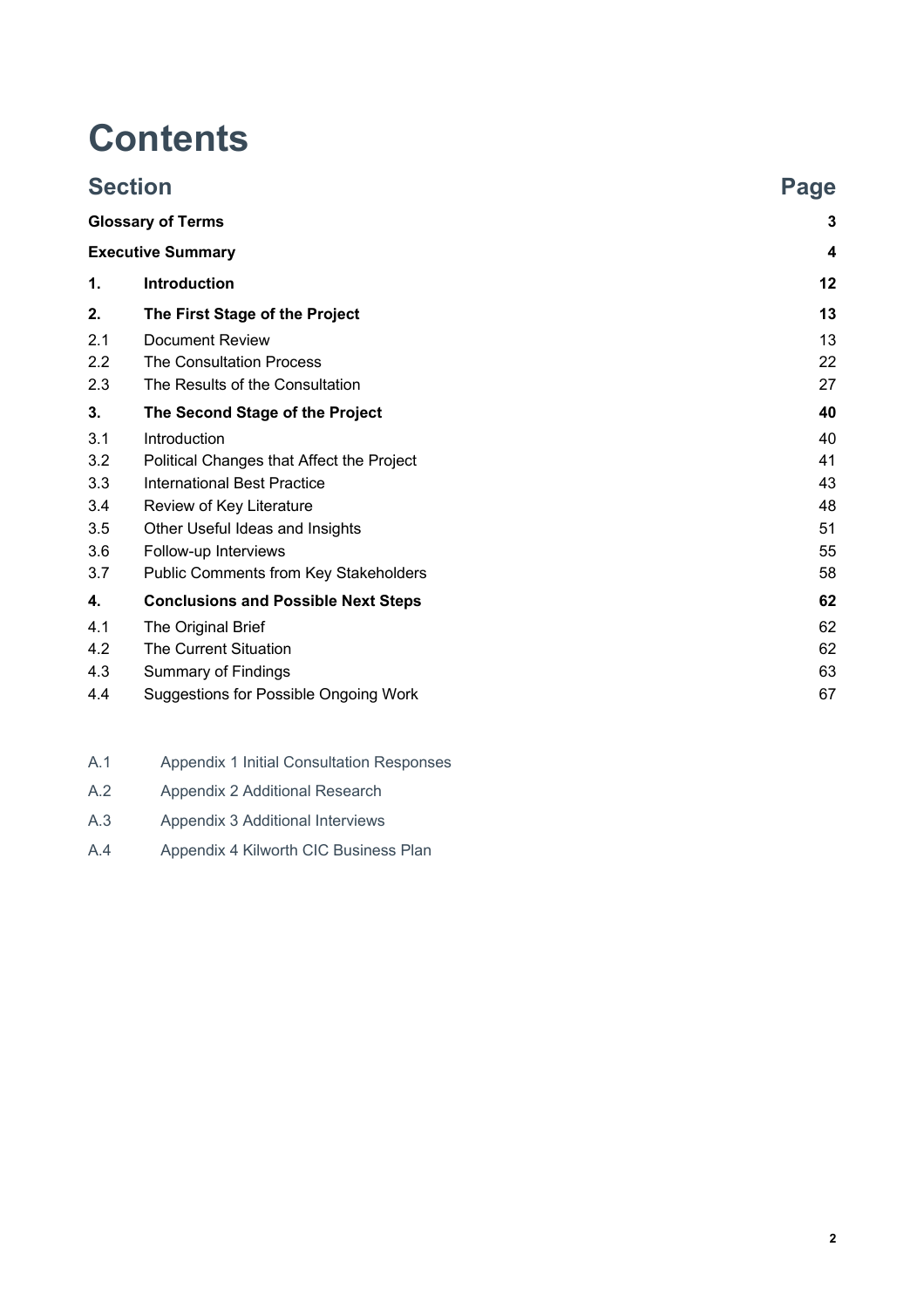## Glossary of Terms

| Meaning / Definition                    |
|-----------------------------------------|
| <b>Construction and Demolition</b>      |
| Commercial and Industrial               |
| East Midlands Development Agency        |
| East Midlands Regional Assembly         |
| Government Office for the East Midlands |
| <b>Integrated Regional Strategy</b>     |
| Multi Criteria Analysis                 |
| <b>Municipal Solid Waste</b>            |
| <b>Regional Energy Strategy</b>         |
| <b>Regional Spatial Strategy</b>        |
| <b>Regional Waste Strategy</b>          |
| Regional Waste Strategy 2006            |
|                                         |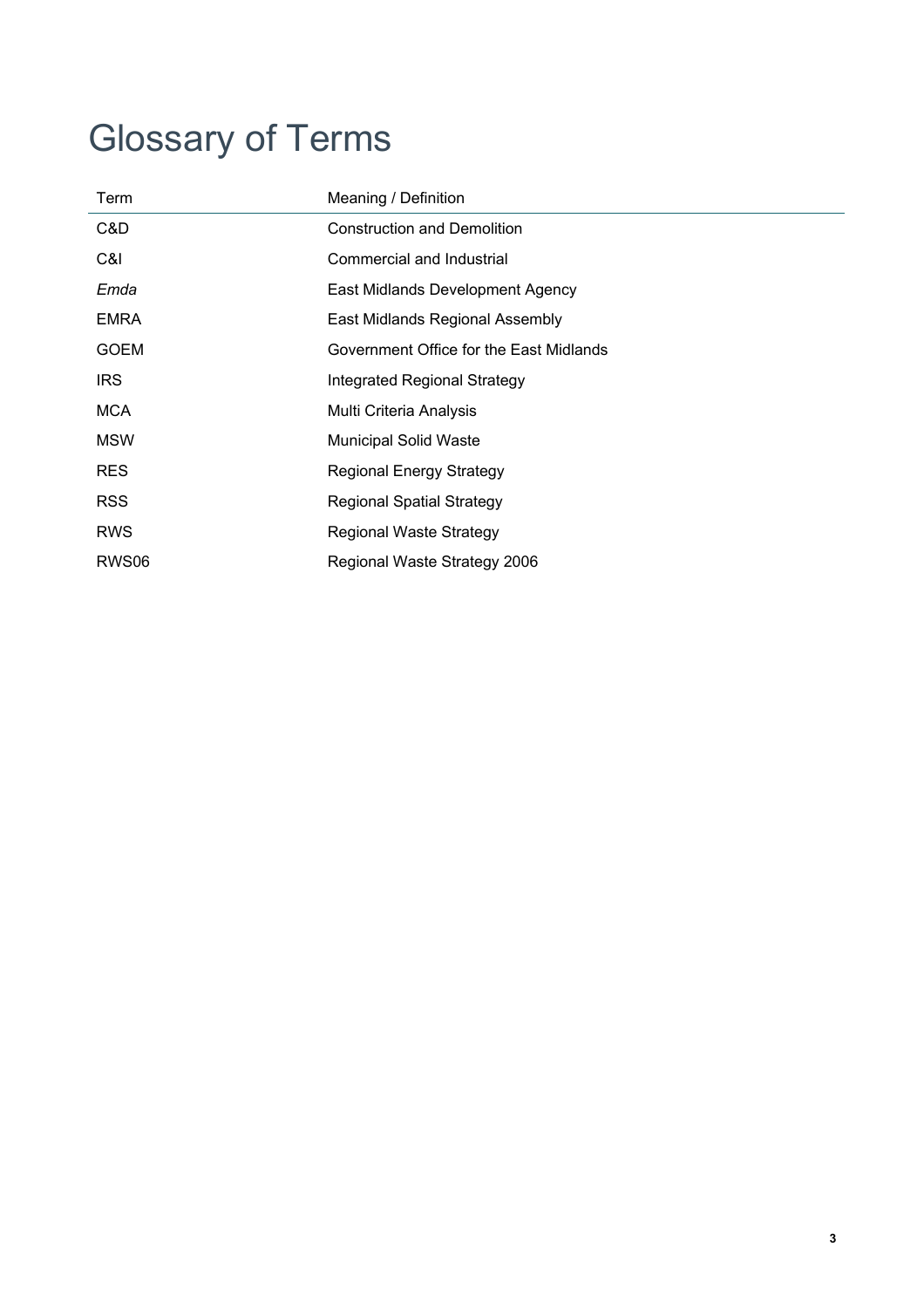## Executive Summary

In November 2009 the East Midlands Development Agency (*emda*); EMRA and the Government Office for the East Midlands (GOEM) commissioned Atkins to consult with stakeholders in the East Midlands to gauge interest and support for the idea of a Regional Waste to Resource Strategy and also to identify any existing data sources, waste resource opportunities and groups or individuals willing to take an active part in making the strategy a reality.

The brief for the consultation was to identify stakeholder priorities and perceptions on:

- The role of regional agencies in the transition
- What the region should hope to achieve from a Regional Resources Strategy
- The kinds of steps needed to achieve these goals
- The range and extent of transformation required
- The conflicts and challenges foreseen
- The respective roles of industry and agencies
- The physical nature of a resources management approach
- Perceptions of the costs that may be involved in the transition and the value that might be derived
- How the approach would respond to and border on extra-regional activities
- Who would benefit
- The risks
- Whether legislative frameworks in place would allow the transition or would need to change
- What kinds of actions should be set out to achieve the transition
- What success would look like

The project was designed to build on work by AECOM who reviewed the 2006 Regional Waste Strategy earlier in 2009 and assessed progress against the action plan. AECOM proposed a move forward from a Regional Waste Strategy to a Regional Resource Strategy.

### **The Current Situation**

Recent political and policy developments, however, mean that the original brief is no longer relevant.

The new coalition Government elected in May 2010 has already made it clear that there is no longer anything compelling regional working and it will be up to the Local Authorities to decide how, if at all, they wish to continue with a regional approach:

- The Regional Spatial Strategies have been revoked
- Emda will not exist beyond April 2012 and will be wound down during the intervening period, while the future of GOEM is uncertain
- Funding for the Leaders Boards and other networks such as RTAB has been withdrawn
- A new Localism Bill and planning system based on the Conservatives' Open Source Planning paper will rebalance power in favour of local communities
- The new local enterprise partnerships (LEPs) will be led by elected local authority leaders in 'natural economic areas'
- Guidance issued when the RSS were revoked says Planning Authorities should continue to press ahead with their waste plans. For the transitional period they will continue to be informed by the data and information which has been collated by the Regional Waste Technical Advisory Bodies, but this function will be transferred to local authorities.

And while the current review of waste policy in the UK is not expected to report until next spring, it is reasonable to assume that it will fit within the parameters of the new localism agenda.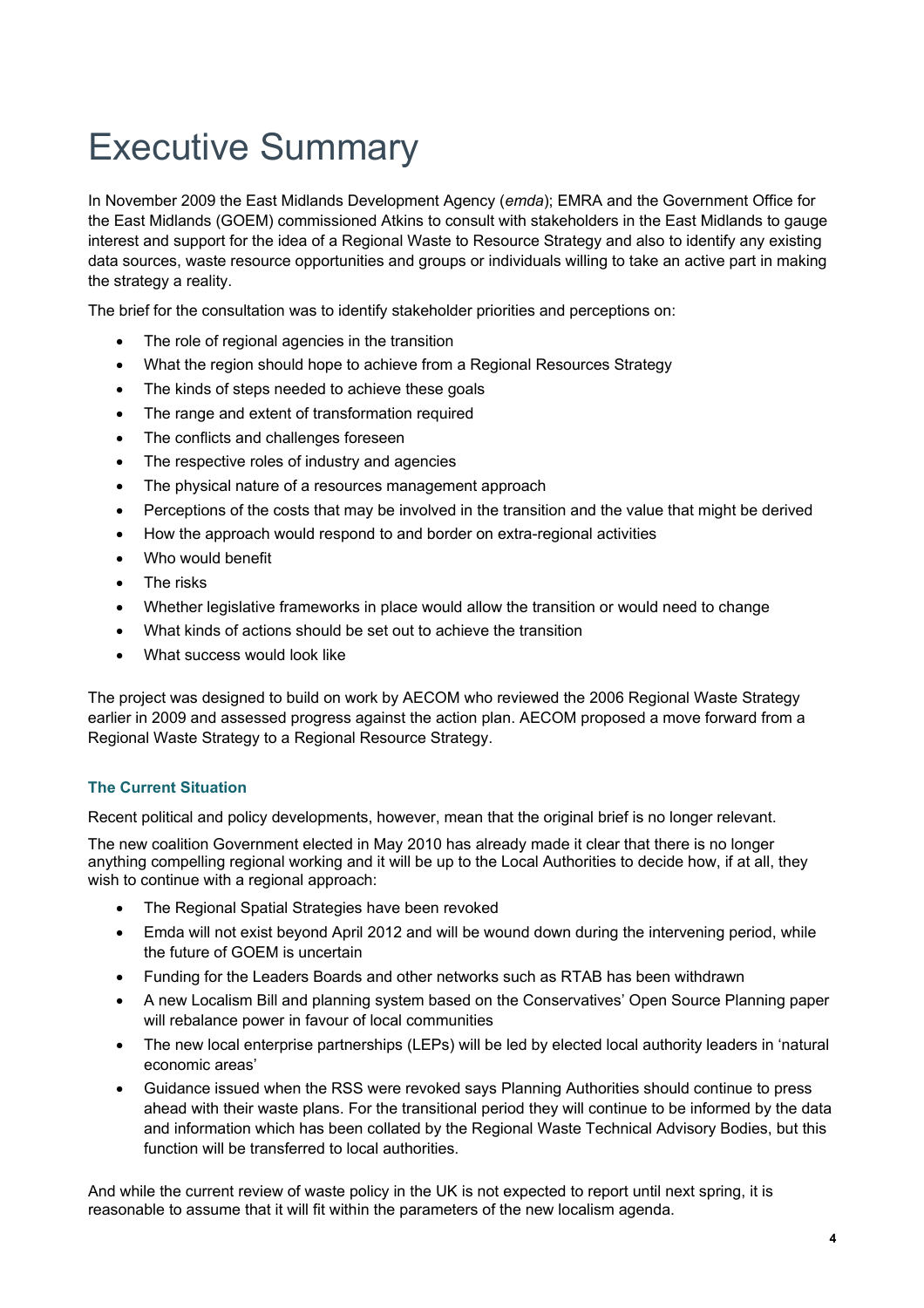In addition, selected follow-up interviews with key waste players in the region – particularly the county authorities/waste partnerships – have made it clear that a regional approach to waste minimisation and management is very unlikely to be pursued unless national policy and legislation dictates that it should.

Nevertheless, despite a disappointingly low response, the consultation and research exercise has pointed up a number of important issues and a range of interesting and constructive ideas that should play a key role in shaping the waste minimisation and management approach in the East Midlands and also identifies areas where the outgoing regional agencies can support the local authorities and county waste partnerships over the coming months.

It is important to remember, however, that while the information collected provides useful insights on approaches to waste management in the region, it will not be until all the uncertainties are resolved that a fully informed decision can be taken on the best way forward.

### **Project Background**

The Regional Waste Strategy 2006 (RWS06) was produced by EMRA to improve the management of waste arisings within the East Midlands between 2006 and 2020. It was the region's first strategic response to the waste agenda, presenting 10 regional priorities and an action plan involving a wide range of stakeholders. Since the implementation of the RWS06, good progresses have been made over the last three years, the East Midlands is now the region with the highest recycling rate in England. However, there are still some gaps that need to be considered.

EMRA produced a Regional Energy Strategy in 2009, which aims to improve sustainable development and deliver a sustainable economic growth within the East Midlands for the next 15-20 years. It is the region's first strategic response to influence decisions on the generation, supply and use of energy by presenting 8 regional priorities and an action plan involving a wide range of stakeholders.

The regional Steering Group's first step in the move towards a Resource Strategy was to commission AECOM to undertake a Strategic Review of the RWS06. The report provided a framework for the development of a Regional Resource Strategy.

The first focus of AECOM was on the existing priorities and action plan progress. This involved a gap analysis and assessment of each of the priorities in terms of their suitability to be taken forward into the Resource Strategy. AECOM suggested an approach to a Regional Resource Strategy in liaison with the Steering Group:



A preliminary vision *"To apply economic, social and environmental considerations to a Regional Resource Strategy to work towards a zero waste region by 2020"* and 10 guiding principles were developed in consultation with the Steering Group. The guiding principles are overarching fundamental principles which should steer the implementation of priorities and actions.

Using the best available waste and resource data sources, AECOM defined 16 potential waste resources. Initiatives were then developed based on the 16 waste types identified; they directly relate to improving the resource management of each of the waste types identified. 2 additional initiatives were identified in key areas that felt to be critical in the development and delivery of a Resource Strategy.

Each initiative was assessed in order to identify the top 9 initiatives that will be taken forward as priorities in the Regional Resource Strategy. A Multi Criteria Analysis (MCA) tool was developed to rank the initiatives based on an overall score corresponding to *the overall potential of an initiative to achieve the social, economic and environmental objectives for recovering resources from waste in the East Midlands*. AECOM identified the following priorities:

- 1. Improve waste and resource data collection;
- 2. Awareness raising, education and promotion of best practice to achieve behavioural change to improve waste and resource management;
- 3. Improved resource management of organic waste;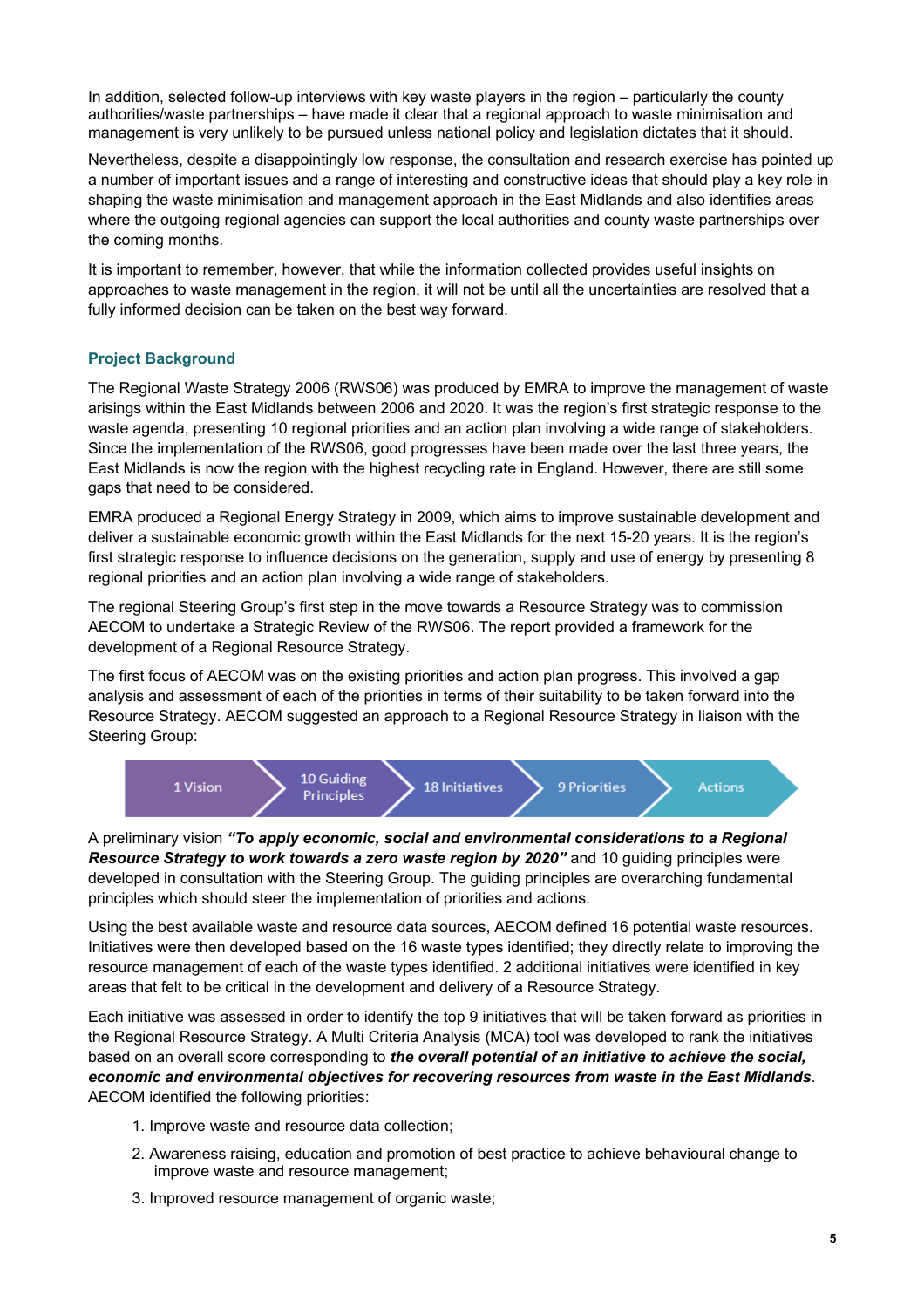- 4. Improved resource management of waste plastics;
- 5. Improved resource management of wood wastes;
- 6. Improved resource management of inert wastes from construction and demolition;
- 7. Improved resource management of food waste;
- 8. Improved resource management of chemical wastes;
- 9. Improved resource management of waste metals.

The methodology proposed by AECOM has some limitations:

- There is a limited amount of data available, and a significant lack of accuracy (+/- 50%);
- Resource information are also limited; there is no consideration of practicality, processing costs or end markets;
- The ranking system (MCA tool) does not take into account of sensitivity to risks such as changes in legislation, waste volumes, NIMBY attitudes, political attitudes or market volatility;
- AECOM did not identify actions; they suggest that the Steering Group will develop them following the stakeholder consultation.

### **Next steps**

To take the strategy forward to the next stage, the steering group commissioned two pieces of work –

- The development of a comprehensive stakeholder list, including all individuals and organisations with an interest in waste in the East Midlands and using that list, the creation of a stakeholder network who would meet regularly to develop a joined up approach to waste in the region. Margaret Bates from Northampton University who is a member of the steering group is leading this project.
- A consultation exercise designed to reach all those in the stakeholder network, plus the wider public, which would both gauge interest and support for the idea of the Regional Waste to Resource Strategy and also identify any existing data sources, waste resource opportunities and groups or individuals willing to take an active part in making the strategy a reality. An integrated team of consultation and waste specialists from Atkins was appointed to take forward this element of work.

### **Consultation methodology**

In consultation with the project steering group a methodology for the consultation was agreed that included a mix of techniques and channels designed to appeal to a range of audiences. This involved:

- A consultation leaflet and questionnaire
- Online consultation
- Stakeholder workshops
- Follow up phone calls
- A public exhibition
- Local media relations

In view of a disappointing response to the consultation it was decided to do further online research and some follow-up interviews with those who responded, to add to the knowledge-base informing the way forward.

However, at the end of March 2010 (when the project as originally conceived finished) the announcement of the general election was known to be imminent and from that point on until after the new coalition government's first budget on June 22, 2010 great uncertainty surrounded many aspects of government policy.

It was known that the regional tier of government was likely to be scrapped, but not exactly how or when these changes would be introduced. Consequently it was not possible to meaningfully assess the implications for the development of a regional waste to resource strategy.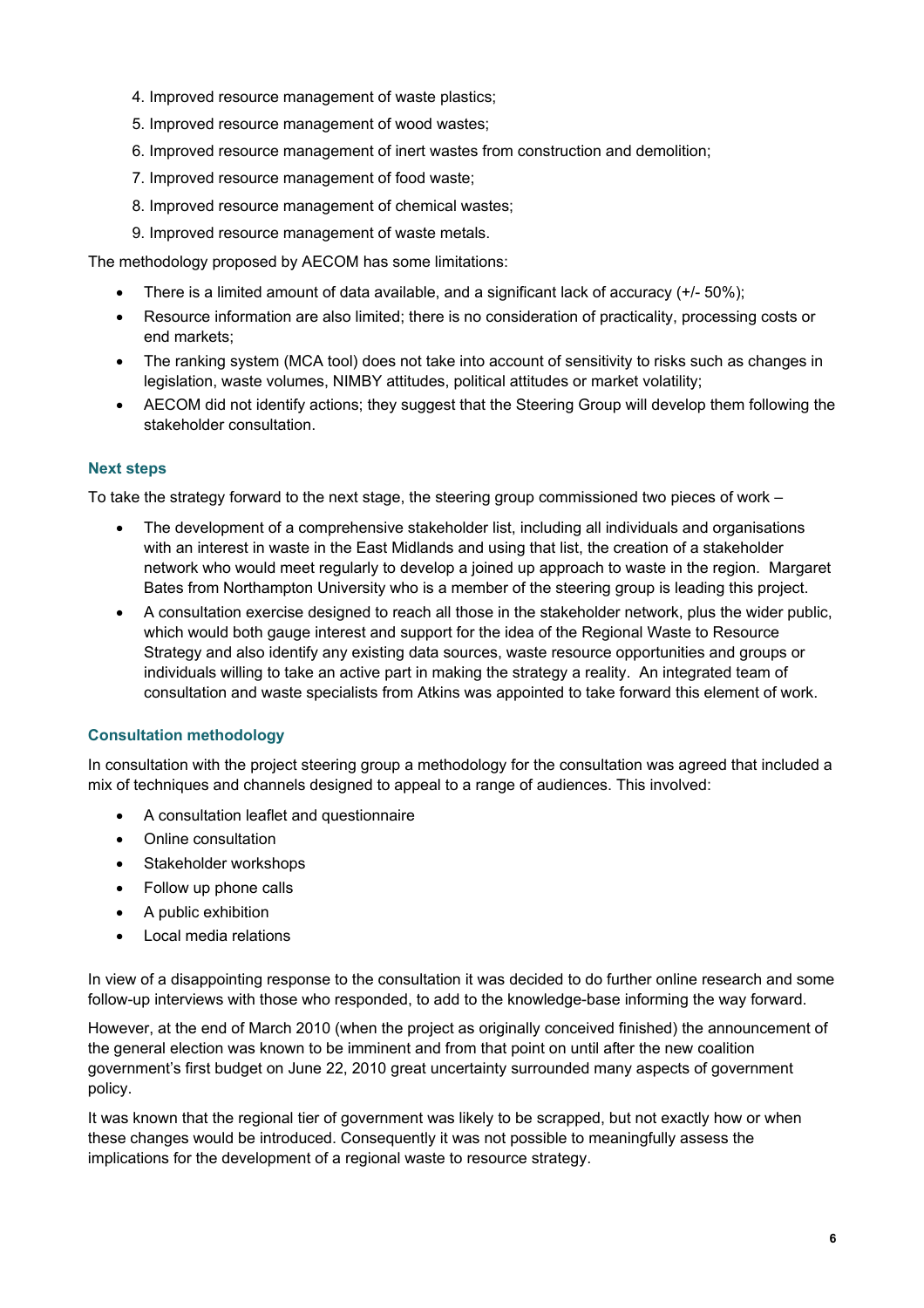For this reason the follow-up interviews were not carried out until late June and early July 2010 when some of the detail of the new coalition government's approach had started to emerge and respondents were able to begin to express a view on a way forward.

The aim of both exercises was to identify, where – if at all – a regional perspective on the waste agenda would still be useful and appropriate.

### **Summary of Findings**

### **International Best Practice**

Best practice in waste minimisation and management is based around the internationally recognised concept of the 3Rs – Reduce, Reuse and Recycle and the waste management hierarchy. The waste hierarchy specifies the order of preference for dealing with waste with priority given to waste reduction, reuse and recycling with the least desirable approach being disposal of waste in landfill.

The primary motivation of any waste strategy must therefore be to reduce waste at source. In addition it has been shown time and time again across the world that the success of the implementation of the 3Rs programme will depend on:

- Strong and co-ordinated governance eg codes of practice and legislation
- Having sufficient waste infrastructure in the form of collection systems that support source segregation and appropriate recycling and recovery technologies
- Creating an economic environment that promotes waste reduction, reuse and recycling as opposed to disposal through the 'polluter pays principle.' This is an extension of the producer responsibility principle not only shifting responsibilities to the producer but also the environmental costs associated with managing and disposing of wastes.
- Communication of the programme and its importance to the public so that they are aware of how their actions can make a difference

The online best practice review encompassing key literature, useful perspectives and ideas from a wide range of sources from the public, through special interest groups, to the waste press and also recent comments and speeches from key organisations and thought leaders in the waste industry, underline this approach.

The results of the consultation and follow-up interviews further support the recommendations of international best practice.

The first key recommendation of this project is therefore to recommend that any approach adopted in the East Midlands, whether regional, at county level or locally, is holistic – responding to the 3Rs and the waste hierarchy – rather than trying to separate the issue of waste as a resource from the issue of reducing waste in the first place.

### **Initial Consultation**

The initial consultation pointed up a number of important issues that must be tackled. Many of these were identified in the Aecom report and the consultation serves to underline their importance.

It is clear that there is no quick fix answer to any of the questions. The consultation was in many ways a fishing exercise designed to identify ready-made information sources and solutions that could be easily drawn together and taken forward. No such sources and solutions emerged, nor did any individual or organisations willing or able to take the lead in developing and implementing a Waste to Resource Strategy for the East Midlands. Key issues that emerged were:

- It will be essential for someone to take the initiative and drive the process forward, if it is ever to be more than a good idea.
- Another pressing issue will be to review the full stakeholder network list and ensure that all contact details are up to date, that the most appropriate contact is identified in each organisation and that identified contacts have been contacted and agreed to accept that role.
- Clear definition of roles and responsibilities is essential for instance who will lead and what contribution can be expected from organisations eg WRAP, the Environment Agency and Defra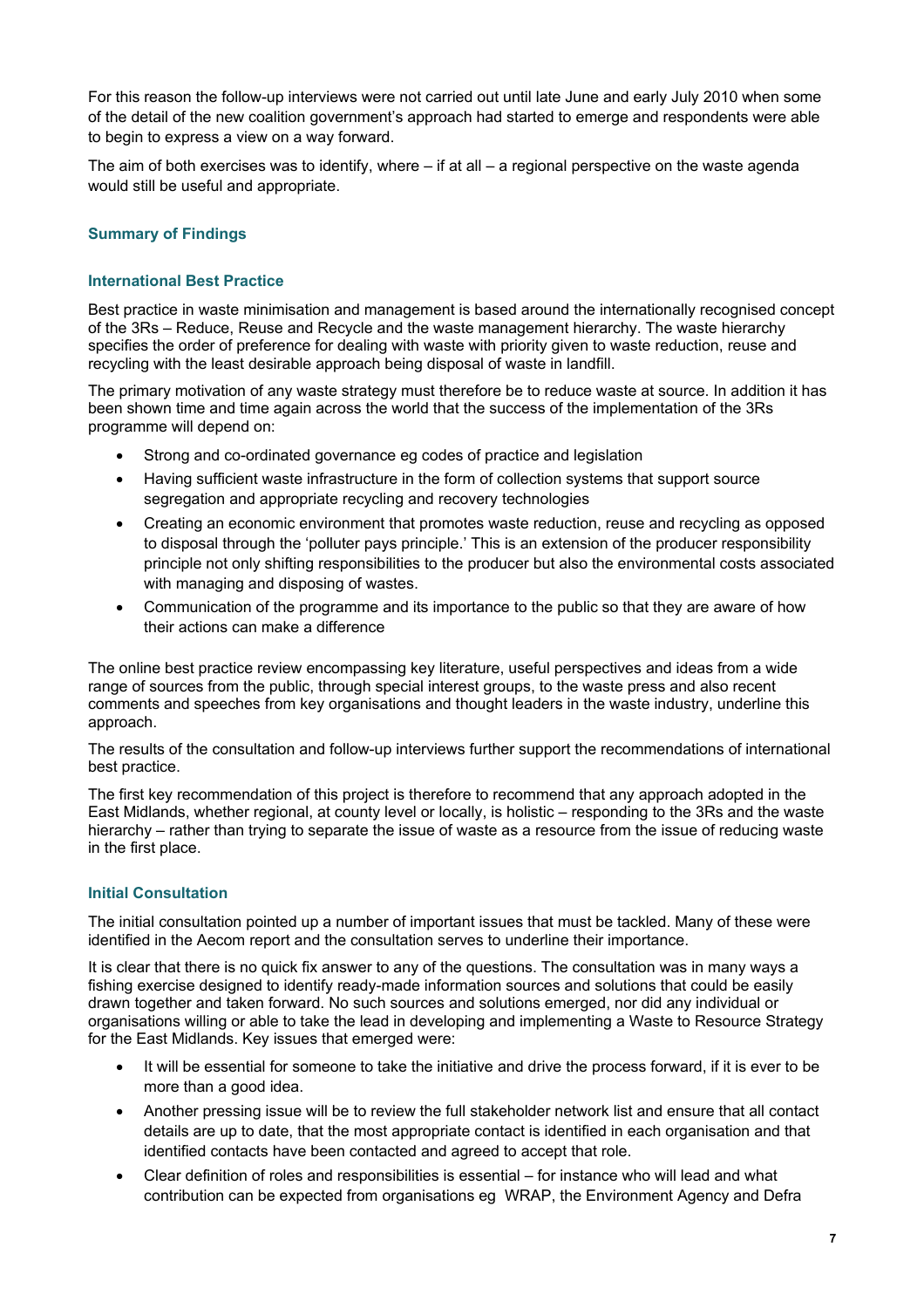- Understanding of public perception
- Comprehensive information on the waste streams, the routes to recycling for each and life-cycle analysis of the various disposal v recycling options
- What works and what doesn't
- Financial and environmental cost/benefit/impact analysis
- Projected demand for resources in the UK
- Areas where resources need to be focussed
- Communication plan and material, public education strategy and material, background and supporting information for present and potential participants
- Comprehensive database of information, contact points for best practise and "one stop shop" solutions, companies recommended to deal with the waste streams etc
- Development of the strategy

### **Online Research**

The online research also provided useful sources of information and additional possible actions.

### **Sources of Information**

Despite the perceptions of respondents to the first stage consultation a great deal of data about waste in the East Midlands is actually available online, for instance:

- Defra, the Environment Agency and WRAP all collect waste data. Extensive information is now available largely on the WRAP website, but also through Defra and the EA. For instance Material and Market Development Recommendations in East Midlands, WRAP 2007 (updated April 2010) which examines capacity in the region and concludes that as a whole it has sufficient capacity to manage the waste it produces and with the addition of the capacity from sites granted planning permission and awaiting determination, over-provision of capacity would range from 5.6 million tonnes to 8.2 million tonnes in 2020.
- EMRA completed a Study into Waste Management Capacity in the East Midlands in 2009, which is available on the EMRA website.
- While EERA led a National Study into Commercial and Industrial Waste Arisings, 2009, which extrapolates from research in the north west to make assumptions about the other UK regions. The full report, together with links to a spreadsheet for calcultating forecasts and the data tables for each region can also be accessed through the EMRA website at www.emra.gov.uk/publications/housingplanning-and-transport/waste/national-study-into-commercial-and-industrial-waste-arisings

Together these reports fill many information gaps identified by consultation respondents and while they are not yet providing a full picture form a useful basis for further research to fill the gaps.

The second key recommendation of this project is therefore to ensure that all key stakeholders are made aware of existing data and information resources.

### **Solutions Identified by Other Strategies and Initiatives**

Online research also identified a wide range of solutions and actions driving other strategies and initiatives around the world. For instance:

- Pushing those who produce goods that end up as waste to take responsibility for their products, for instance with product stewardship schemes
- Increasing resource recovery from commercial, industrial, construction and demolition wastes eg ensuring agencies and government take construction and demolition waste as a raw material.
- The development of local markets for recovered materials
- Separate food waste collection schemes for all households
- An anaerobic digestion plant building programme
- A policy 'preference' for kerbside sorting of waste streams by collection contractors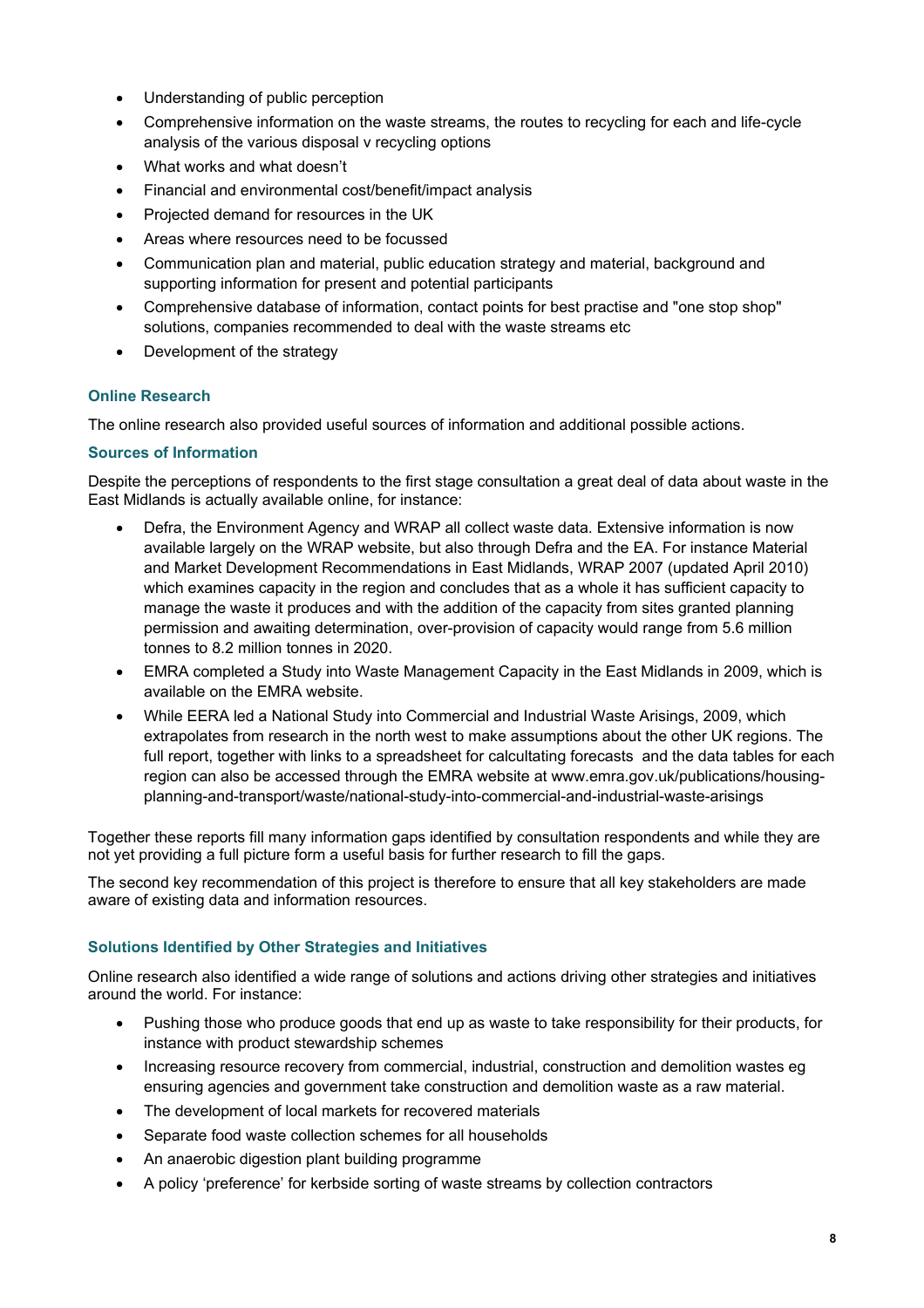- Sector plans providing more specific waste reduction strategies for individual waste intensive sectors eg municipal waste, retail, construction, infrastructure
- Development of a Waste Prevention Programme for all wastes, ensuring the prevention and reuse of waste is central to all actions and policies
- Landfill bans for specific waste types to ensure the value from these resources is captured
- Ensuring that
	- $\circ$  Households use material goods for their intended life and do not dispose of them while still useful. Lifetime Optimisation and Restorative Economy are successful strategies
	- o Edible food is not treated waste
	- $\circ$  Industry understands the feasibility of resource efficiency strategies in individual sectors
	- $\circ$  National support and policies are in place to balance winners and losers in pursuing this approach

Other useful insights are contributed by:

• Economies of Scale, Defra's 2007 Waste Management Optimisation Study which concludes that while many types of waste management facilities get less expensive to run on a simplistic basis as the capacity increases, there are other factors such as transport and planning. Political, social, economic and legislative factors all have an effect and there are many barriers to collaboration and integration. Case studies from waste partnerships showed that in Essex full integration would be marginally more expensive and offer fewer benefits than a two-area scenario. This may demonstrate the point at which diminishing returns are experienced.

On the other hand including commercial waste collection in modelling would make more waste available in a smaller area, reducing transportation cost and increasing the scale at which transfer stations become more cost effective, particularly in rural areas.

- Third Sector: Investment for Growth, WRAP 2009 concludes that Resource Recovery Third Sector Organisations could make a very significant contribution to the waste agenda but need support, advice and business opportunities.
- ICE in How to Deliver a National Resource Management Strategy, 2007, suggests that a key first step would be to establish a national leadership body drawn from the relevant government departments and an agent to join up people who need to make decisions and show how a resource management strategy can be delivered at a regional and local level – most probably EA or WRAP. It's role would include:
	- $\circ$  Material flow management (collecting and providing data at national, regional and local levels)
	- $\circ$  Public sector corporate governance, including strategic planning for procurement of capital programmes
	- $\circ$  Local government in respect of built development, contract management (land use planning and material resource management opportunities) and community liaison
	- o Assisting the private sector to implement new systems and facilities
	- $\circ$  Liaising with the specialist groups, networks or professional organisations and community groups. Seeking a tactical local response and responding to and promoting new ideas and technological innovation
	- $\circ$  Advising the government about the funds and pump priming mechanisms that are needed and helping to ensure they are put into place
- Waste suggestions from the public which include:
	- o Make local authority recycling regimes the same and able to recycle everything possible
	- $\circ$  Tax all plastic containers differentially (producers and users) according to how easy it is for that type of plastic to be reused or recycled, and the revenue ring-fenced to support reuse and recycling.
- North Kilworth CIC, led by leading waste industry figure Peter Jones which plans to set up and operate a community anaerobic digestion facility that will provide energy for sale to the National Grid and reinvest the profits into village projects designed to deliver a sustainable community.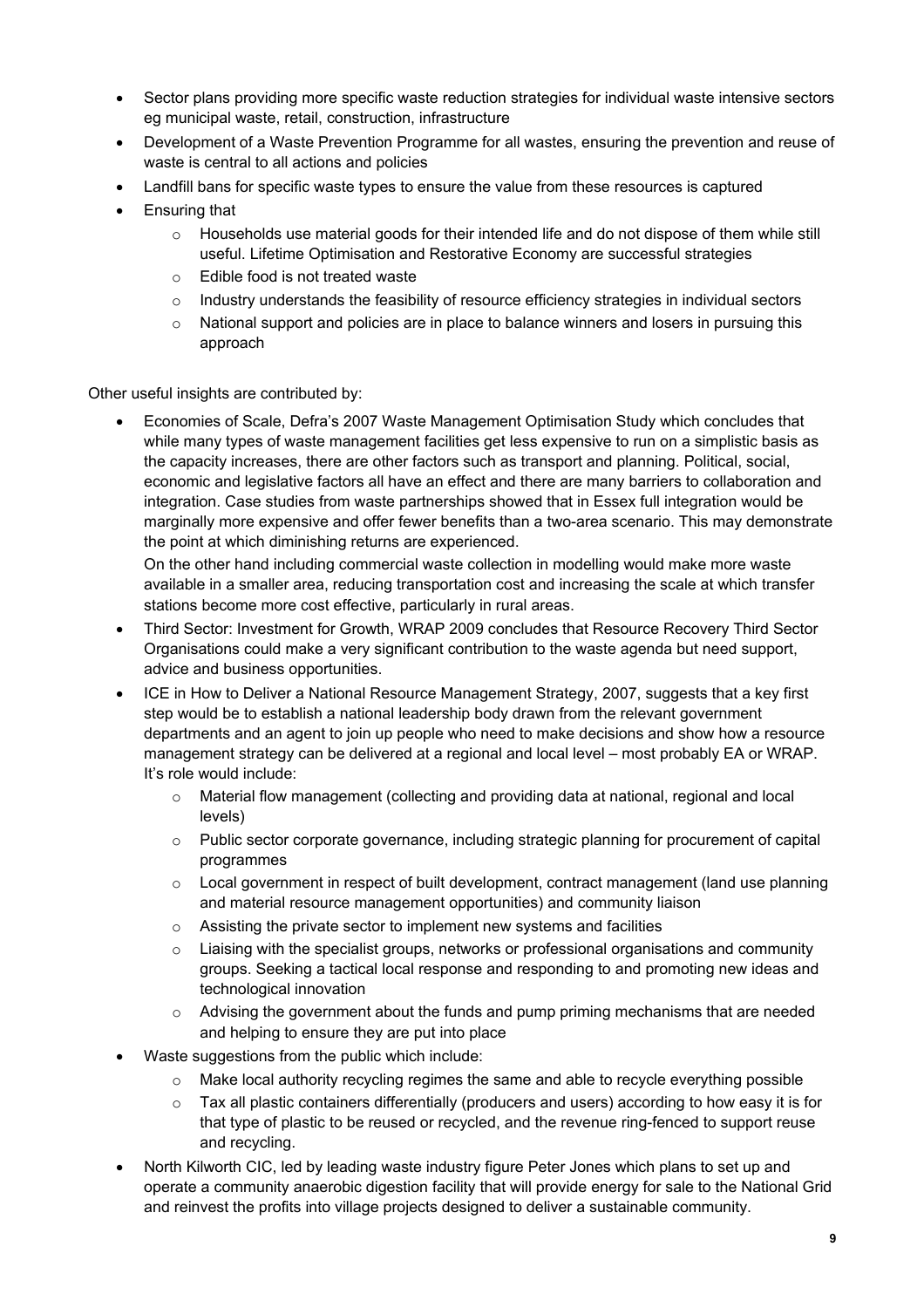- The Furniture Re-use Network which represents 350 charities and non-profit groups involved in reuse across the UK.
- The WRAP/AWM Programme which gives recycling businesses in the region an opportunity to benefit from funding and practical support.
- The fact that quality is increasingly important to the recycling industry supply chain, opening up opportunities for UK businesses, a key theme emerging from WRAP's third international markets conference that took place in London recently
- The Waste to Resources programme funded by One North East and BREW which provides businesses in North East England with access through a free website to support for waste management, resource efficiency and energy saving, identifying areas of opportunity, useful contacts and case studies
- Ashburton Council and the Wastebusters Trust in New Zealand which is a successful long-term partnership with an international reputation. Wastebusters is a 'community trust' which is employed by the council to deliver waste minimisation. Extensive education and ownership by the community are seen as the key to the success of the initiative.
- Recycle Mania in the USA. For ten weeks every year, schools compete against each other to see which school can collect the most recyclables. In 2009 4.7 million students and 1.1 million faculty and staff on these campuses collectively recycled or composted just over 69.4 million pounds of waste.

### **Recent Ideas from the Waste Industry**

Ideas have also come from the Waste Industry:

- Peter Stone WRAP chairman suggests that fast-changing developments which the waste management industry will need to respond to include:
	- o The new coalition government's emphasis on "localism" and the major review of waste policy in England just announced by Secretary of State for the Environment, Caroline Spelman
	- o Tougher EU legislation
	- $\circ$  A move by all UK national governments towards zero waste with ambitious recycling targets
	- $\circ$  The possibility of global markets demanding higher quality in materials being exported
- The waste industry has welcomed the national review of waste policy and the role the sector will play in helping to create a 'leaner, greener economy'. Their own suggestions for priorities include:
	- o Stimulate reuse and recycling above disposal
	- o Tackle the 'obstacle' of the planning system
	- $\circ$  Bringing together and "accelerating" the existing "fragmented" waste policy in England
	- $\circ$  A clear set of policies that give certainty and stability to the industry and which fully take into account the science behind individual technologies
	- o Kerbside sorting
	- o Generate a domestic closed loop for packaging material
	- $\circ$  Ongoing work by WRAP to produce a 'matrix' of preferred options for different waste types as a basis for guidance on implementing the waste hierarchy
	- $\circ$  The use of carbon metric for targets as opposed to the current weight-based system
- Peter Jones says that although there is a 'massive' opportunity financially, corporate giants will not move into the sector in the current climate because of the many risks that currently face investors.
- The Renewable Energy Association has said that it wants to see a statement from the Government as a matter of urgency which guarantees that all existing anaerobic digestion projects will be grandfathered

### **Ideas from Follow-up Interviews**

Suggestions for regionally driven actions that would be useful at this point if resources are available were: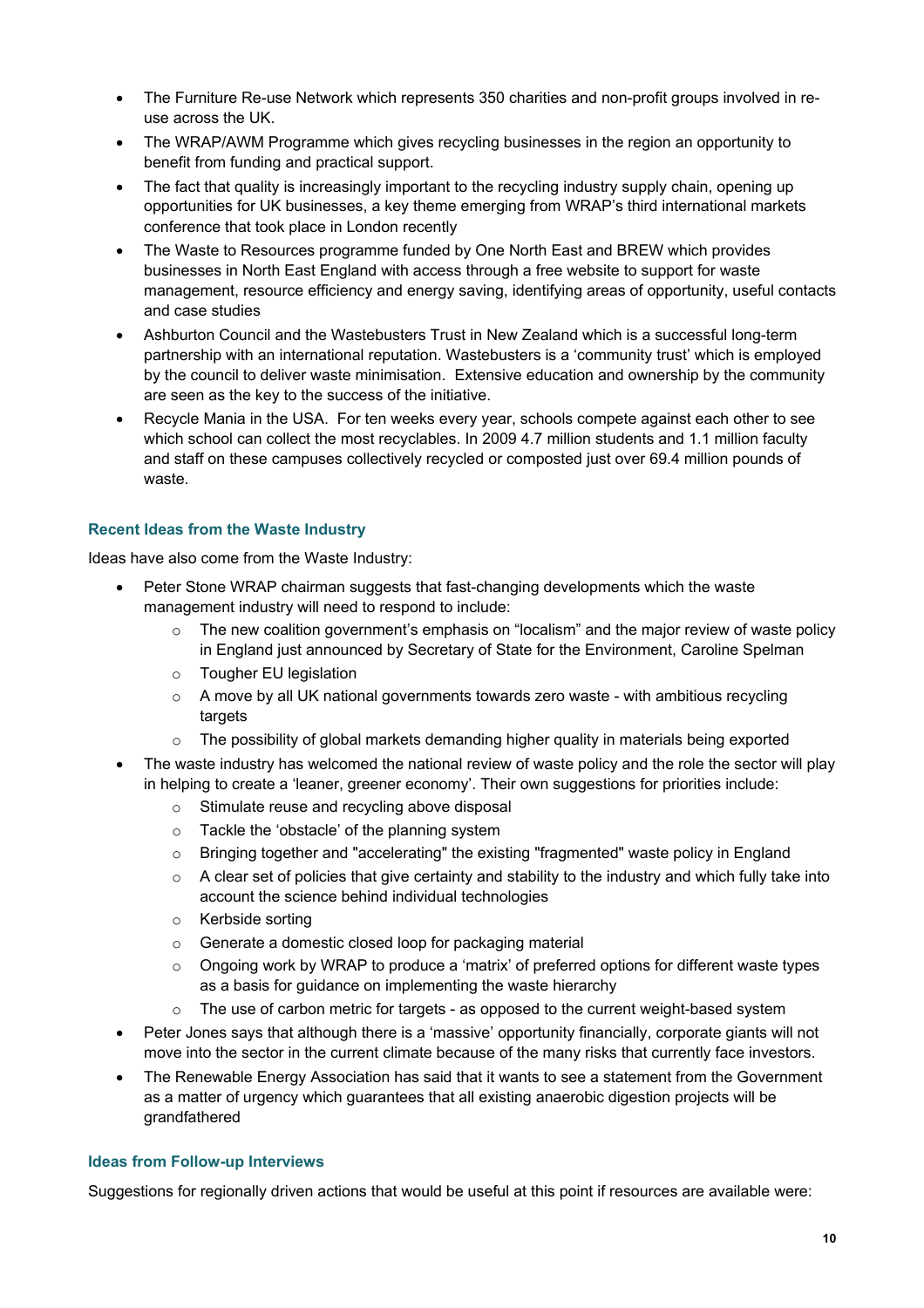- Identifying all the small waste organisations in the East Midlands, both private businesses and third sector, together with what they do now and their potential
- Filtering down the framework of support to these smaller waste organisations, giving them a greater voice and identifying business opportunities on their behalf, with the aim of ensuring that most waste is dealt with locally
- Exploration of the possibility of developing dedicated resource recovery parks working on the synergies and symbiosis. But also very much serving the needs of the local area and the waste created there.
- Act as champions/facilitators for the localism agenda providing guidance, advice and education and information about national strategy as the situation develops
- Continuing to encourage networking both inside the region and over the border

### **Suggestions for Possible Ongoing Work**

Clearly many actions will now sit at national or local level, but taking everything that has emerged from the consultation and research into account, this report concludes with a number of suggestions for possible ongoing work on a regional level which reflect consistent themes throughout the project.

All the actions listed below have been identified during research and consultation as important in the move towards a zero waste society and hopefully the resources will be available to implement at least a selection:

- Act as champions/facilitators for the localism agenda providing guidance, advice, education and information about national strategy as the situation develops, how it should be translated locally, roles and responsibilities
- Continue to encourage networking both inside the region and 'over the border'
- Ensure that all key stakeholders are made aware of existing data and information resources. Explore options with both private and public sector to create a regional online 'one stop shop' along the same lines as waste to resources in the north east
- Develop a matrix of essential data still missing and an action plan to fill the gaps. If resources allow begin to implement the action plan
- Work with WRAP and the waste partnerships to develop an education and publicity programme that can be used throughout the region based around a series of key waste minimisation, reuse and recycling messages such as 'do not throw things away while they are still useful' and 'edible food is not waste' and using innovative approaches such as recycle mania
- Identify all the small waste organisations in the East Midlands, both private businesses and third sector; re-use, recycling and end users of recycled material; together with what they do now and their potential
- Develop and implement an action plan for filtering down the framework of support to these smaller waste organisations, giving them a greater voice and identifying business opportunities on their behalf, with the aim of working with local authorities to ensure that most waste is dealt with locally
- Work with local authorities to establish the feasibility of developing dedicated resource recovery parks – working on the synergies and symbiosis. But also very much serving the needs of the local area and the waste created there. Including possible locations and possible businesses to be involved
- Develop a range of innovative off the shelf bottom up approaches for local communities such as North Kilworth CIC and Wastebusters Trust
- Support the county waste partnerships in working towards making their recycling regimes the same and able to recycle everything possible, including separate food waste collection schemes for all households and a policy preference for kerbside sorting of waste streams by collection contractors
- Explore options for encouraging product stewardship schemes on a regional and local level
- Work with the waste partnerships to develop specific waste reduction strategies for individual waste intensive sectors eg commercial, industrial, construction and demolition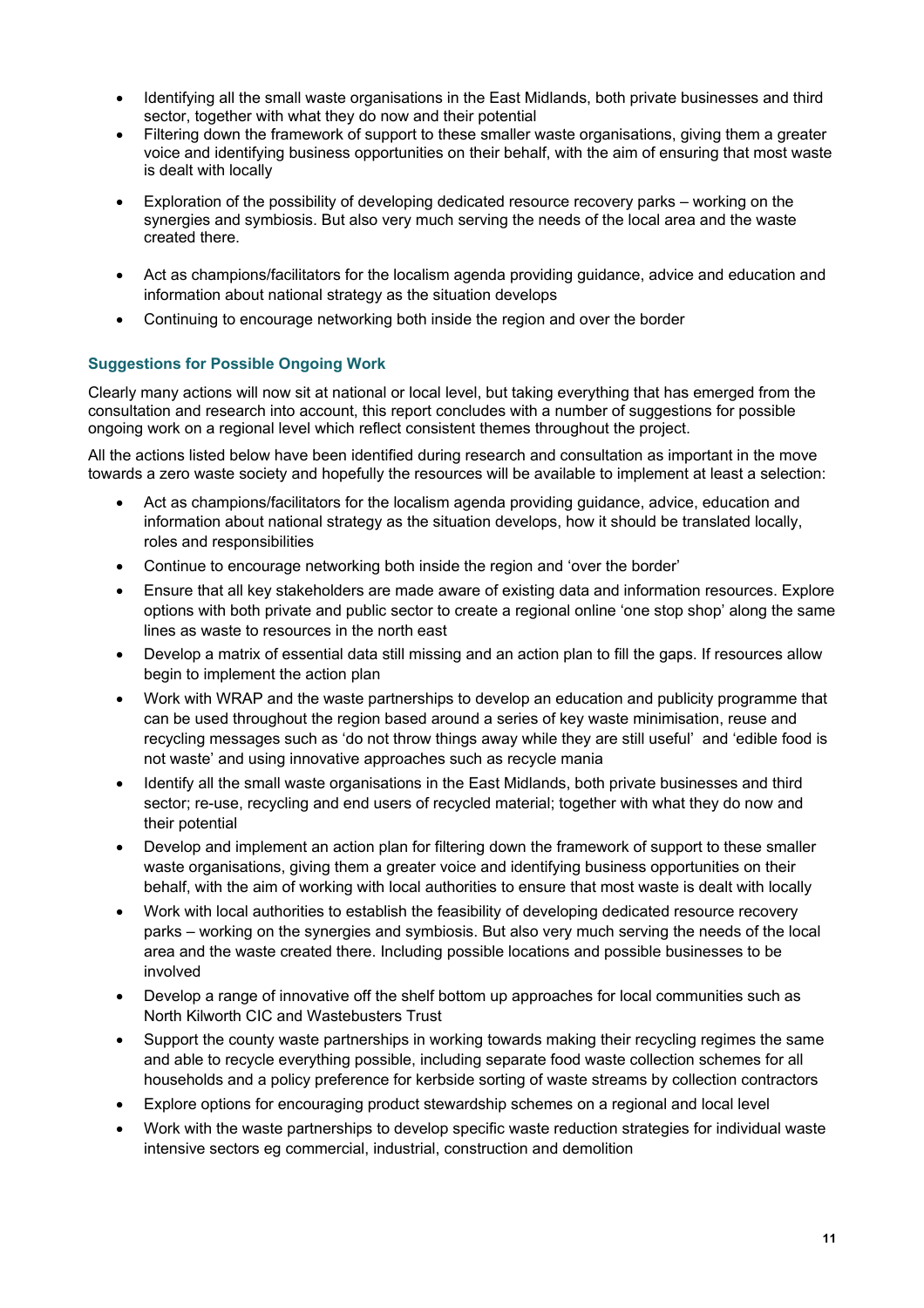## 1. Introduction

The East Midlands Development Agency (*emda*) is one of nine Regional Development Agencies set up across England in 1999 by the government. Its key role has been to be the strategic driver of sustainable economic development across the region. As such *emda* has been responsible for the development of the Regional Economic Strategy, and its review every three years. The Regional Economic Strategy 2006: "A Flourishing Region" provides a shared vision for the region and a route map for sustainable economic success to 2020.

As part of its role in improving the East Midlands economy, *emda* have identified waste management as a priority sector. Total waste arisings within the region were estimated to be 25.6 million tonnes per annum in 2003, and are projected to rise to 27.8 million tonnes per annum by 2020. Costs associated with the treatment/ disposal of waste arising were estimated to be somewhere between £400 million and £500 million in 2005/06, rising to in excess of £1 billion by 2020<sup>1</sup>. While a significant economic burden to the regional; the way in which waste is perceived and subsequently managed has also been identified as an opportunity.

The Regional Waste Strategy (RWS) was produced by EMRA in 2006 in order to improve the management of waste arisings within the East Midlands. Its primary aim was to inform the waste section of the Regional Spatial Strategy (RSS), but its scope was widened to form the region's first strategic response to the waste agenda, presenting 10 regional priorities and an action plan involving a wide range of stakeholders.

In view of the regional economic burden associated with waste and its vision of a sustainable economic region, *emda*; in partnership with the East Midlands Regional Assembly (EMRA) and the Government Office for the East Midlands (GOEM) (Steering Group), are working towards a transition from a Regional **Waste** Strategy to a Regional **Resource** Strategy. The first step in the move towards a Resource Strategy was commissioning a report by AECOM in 2009 to review existing RWS06 priorities and assessing the region's progress against the action plan. The report took an evidence based approach to reviewing the priorities and provides a framework for the move towards a resource focused strategy.

Atkins was subsequently commissioned to undertake a consultation process to ensure effective stakeholder engagement in the transition from a Regional Waste Strategy to the development of a Regional Resource Strategy.

l

<sup>&</sup>lt;sup>1</sup> Regional Waste Strategy 2006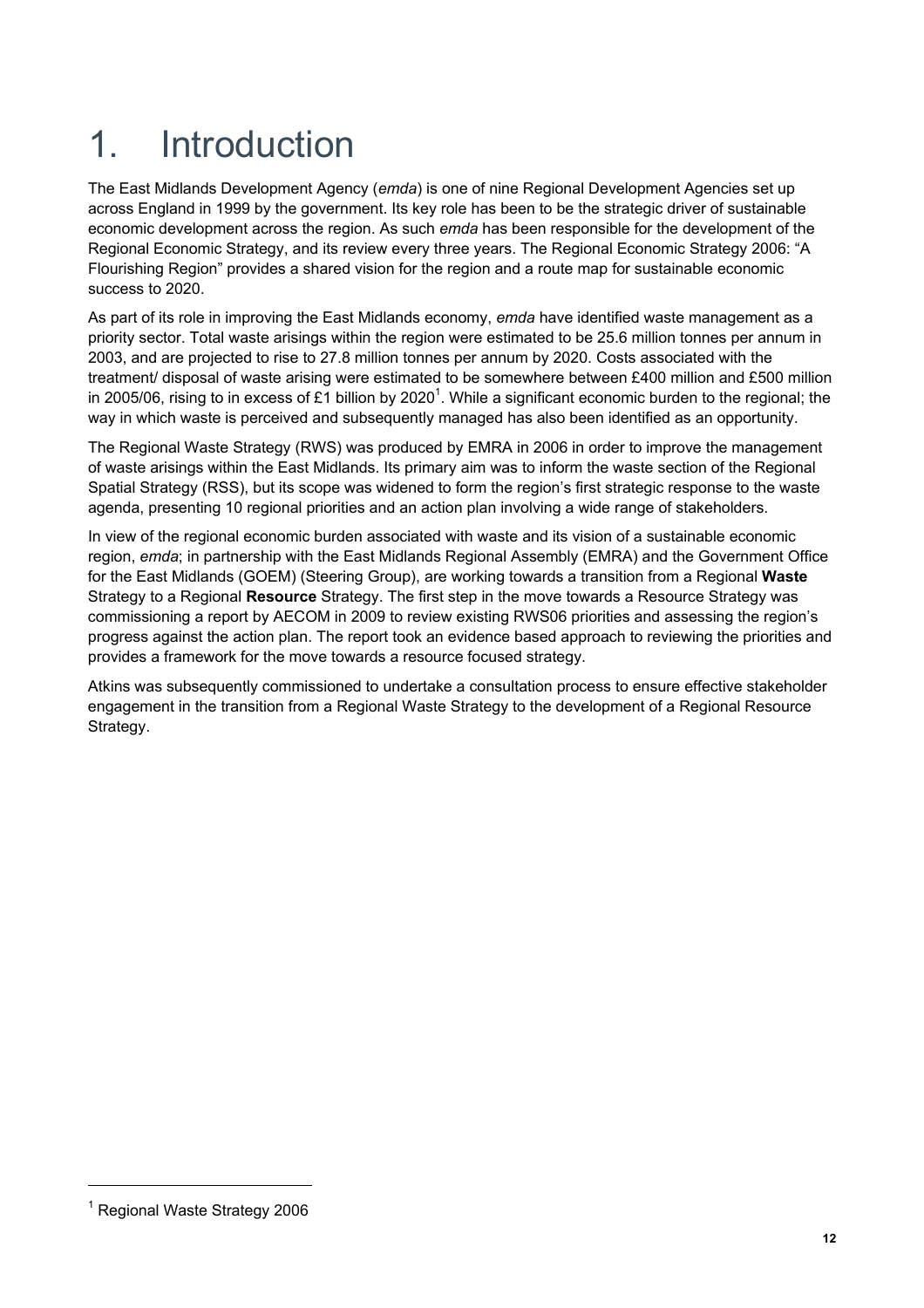## 2. The First Stage of the Project

### 2.1 Document Review

As a first step the key documents were reviewed to inform the consultation. After discussion with *emda,* there were three documents that it was agreed needed to be reviewed, as having particular relevance to the move towards a Resource Strategy.

- The AECOM Report
- The Regional Waste Strategy 2006
- The Regional Energy Strategy 2009

The wider national policy context was also explored.

### **2.1.1 The AECOM Report**

Initially, AECOM carried out a review of the current RWS06, primarily focusing on the existing priorities and action plan progress. This involved a gap analysis and assessment of each of the priorities in terms of their suitability to be taken forward into the Resource Strategy. Relevant and modified priorities were then transposed into the development of the propose approach to a Regional Resource Strategy.

It is important to note that the work AECOM has undertaken in the move towards a Regional Waste to Resource Strategy relates to a continuation of the RWS06 and therefore focuses on resources associated with solid waste. No consideration is given to other resources such as water and energy or virgin materials, unless directly linked to solid waste.

AECOM's proposed approach is summarised below.



### **Proposed Approach to a Regional Resource Strategy**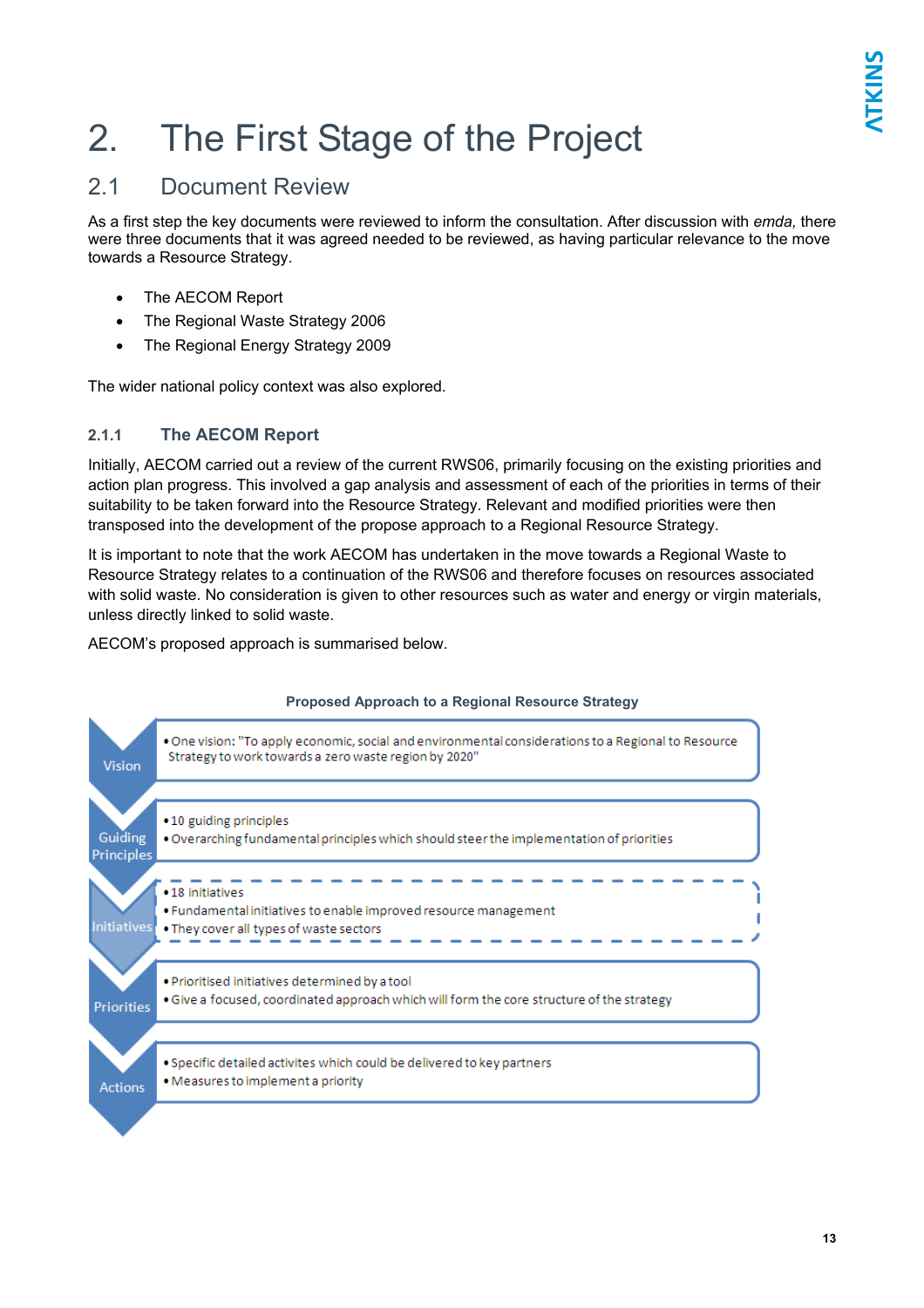### **Vision**

A preliminary vision was developed in order to give an idea of long-term aspirations to stakeholders and promote the discussion on further developments. The following vision was identified in consultation with the Steering Group (*emda*, EMRA and GOEM):

### *To apply economic, social and environmental considerations to a Regional Resource Strategy to work towards a zero waste region by 2020.*

### **Guiding Principles**

10 high level principles or guiding principles have been identified in consultation with the Steering Group, they are overarching fundamental principles which should steer the implementation of priorities and actions. Each priority should be assessed against the 10 guiding principles before it is progressed.

| <b>Guiding Principle</b>                                                                                                      | <b>Short Description</b>                                                                                             |
|-------------------------------------------------------------------------------------------------------------------------------|----------------------------------------------------------------------------------------------------------------------|
| <b>Planning for the future</b>                                                                                                | Consider new and existing infrastructures in<br>terms of resources                                                   |
| Reduce waste                                                                                                                  | Waste minimisation and prevention at source                                                                          |
| <b>Consider innovative approaches</b>                                                                                         | Encourage organisations and individuals to<br>consider a broad range of solutions especially<br>innovative solutions |
| <b>Consider life cycle impacts</b>                                                                                            | Consider carbon footprint and greenhouse gas<br>issues and reduce dependence on resources                            |
| Maximise economic benefits to the region<br>(emda)                                                                            | Reduce waste costs, improve resource<br>efficiency, and generate employment                                          |
| Improve knowledge of waste arisings and<br>resource demand in the region                                                      | Gather information on wastes and resources<br>(waste arisings, potential and destination)                            |
| <b>Consider the proximity principle</b>                                                                                       | Regional self sufficiently but consider<br>practicality (economic & environmental reality)                           |
| <b>Ensure the Resource Strategy is integrated</b><br>with other strategies and policies: energy,<br>water, minerals, planning | Some waste type might contribute to other<br>strategies<br>Comply with planning policy                               |
|                                                                                                                               |                                                                                                                      |
| Improve awareness of waste and resource<br>efficiency                                                                         | Raise awareness of costs of resource<br>inefficiency & associated disposal costs                                     |
| Increase the re-use of wastes as resources                                                                                    | Increase re-use and recycling to reduce use of<br>virgin materials                                                   |

### **Initiatives – Waste to Resource**

The current RWS06 is based on the management of waste streams or 'waste generated by source categories' (e.g. MSW, Industrial Waste, Agricultural Waste, etc.) Using the best available data sources, AECOM have quantified waste streams within the East Midlands Region, with specific focus on their composition. Nine different waste streams were identified and their composition analysed for waste materials or types which have the potential to be utilised as a resource. Sixteen waste types were identified, the majority of which were found to occur in a number of different waste streams. For example, the waste stream MSW contains several waste types: food waste, glass waste, hazardous waste and WEEE, waste metals, organic waste, paper and cardboard waste, plastics and wood wastes.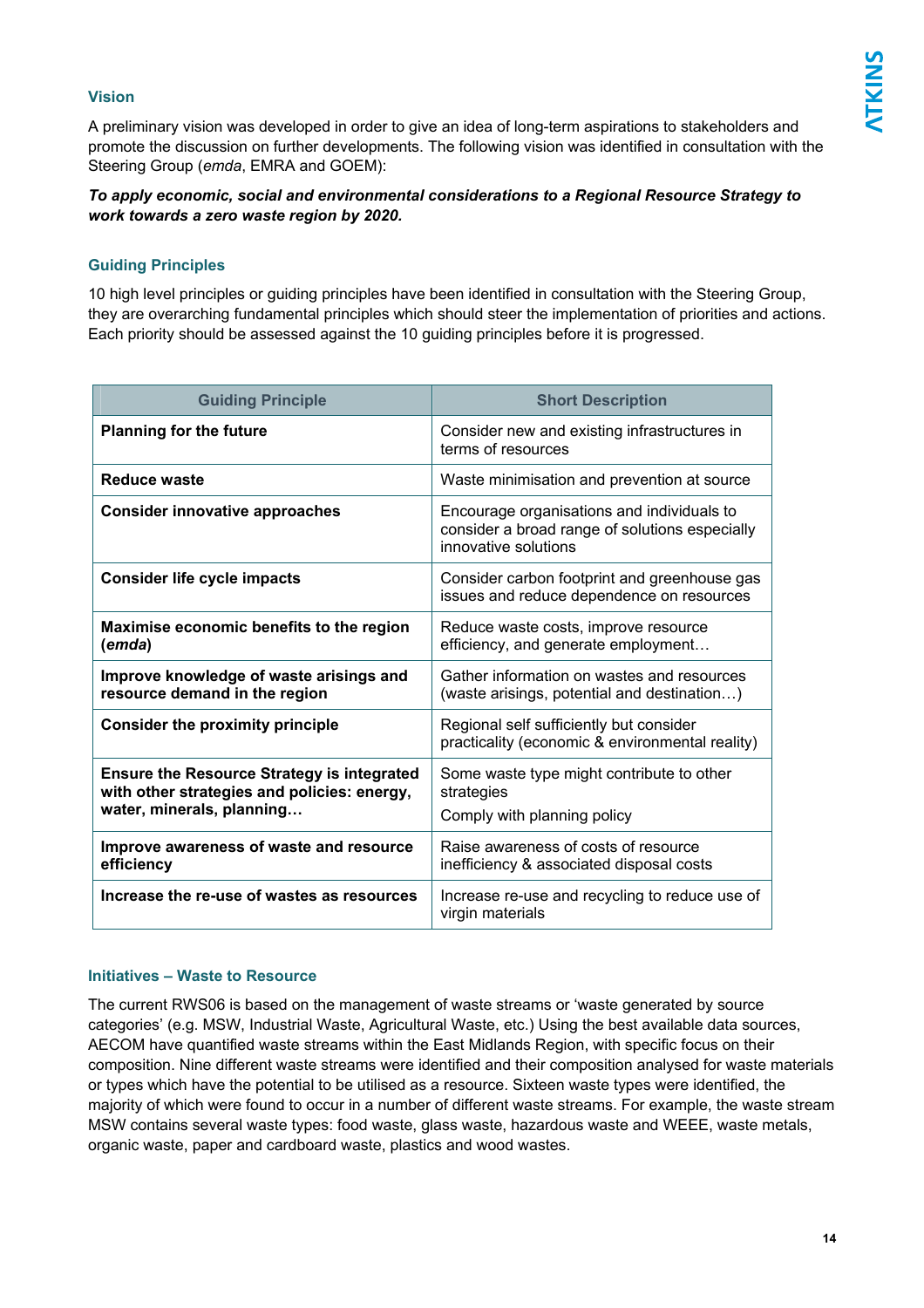### **Initiatives**

In liaison with the Steering Group, initiatives were then developed based on the 16 waste types identified. The 16 initiatives directly relate to improving the resource management of each of the waste types identified. The same supporting wording was used in order to allow fair comparison in identifying priority initiatives.

Two additional initiatives were identified relating to data collection and behavioural change. These differ from the first sixteen as they cut across all the other initiatives, and should therefore be addressed as part of every initiative. They identify two key areas felt to be critical in the development and delivery of a Resource Strategy.

Transition from Waste to ResourceThe flow diagram below shows the methodology used to move from a waste based strategy to a resource based strategy.



#### **Transition from Waste to Resource**

### **Priorities**

Each of the proposed initiatives was assessed in order to identify the top nine priorities to incorporate into the Regional Resource Strategy. A Multi Criteria Analysis (MCA) tool was developed in order to rank the initiatives.

### **Methodology**

The MCA tool was developed by AECOM to determine the effectiveness of each initiative in delivering sustainability objectives. Each initiative was scored against criterion relating to the three dimensions of sustainability; environmental, social and economic.

Equal weighting was given to economic, social and environmental parameters. Factored into the overall ranking system was the amount of waste targeted by each initiative, taking into account recycling and reuse activities already undertaken.

It is important to note that the initiatives were assessed equally and were therefore not influenced by statutory responsibilities.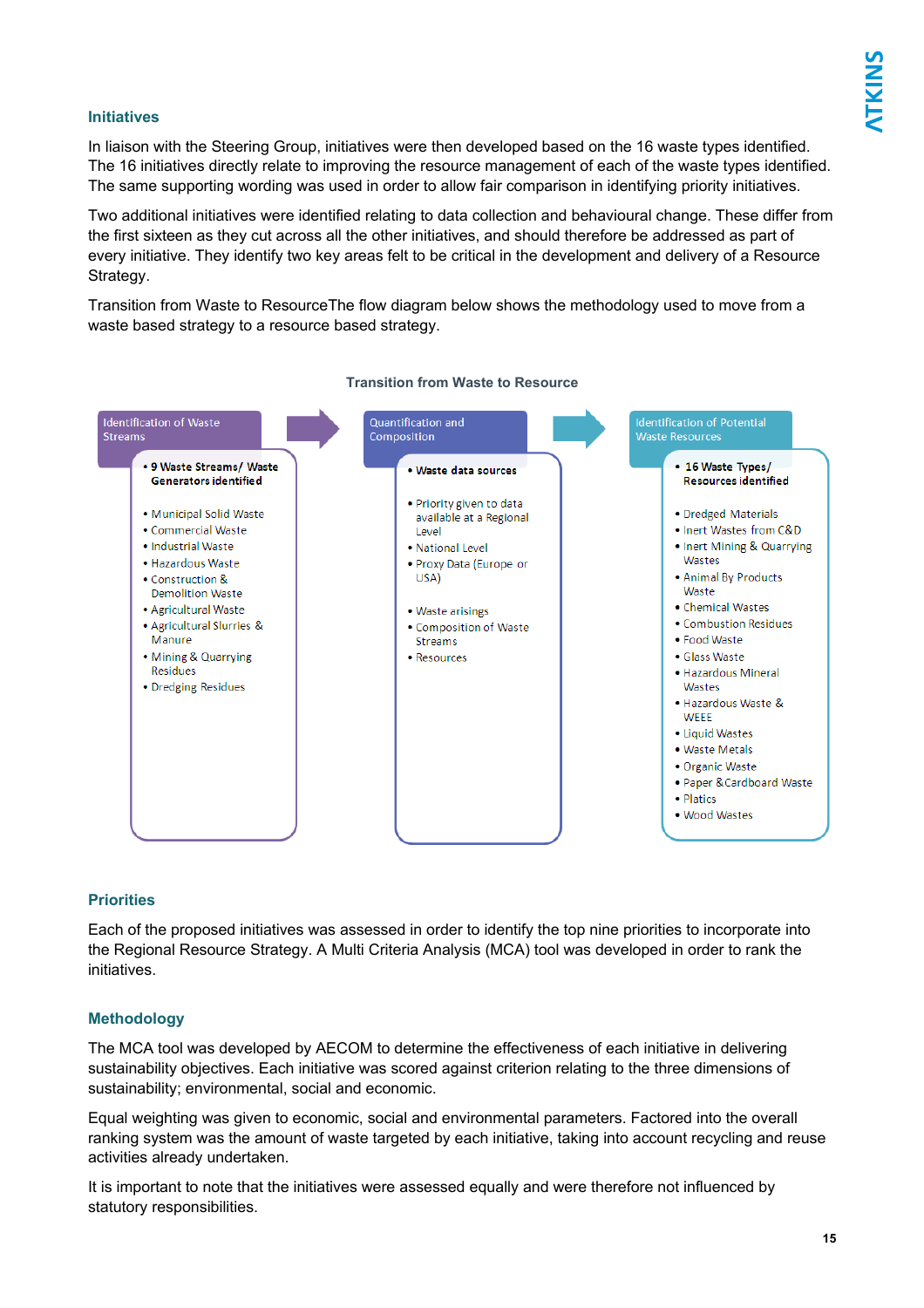For each initiative the overall numerical score calculated was loosely defined as '*the overall potential of an initiative to achieve the social, economic and environmental objectives for recovering resources from waste in the East Midlands*.'

The initiatives were then ranked on the basis of their overall numerical score.

### **Priorities Identified**

The tool provided the ranking set out below. AECOM suggested that the top 9 initiatives should be taken forward as priorities. However, consideration should also be given to other bottom initiatives in further work.

| <b>Top 9 Initiatives or Suggested Priorities</b>                                                                                               | <b>Bottom 9 Initiatives</b>                                     |
|------------------------------------------------------------------------------------------------------------------------------------------------|-----------------------------------------------------------------|
| 1. Improve waste and resource data                                                                                                             | 10. Improved resource management of paper                       |
| collection                                                                                                                                     | & cardboard waste                                               |
| 2. Awareness raising, education and<br>promotion of best practice to achieve<br>behavioural change to improve waste and<br>resource management | 11. Improved resource management of<br>hazardous waste and WEEE |
| 3. Improved resource management of                                                                                                             | 12. Improved resource management of inert                       |
| organic waste                                                                                                                                  | mining and quarrying wastes                                     |
| 4. Improved resource management of waste                                                                                                       | 13. Improved resource management of ABP                         |
| plastics                                                                                                                                       | waste                                                           |
| 5. Improved resource management of wood                                                                                                        | 14. Improved resource management of glass                       |
| wastes                                                                                                                                         | waste                                                           |
| 6. Improved resource management of inert                                                                                                       | 15. Improved resource management of                             |
| wastes from construction and demolition                                                                                                        | combustion residues                                             |
| 7. Improved resource management of food                                                                                                        | 16. Improved resource management of liquid                      |
| waste                                                                                                                                          | wastes                                                          |
| 8. Improved resource management of                                                                                                             | 17. Improved resource management of                             |
| chemical wastes                                                                                                                                | hazardous mineral wastes                                        |
| 9. Improved resource management of waste                                                                                                       | 18. Improved resource management of                             |
| metals                                                                                                                                         | dredged materials                                               |

### **Limitations**

### **Waste Data**

AECOM found that there is limited data available relating to waste arisings within the East Midlands.

Significant variation exists in the comprehensiveness of data available for different waste arisings. While MSW and hazardous wastes are relatively well recorded in terms of volume, composition, and management (recycling/ composting/ recovery); they only make up a small proportion of the overall waste arisings within the region. Where gaps in data exist estimations have been taken using external proxy data. It is reported that it is very likely that some of the waste arisings may be double counted. Potential inaccuracies of +/- 50% exist. Sensitivity Analysis was undertaken re-running the MCA tool using waste data of +50% and -50%. No significant change in the order of the ranking of the initiatives was apparent. The tool was reportedly designed to handle uncertainties and is more sensitive to order of magnitude than absolute waste arisings.

In addition the identification of individual waste types with the potential to be considered as a resource was limited by the presentation of available data. For example hazardous waste and WEEE have been grouped together as information was not separately available.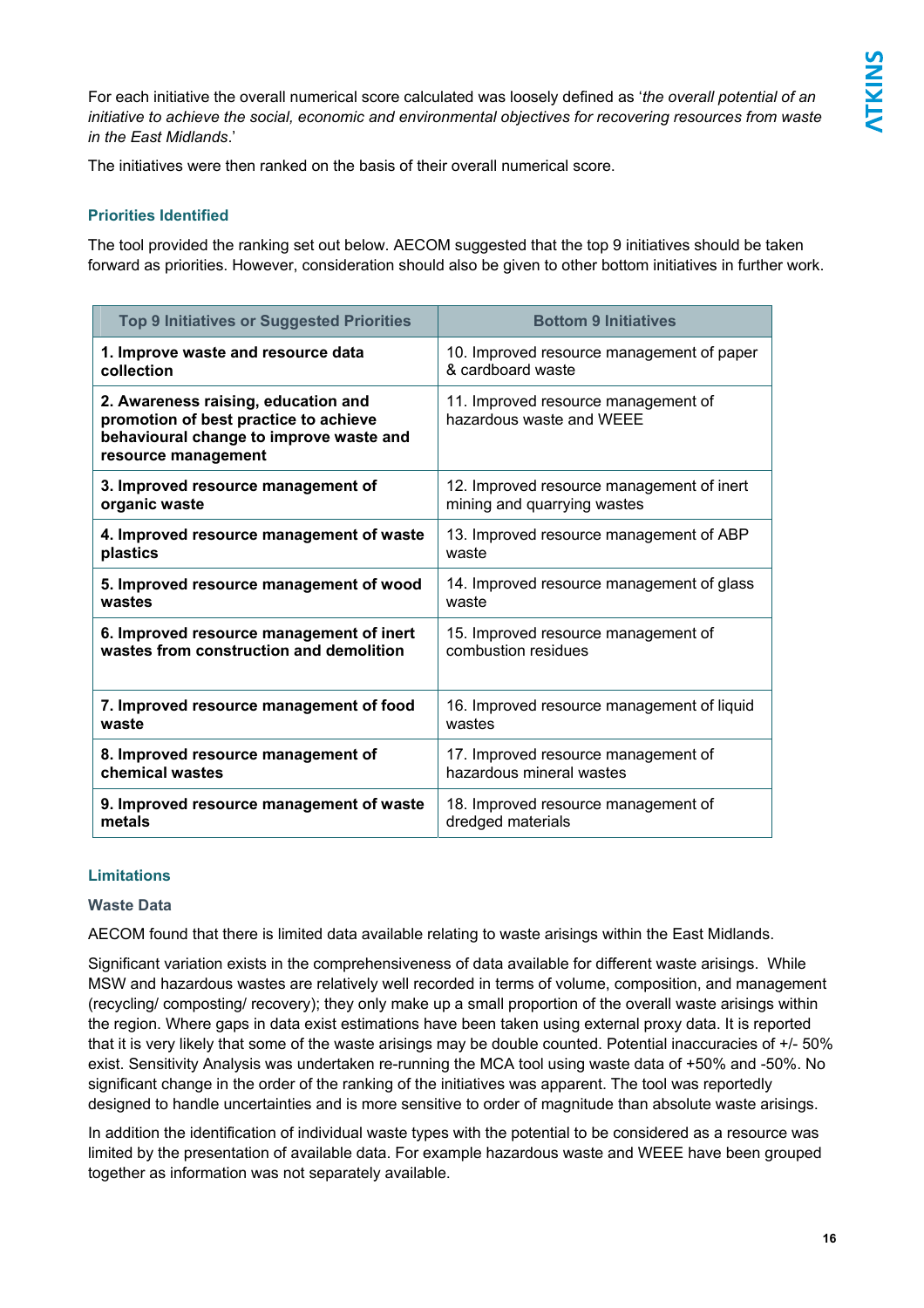Although current data was deemed to be sufficient for such high level assessment, more accurate data would enable to provide decision makers a better evidence based support.

### **Resource Information**

As information is only available in terms of waste arisings the MCA tool is unable to assess the social, environmental and economic benefits of the resource potential. In reality the tool only assess the potential of a particular waste type to be a resource. Some waste types will have poor potential to be used as a resource due to factors such as practicality, processing costs and end markets.

Further resource data would have allowed more focus to be given to resource value, existing waste to resource use, and potential resource use.

The MCA tool can be re-run/ modified to assess resource data if and when it should become available. In the meantime it acts as a stepping stone to developing robust evidence based Regional Waste to Resource Strategy.

### **Risk**

The MCA takes no account of sensitivity to risks such as changes in legislation, waste volumes, NIMBY attitudes, political attitudes or market volatility.

Sensitivity analysis was undertaken in relation to the weighting of social, environmental and economic parameters. These weightings can be adjusted to take account of potential fluctuations in these areas.

### **Actions**

The identification of specific actions did not fall within the remit of the AECOM report. It is envisaged that these will be developed by the Steering Group following comprehensive stakeholder consultation.

### **2.1.2 National and EU Policy**

Historically waste legislation and policy has governed how waste is managed and ultimately disposed. Over more recent years this has evolved; with increasing focus on environmental impacts, climate change and sustainability, to encompass waste minimisation and reuse, recycling and composting, recovery and the diversion of waste from landfill. The UK Waste Strategy 2000 outlined the concept of the waste hierarchy which details the optimum way of managing waste by focusing on waste minimisation and re-use.

Most legislation and policy revisions have placed an increased emphasis on managing waste arisings as a resource. Two key drivers are the revised EU Waste Framework Directive 2008 and the Waste Strategy 2007. The relevance of these on *emda's* move towards a Regional Resource Strategy has been outlined below.

Sustainability is key in understanding the drive towards the management of waste as a resource. A concept developed in the 1970's, sustainability came to prominence following the publication of the UN World Commission on Environment and Development's Brutland Report 1987. The UN defines sustainability as *'development that meets the needs of the present generation without compromising the ability of future generations to meet their own needs'*. It encompasses environmental, social and economic dimensions, in the short to long term and on a local, regional and national scale.

In environmental terms, waste management is currently high profile. Currently, the Copenhagen Climate Change Conference considered the relations with waste and climate change and use waste as a resource to produce energy.

Sustainability is commonly represented in the following diagram.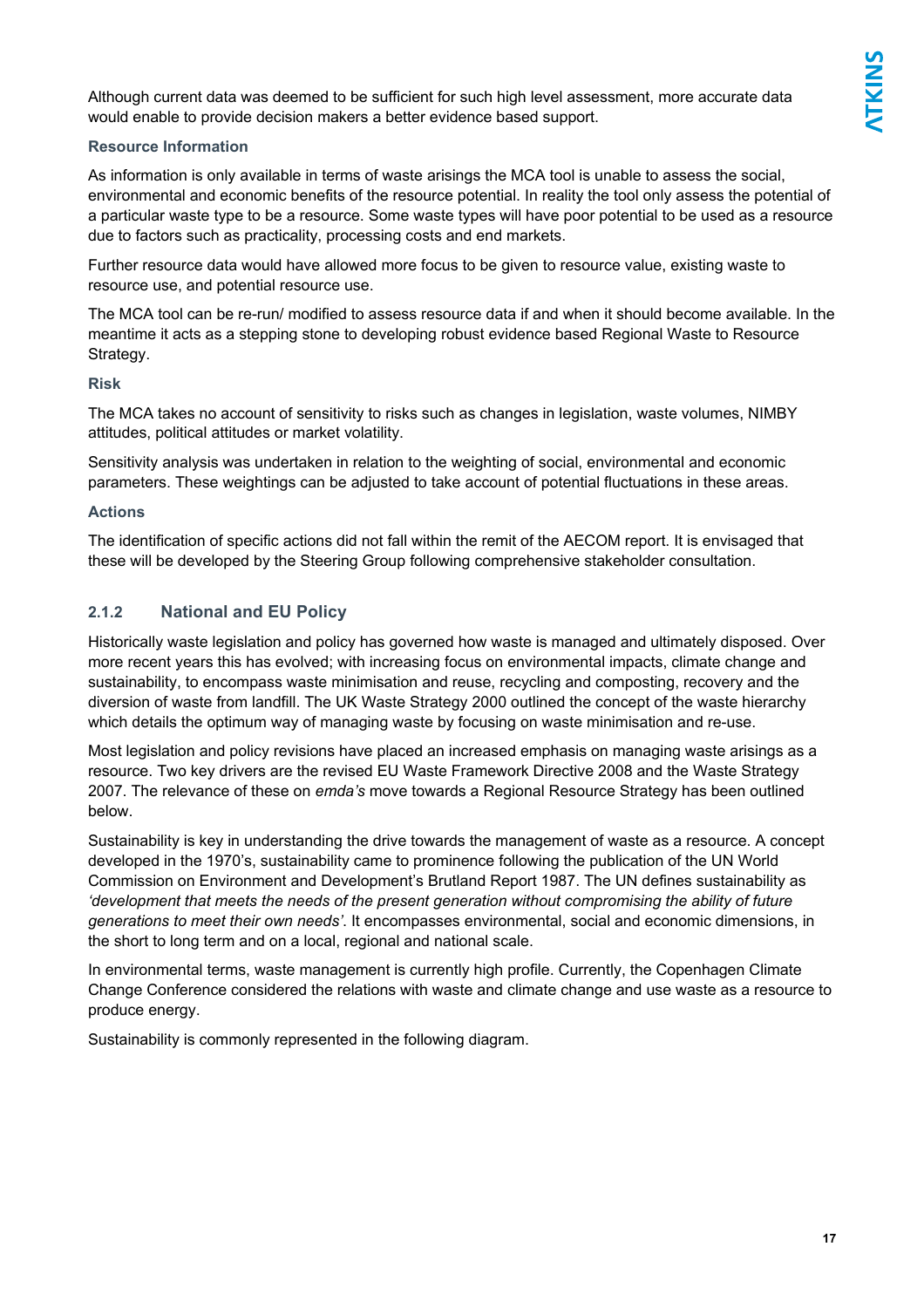

### **European Union – Waste Framework Directive 2008**

The main objective of the Waste Directive (2008/98/EC) is to minimise waste, encourage recycling and waste recovery as well as to protect the environment and human health.

Several articles refer to the best way of dealing with waste, the future priorities in terms of waste management, and new ways of considering waste. This should be taken into consideration when defining priorities and actions in the future Regional Resource Strategy, as it should be in adequacy with legislation at higher levels: European and national.

Article 4 of the waste directive reinforces a major aim of the former Waste Framework Directive. It stipulates that when dealing with waste, a waste hierarchy should be applied; priority should be given to waste prevention and re-use, then recycling/ composting, energy recovery and finally disposal.

In the introduction of the waste framework directive, several references to waste as resources can be found. Paragraph 19 states that it is important to recognise that using wastes as resources are potential benefits to the environment and human health. Paragraph 28 defines that "this Directive should help move the EU closer to a 'recycling society', seeking to avoid waste generation and to use waste as a resource".

### **Waste Strategy for England 2007**

The UK produced a new Waste Strategy for England in 2007. It introduced a new vision: to *increase producer and consumer responsibility so that waste management is a shared responsibility in society* (producers, retailers, consumers, local authorities and waste management industries).

The objectives and targets of the strategy are clear:

- Encourage prevention and re-use
- Meet the Landfill Allowances Trading Scheme targets
- Increase diversion from landfill of non-MSW waste
- Invest in infrastructure
- Increase recycling and recovery

A key focus is targeting action on materials, products and sectors. The strategy states that former producer responsibility by sector has not sufficiently targeted waste reduction, or reached certain key waste streams. It stresses the need to reduce waste growth and landfilling by better design and use of materials.

It also says that action needs to focus on key waste materials which can be used as resources and have the greatest scope for improving environmental and economic outcomes: paper, food and garden, aluminium, glass, plastics, wood and textiles. (These have been determined by life cycle analysis with data available). This is a new way of approaching waste compared to the previous national waste strategy.

A section on local and regional governance set out the regional arrangements to achieve economic development supporting increased use of waste a resource, giving the Regional Development Agencies the power to: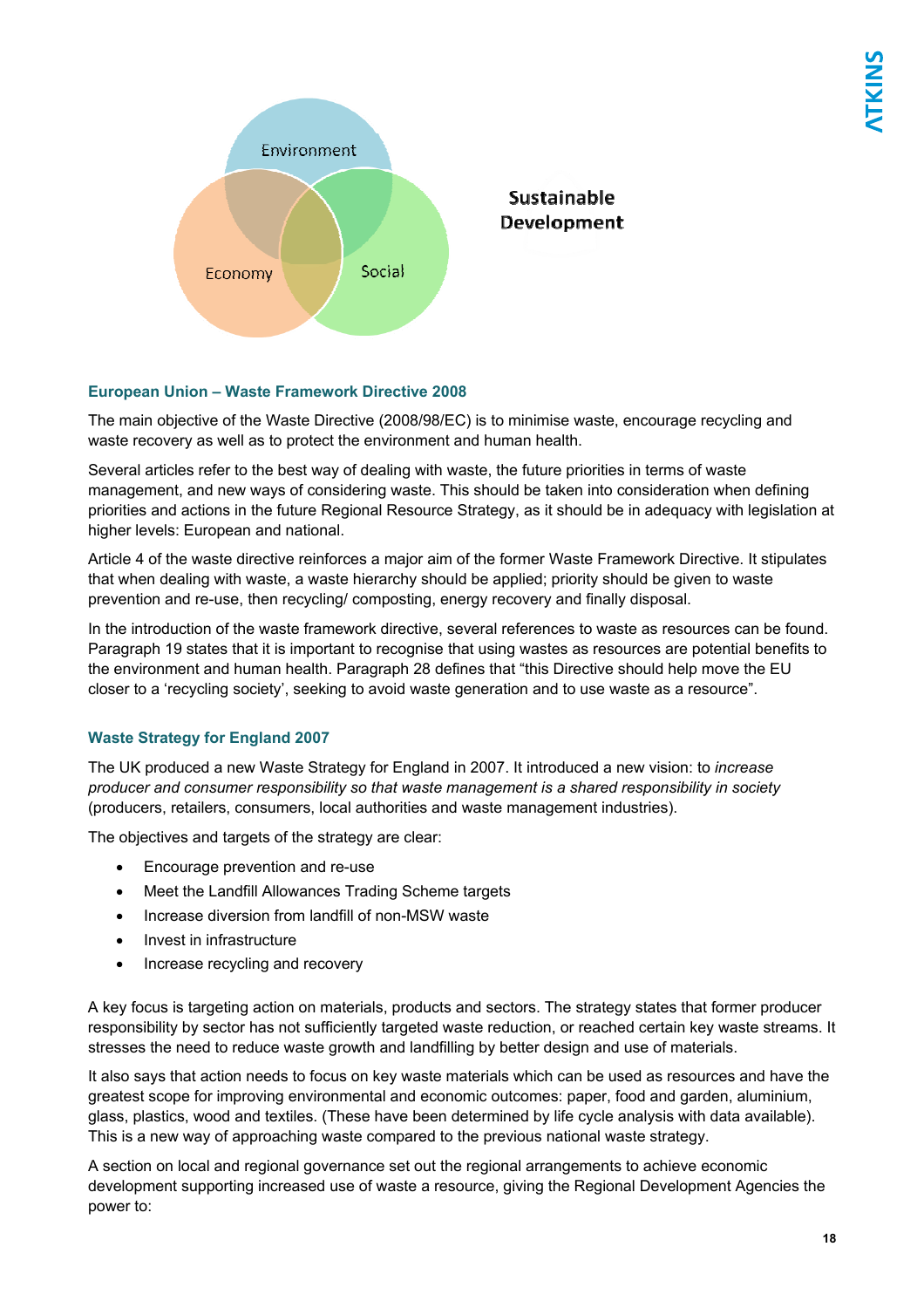- Develop waste and resource efficiency needs of businesses,
- Develop economic opportunities associated with improved resources management,
- Identify the waste management infrastructure needs associated with business waste,
- Ensure business link advisors have appropriate knowledge.



#### **Key Waste Materials Targeted**

### **2.1.3 Regional Policy**

The Regional Waste Strategy is part of a bigger picture driven by the Integrated Regional Strategy (IRS). The Regional Spatial Strategy (RSS) directly relates to the IRS; its energy and waste sections are informed by two other documents: the Regional Waste Strategy and the Regional Energy Strategy.



### **Regional Waste Strategy 2006**

The Regional Waste Strategy 2006 (RWS06) was produced by EMRA to improve the management of waste arisings within the East Midlands between 2006 and 2020. It is the region's first strategic response to the waste agenda and to the principles stated in the RSS, presenting 10 regional priorities and an action plan involving a wide range of stakeholders.

The strategy aims to achieve a more sustainable way of dealing with waste by improving design (waste minimisation), increasing recycling and recover of waste. In addition, the RWS06 identifies the current waste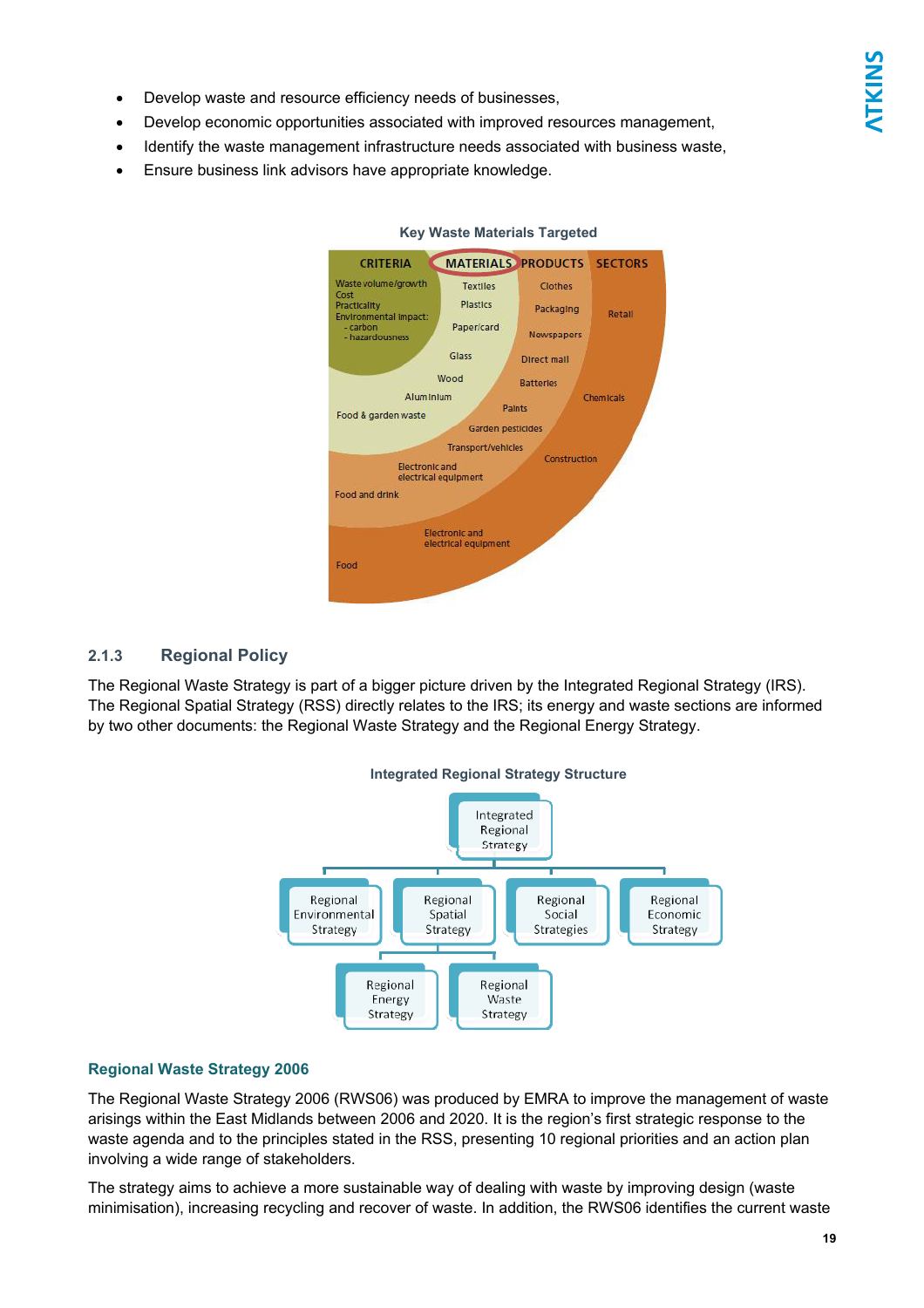management capacity of the East Midlands with a view to determine which waste infrastructures are needed in the future in order to comply with the government's Planning Policy Statement 10.

To deliver a response to the principles stated above, the RWS06 focuses on 10 priorities:

- Planning our Future Waste Management Infrastructure due to expected future waste growth in the East Midlands, there is a need to develop new waste infrastructure for recovery and disposal of waste to avoid landfilling and meet the different targets. This is realised through support to Local **Authorities**
- Awareness Raising, Education and Promotion of Best Practice to Achieve Behavioural Change the highest priority of the strategy relates to waste minimisation by changing the way people and businesses behave in relation to waste with the creation of a behavioural change plan.
- Improving the Efficiency of our Resource, the Reduction and Sustainable Management of Commercial and Industrial (C&I) Waste – a large amount of waste produced in the region are from the C&I sector, industries are generally inefficient in terms of energy used to produce goods and services. This priority aims to tackle the problem of C&I waste by supporting companies and ensuring that they seek to improve their efficiency.
- Prevention and Improved Management of Hazardous Waste recent changes in the legislation reduced the capacity of hazardous waste disposal. This priority relates to the minimisation of hazardous waste and to the insurance that hazardous waste are dealt properly.
- Prevention and Improved Management of Municipal Solid Waste (MSW) MSW are dealt more specifically by Local Authorities but there is a need to ensure that EU and UK targets for recycling and recovery are achieved and exceeded.
- Influence Procurement and Market Development improving the recycling rates mean that more recycled materials would be available on the market. This priority also looks at the need to develop new and alternatives waste treatment facilities within the region.
- Reduction and Management of Construction and Demolition (C&D) Waste a large amount of waste produced in the region are from the C&D sector, industries are generally inefficient in terms of resources used. This priority relates to the promotion of best practise and increase of re-use and recycling in the C&D industry..
- Managing the Waste Impacts of Regional and Sub-Regional Growth The development of Northamptonshire will lead to more waste arisings. There is a need to ensure that best practises are achieved in the development of new housing at a planning level, design level and during the construction phase.
- Addressing Agricultural and Rural Waste Management agricultural waste faces more stringent controls. This priority relates to address the waste management needs and infrastructure in the region.
- Reducing Fly-Tipping controls on waste management are more stringent and actions should be implemented on this expensive waste stream management.

An action plan has been developed to respond to each priority. Good progress has been made over the last 3 years but there are still some gaps.

The East Midlands is now the region with the highest recycling rate in England; one of the key initiatives is the creation of the East Midlands Local Authority Waste Network which enables Local Authorities to share their knowledge and experience across the region. Another important action consists in the creation of behavioural groups to raise the awareness of new and developing waste management technologies. Other good progress refers to the good use of the Regional Technical Advisory Group and Business Link to improve links and communication with government departments and industries.

However, some actions were undelivered or did not achieve totally the expectations. No action plan was clearly defined for "Planning our Future Waste Management Infrastructure"; this makes more difficult the achievement of the priority. Although the creation of behavioural groups was welcomed, there is no ongoing behavioural change programme. The regional waste awareness group and the regional hazardous waste forum were not set up; this suggests that some actions might have been not forgotten. In addition, focus was only given to planning for C&I waste.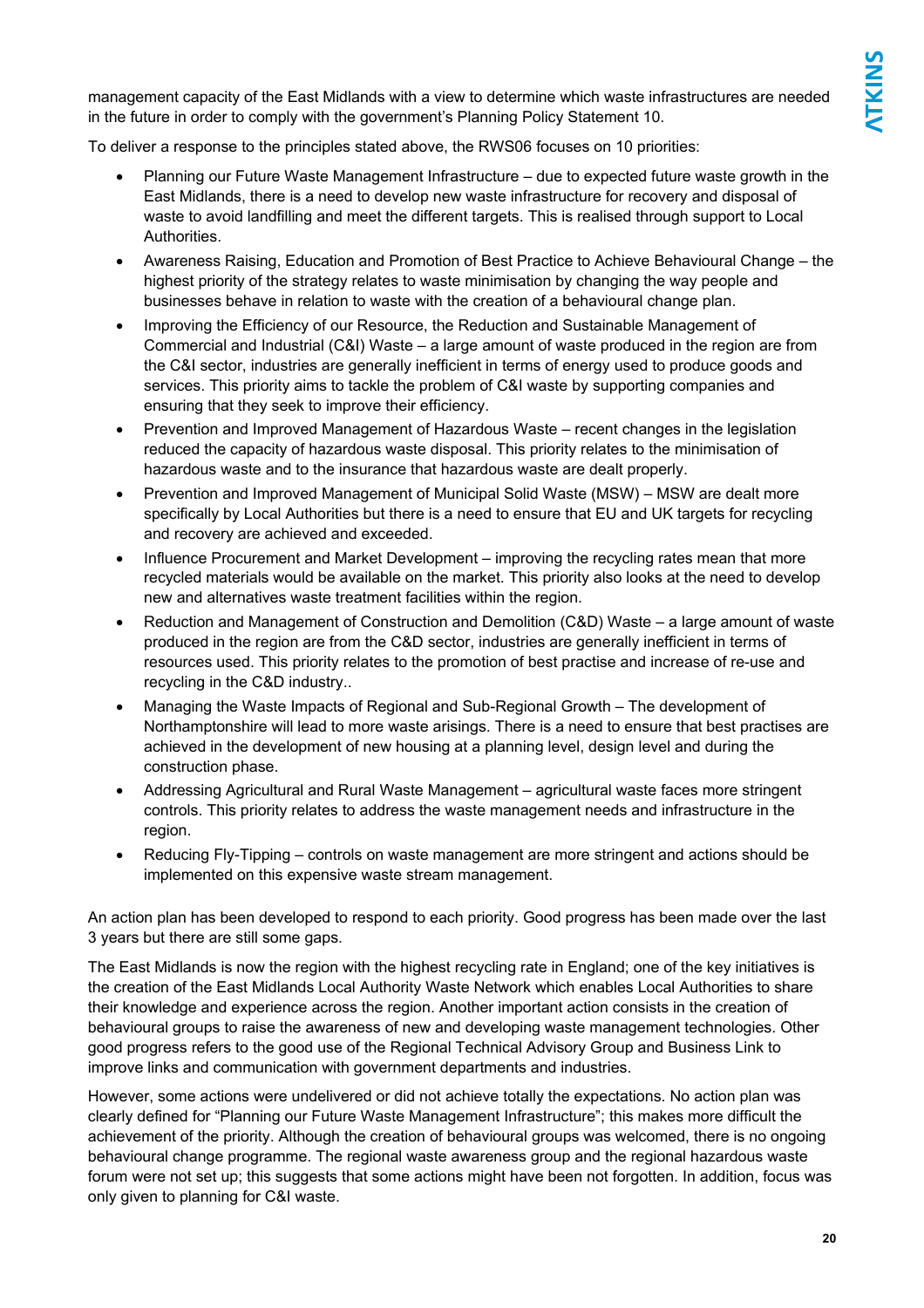### **Regional Energy Strategy 2009**

The Region Energy Strategy (RES) has been reviewed in 2009. Recent EU and UK legislation on climate change and energy required the need for a new strategy taking into account these changes. The RES 2009 was produced by EMRA to improve sustainable development and deliver a sustainable economic growth within the East Midlands in the next 15-20 years. This referred to the role of supporting the IRS to deliver against the energy and climate change objectives.

It is the region's first strategic response to influence decisions on the generation, supply and use of energy making connections with other strategies and particularly the waste sector. The RES presents three main area of development: energy for communities, energy for enterprises and communicating the challenge. 8 equal regional priorities are proposed and an action plan involving a wide range of stakeholders is detailed to achieve these priorities.

The strategic Priority 3 Business Performance refers to the government's Low Carbon Industrial Strategy. It aims to improve the productivity and performance of businesses through more efficient use of energy and resources.

One aim of Priority 4 Economic Exploitation is to develop programmes to promote opportunities in Energy from Waste and bio energy markets. There is a clear reference to use waste as generator of energy. *Emda* is already supporting three anaerobic digestion feasibility and demonstration programmes to use biogas produced as an automotive fuel. The strategy makes reference to the Regional Technology Framework which identified energy and waste as priorities in particular in relation with renewable energy, waste minimisation, management and recycling.

Finally, other references to increase the delivery of renewable energy and the development of district heating or Combined Heat and Power facilities are found in the RES 2009.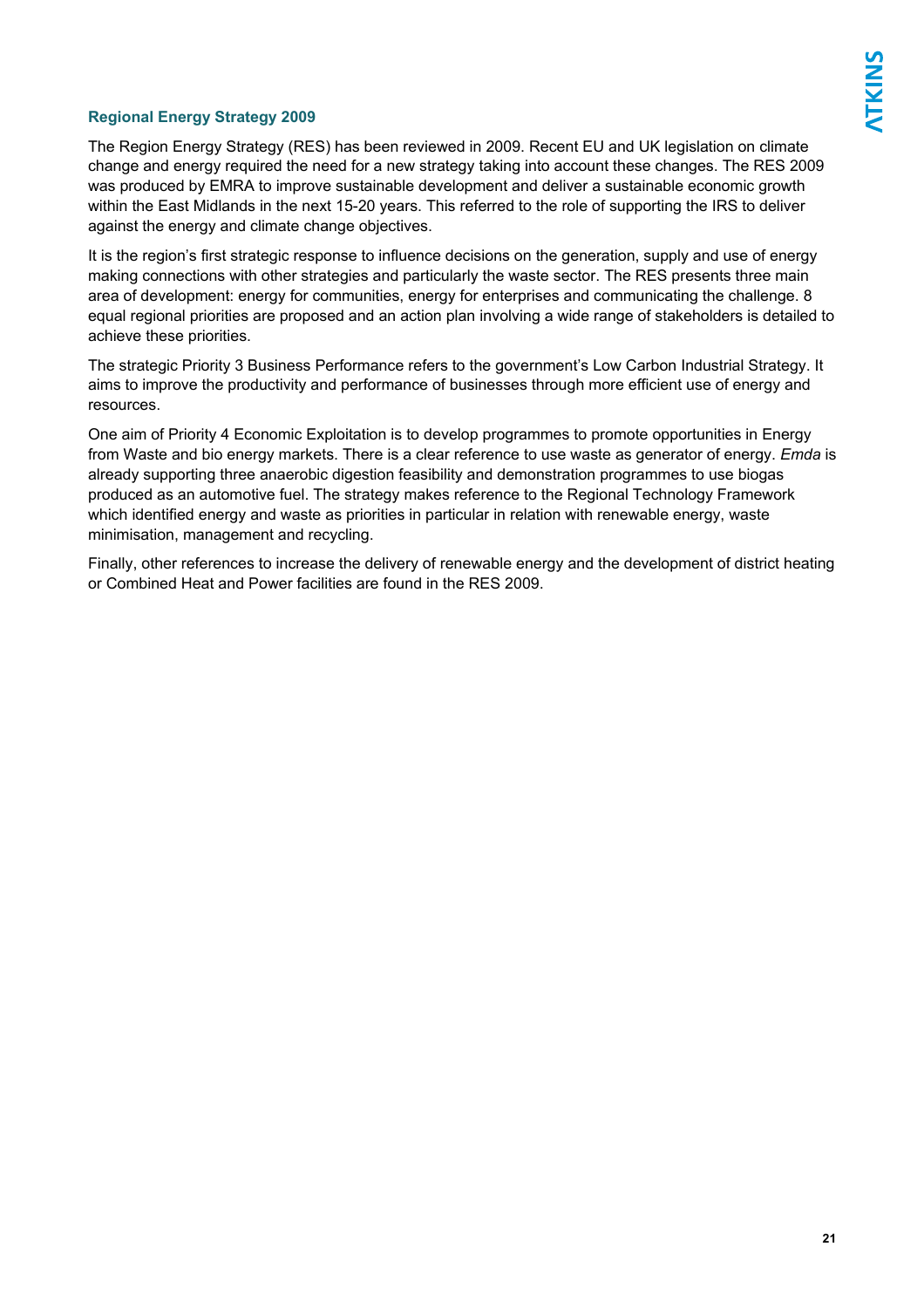### 2.2 The Consultation Process

### **2.2.1 Initial Consultation**

The final draft of the AECOM report was informed by consultation at a stakeholder event in March 2009. From an initial list of 60 potential attendees, 30 were invited, selected by the steering group from a range of organisations across the East Midlands. Fourteen stakeholders actually attended the debate, including most steering group members.

The aim was to widen involvement in the development of the strategy beyond the steering group members to a cross section of relevant organisations in the region, at the same time as ensuring a manageable debate.

The stakeholder organisations who took part in the process were the Environment Agency, East Midlands Environment Link, Derby City Council, Farming & Agriculture Federation, Northampton University, NISP, Envirowise, Lincolnshire Country Council, Wastecycle, ICE, Biffa, *emda,* East Midlands Improvement and Efficiency Partnership, WRAP, EMRA, and GOEM.

The group 'reality checked' and generally supported the overall idea of moving from a regional waste to a regional resource strategy, as well as the draft guiding principles and draft initiatives proposed.

The stakeholders also raised a variety of issues which they felt required further thought. These are detailed in section 7.3 of the AECOM report and informed the final approach to developing the Regional Waste to Resource Strategy.

Nevertheless, they felt strongly that it was important to move forward with developing the new strategy at the same time as collecting any additional information required, rather than waiting until the entire evidence base was in place.

It was also agreed that continued engagement with stakeholders would be essential going forward.

Following completion of the AECOM report, therefore, the steering group agreed that the next step in the development of the Regional Waste to Resource Strategy should be to widen involvement in the process.

### **2.2.2 The Next Step**

To this end they commissioned two pieces of work –

- The development of a comprehensive stakeholder list, including all individuals and organisations with an interest in waste in the East Midlands and using that list, the creation of a stakeholder network who would meet regularly to develop a joined up approach to waste in the region. Margaret Bates from Northampton University who is a member of the steering group is leading this project.
- A consultation exercise designed to reach all those in the stakeholder network, plus the wider public, which would both gauge interest and support for the idea of the Regional Waste to Resource Strategy and also identify any existing data sources, waste resource opportunities and groups or individuals willing to take an active part in making the strategy a reality. An integrated team of consultation and waste specialists from Atkins was appointed to take forward this element of work.

### **2.2.3 The Consultation Brief**

The brief for the consultation was to identify stakeholder priorities and perceptions on:

- The role of regional agencies in the transition
- What the region should hope to achieve from a Regional Resources Strategy
- The kinds of steps needed to achieve these goals
- The range and extent of transformation required
- The conflicts and challenges foreseen
- The respective roles of industry and agencies
- The physical nature of a resources management approach
- Perceptions of the costs that may be involved in the transition and the value that might be derived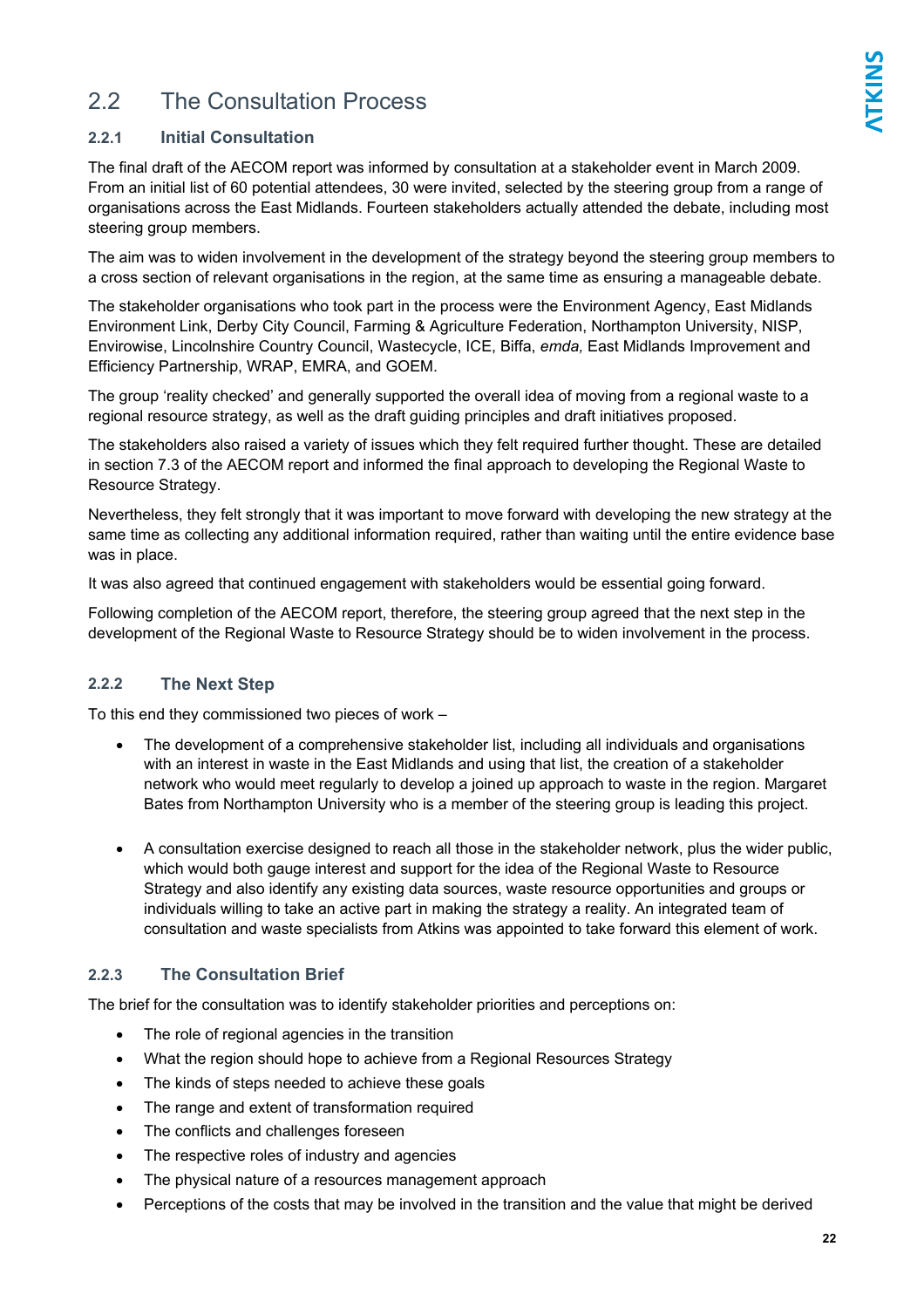- How the approach would respond to and border on extra-regional activities
- Who would benefit
- The risks
- Whether legislative frameworks in place would allow the transition or would need to change
- What kinds of actions should be set out to achieve the transition
- What success would look like

### **2.2.4 Consultation Methodology**

### **Overall Approach**

In consultation with the project steering group a methodology for the consultation was agreed that included a mix of techniques and channels designed to appeal to a range of audiences.

In the East Midlands a large number of disparate national, regional and local organisations have roles and responsibilities in relation to waste management. In addition to the 'inner circle' of key stakeholders, a wide range of other organisations, groups and individuals needed to be involved to ensure the successful transition to and then implementation of the Regional Waste to Resource Strategy.

It was agreed that the consultation should primarily be aimed at the organisations and individuals on the network list being developed as part of the parallel project, but that it would also be important to test the water with the wider public and to try to reach anybody who ought properly to be part of the stakeholder network but who had inadvertently been missed from the list. Key groups this approach would involve would include:

- The 'inner circle' of organisations, many of which are already involved in the development of the strategy, such as GOEM, EMDA, EMRA, EA, WPA's, WDA's, WCS's, RTAB (Regional Technical Advisory Body) and DEFRA.
- Other key stakeholder groups such as planning authorities and local authorities generally, the waste management industry, local and regional business, business support providers, industry representative bodies eg construction and agriculture, the voluntary sector, special interest groups such as the environmental lobby, community groups and organisations
- The wider public
- The media

The aim would be to build on the work done, ensuring that existing networks and engagement activities were maintained and expanding the focus to embrace all target groups, in order to deliver the understanding, buyin and proactive commitment necessary to make the development and successful implementation of a regional resource strategy a reality.

It would also be important to try to identify responsibilities and partners for activities and also opportunities to use the existing networks and communication channels of stakeholder groups to spread the message to a wider audience.

In this way the steering group would learn about the perceptions, issues and expectations of its stakeholders and use these views to assist in managing, supporting and influencing the transition to an RRS. It would also improve transparency and hopefully deliver proactive support in the implementation of the strategy.

### **Preparing for Consultation**

As a first step it was agreed that a consultation leaflet and questionnaire should be developed explaining what has happened so far, what needs to happen next and asking the questions:

- Are we all agreed that this is a good idea?
- What should the region hope to achieve from a Regional Resources Strategy?
- What is it for?
- What will it actually do?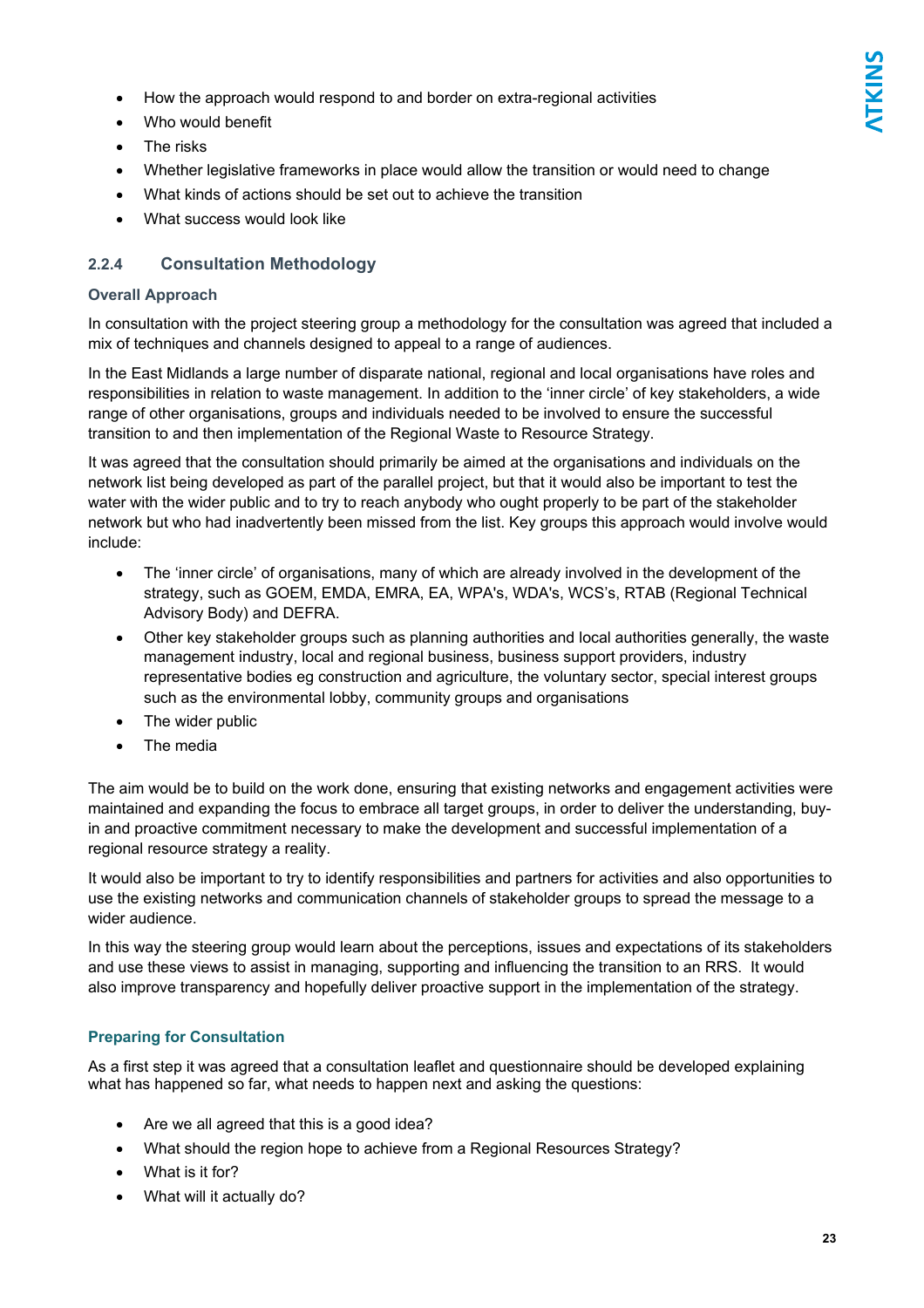- Who would benefit?
- Where are the risks?
- What would success look like?
- How should issues outside its scope be handled such as minimisation and disposal of wastes unviable as a resource and how will they link in with the strategy?
- How much of a step change is it? What needs to be done to make that change? Is it really practical and achievable? What are the conflicts and challenges likely to be:
- Do we know enough about waste management in the East Midlands to be able to assess what needs to be done and what changes would be needed eg waste generation, wastes form, how they are handled, by whom and their destination. If yes where is the information? If no, what are the gaps and how should they be filled?
- What would the change mean in terms of infrastructure and services?
- Which waste types that have been identified as having 'potential' for use as a resource are really practical – ie resources demands, market influences and values – are the priorities identified the right ones? Information to prove this – is it available now? If so where? Can it be provided?
- Would the legislative frameworks in place allow the transition or would they need to be changed?
- How much would it cost to make the change? Would the benefits outweigh the costs?
- Would it be possible to deliver the strategy entirely within the East Midlands or would it be necessary to use facilities/markets outside the region? If so what would be necessary and how should the process be managed?
- What work still needs to be done to answer these questions? Who will do it? How much will it cost? How long will it take?
- Who will do what?
- Local authorities
- Regional agencies
- Industry
- Agencies
- Issues outside the scope of the strategy
- Filling in the gaps

The breadth of information being sought through the consultation exercise was considerable. It was therefore agreed that all material should acknowledge the fact that very few respondents, if any, would be in a position to answer all the questions, but that any contribution would be a welcome and valuable addition to the overall picture.

Electronic copies of the leaflet and questionnaire produced, as well as the full network stakeholder list, are appended.

### **The Consultation**

The consultation was held from the end of January until the beginning of March. The short project timescale meant that a longer period was not possible. This was not a statutory consultation, so no fixed period was required and in addition was intended as a preliminary exercise that would be built on in later stages of the development of the waste to resource strategy. Consequently it was agreed that a longer timescale was not necessary at this stage.

### **Online consultation**

In view of the large area to be covered, the large number of interested parties and the limited budget available, the engagement document and questionnaire were made available online rather than printed and distributed.

After discussion with the webmasters, communication and consultation teams of the key stakeholders such as local authorities and other government agencies to agree the best approach, the EMRA consultation site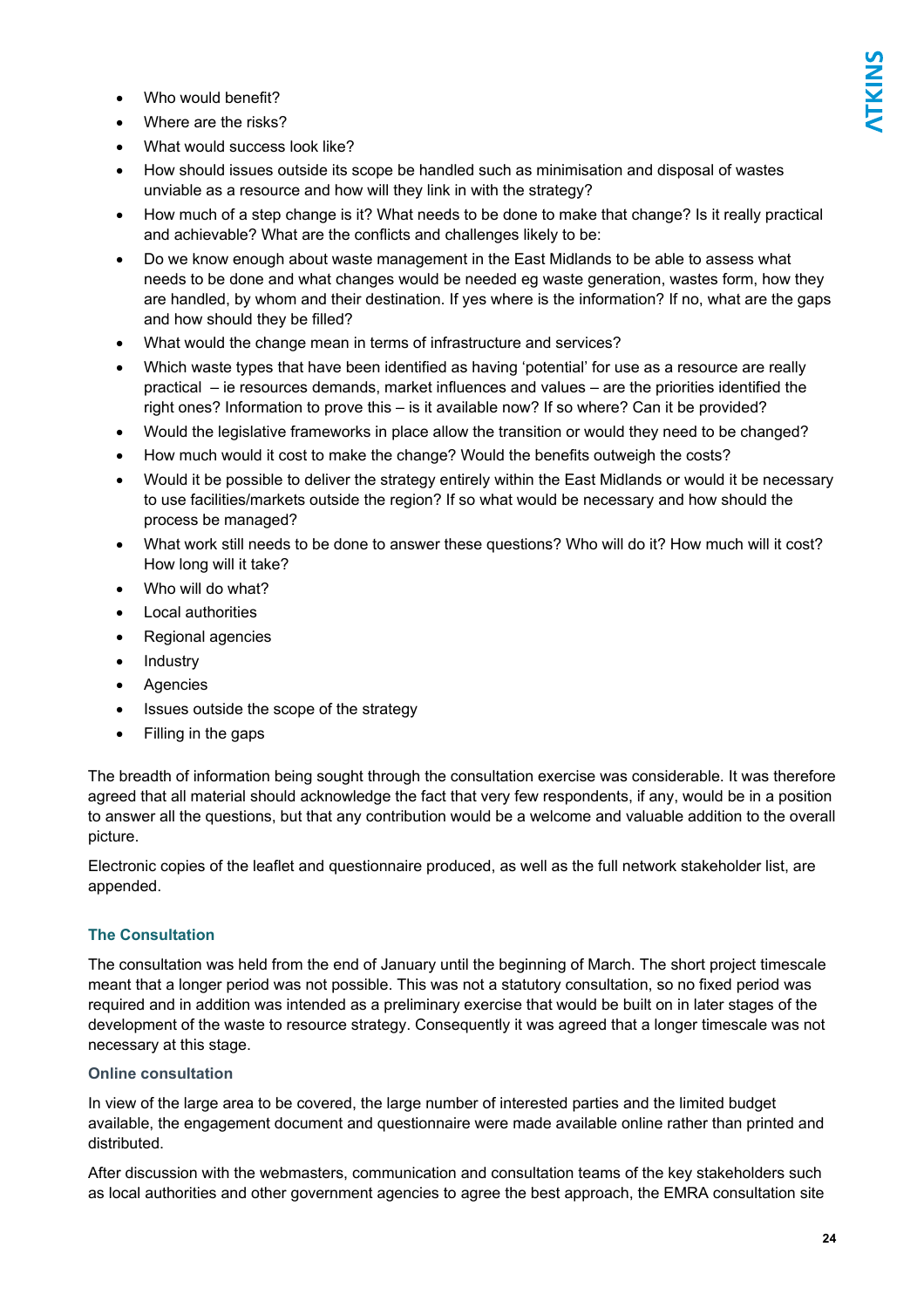formally hosted the consultation, with links from other key stakeholders' sites. The introductory text used on the various websites is appended.

Because of the short timescale it was not possible to arrange for a formal consultation with citizen's panels in the region, but a number of webmasters agreed to email their panels with the news that the questionnaire was online and inviting them to respond.

### **Stakeholder workshops**

Two sets of two workshops were planned with key stakeholders. It was felt that holding two would make it possible to include a wider cross-section of organisations. The intention was to hold each pair on a single day and for the workshops to last approximately two hours.

The first pair or workshops was intended to explore stakeholders' initial responses to the questions identified in the brief, the second pair to identify their reactions to the emerging themes – conflicts, opportunities and recommendations – which would inform the final report.

The workshops were arranged at Leicester University's conference centre for February 19 and 26, 2010 – a two hour session in the morning and a second in the afternoon, on both days. The venue was chosen because of its central location within the East Midlands and its accessibility from the other main centres by a range of transport modes. Free parking was also available on site and the centre is a new building purpose built to current design and access standards.

The steering group developed an invitation list of over 100 from the wider stakeholder network list of more than 500 people and organisations. The list included a mix of stakeholders from a range of different groups including academia, local and regional government, government agencies, the waste industry, other business, voluntary and community groups, representative bodies and special interest groups. The list is appended.

### **Email distribution**

All those on the invitation list were informed about the consultation, asked to fill in the questionnaire and invited to the workshops by email. They were given a choice of attending either workshop on both days – or just one if they were unable to attend two. The consultation document and Word version questionnaire were attached and a link provided to the online document and questionnaire. Phone contact details were provided for anyone who wanted to ask questions. The covering email is appended.

A slightly different email was sent to the remainder of those on the wider stakeholder network list, explaining about the consultation and asking them to fill in the questionnaire, attaching hard copies of and links to the consultation documents and providing contact details. Although the email didn't specifically invite them to the workshops, the attached consultation document incorporated a general invitation to anyone who would like to attend to get in touch. The covering email is appended.

### **Follow up phone calls**

Response to the workshop invitation was very low (fewer than 10 altogether). It was therefore decided that it would be a more cost-effective use of limited resources to cancel the workshops and to follow up the invitations by phone, asking recipients either to fill in the questionnaire or to provide the information over the telephone to allow the researchers to fill it in on their behalf. In this way it was hoped to increase the response rate.

### **A wider public event**

It was agreed by the project steering group that as the main purpose of the consultation exercise was to collect expert information and proposals on a practical way forward for a regional resource strategy, wide public consultation would not be the best use of limited resources at this stage. The time for wider consultation will be when a draft resource strategy has been developed and there are easily comprehensible concrete proposals.

However, it was also agreed that limited public involvement would be of benefit, to test response to the idea of a regional resource strategy and make it possible for a wider audience to put forward good ideas should they wish to do so.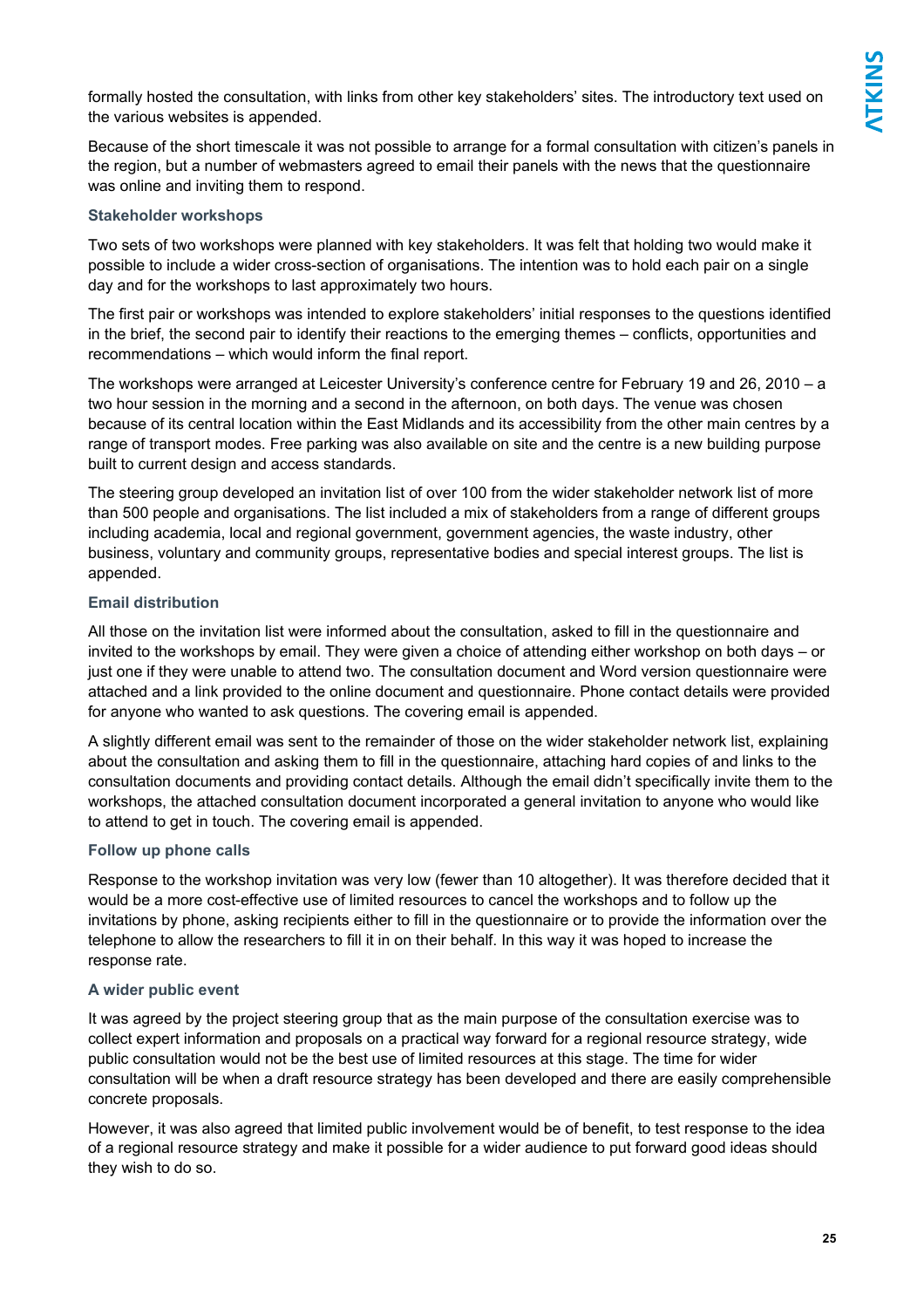With this in mind, in addition to the online leaflet and questionnaire, a full day, manned, public exhibition was held in the Westfield shopping centre in Derby on February 20. Derby was chosen as central and accessible for people based throughout the region and the popular Westfield centre as a location with high footfall.

 A 6'6"x8' pop-up exhibition wall was produced based on the consultation document, explaining briefly about the idea of waste as a resource and providing details about where to find the engagement document and questionnaire. An electronic version of the exhibition wall is appended.

### **Local media**

The project, the half day exhibition and the whereabouts of the engagement document, were also publicised through the local media.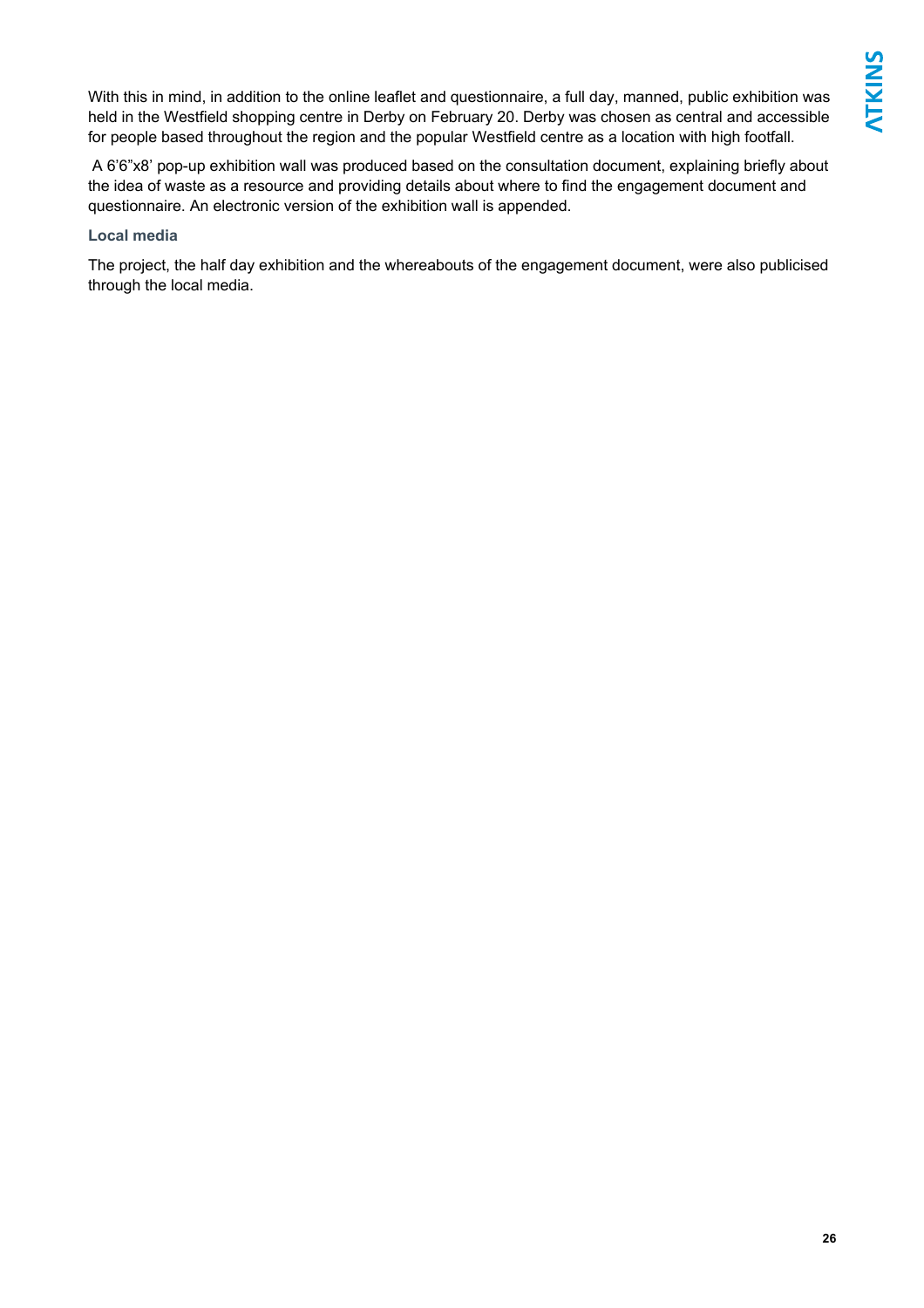### 2.3 The Results of the Consultation

Despite the efforts made to engage a wide range of stakeholders as well as the wider public, response to the consultation was very disappointing. In all only 15 questionnaires were completed, none of them by members of the general public.

Moreover, public interest in the Derby exhibition was very low, despite being located in a prominent position in the Westfield Centre, with high footfall throughout the day.

Nevertheless the organisations that did respond are major waste players in the region:

- Derbyshire County Council
- Nottinghamshire County Council
- Lincolnshire County Council
- Biffa Waste Services Limited
- VT Group Services Limited
- Alternative Recycling Technologies
- Saint-Gobain PAM UK Ltd
- Storefield Group Ltd
- The Harboro Rubber Co Ltd
- Association for Organics Recycling
- Wastecycle Ltd
- Seagull Recycling Ltd
- Peter Jones (formerly chairman of Biffa) representing North Kilworth CIC
- Institution of Civil Engineers (East Midlands Branch)
- Education for All

They usefully expand the core group of experts prepared to take an active part in responding to the waste minimisation and management agenda in the East Midlands.

The responses received also help to identify initiatives and actions to move the Waste as a Resource agenda forwards.

An excel spreadsheet showing how each of the organisations who responded answered each question can be found in Appendix 1. Analysis of answers by question is below.

It is important to remember that this was a piece of qualitative research. This is unlike quantitative research where a series of closed questions is asked with a choice of fixed answers, usually along the lines of strongly agree/agree/neutral/disagree/strongly disagree. Quantitative research is often used when a strategy has been developed and the aim is to gauge support or otherwise for fixed proposals. It lends itself well to formal statistical analysis and results can clearly be demonstrated visually using graphs and charts.

The aim of this research, however, was to identify ideas and information on a wide range of issues related to the waste as resource agenda in the East Midlands, before work on developing a proposed action plan began.

It was therefore agreed that a qualitative approach would be most appropriate, asking a series of open questions that would allow respondents to express their opinions freely. Consequently a wide range of answers were given and not all respondents answered all questions.

For this reason while the research has been useful – as intended – in identifying key themes and issues to be further explored, it is not statistically robust and the analysis of answers to the questions set out below should be viewed in that light.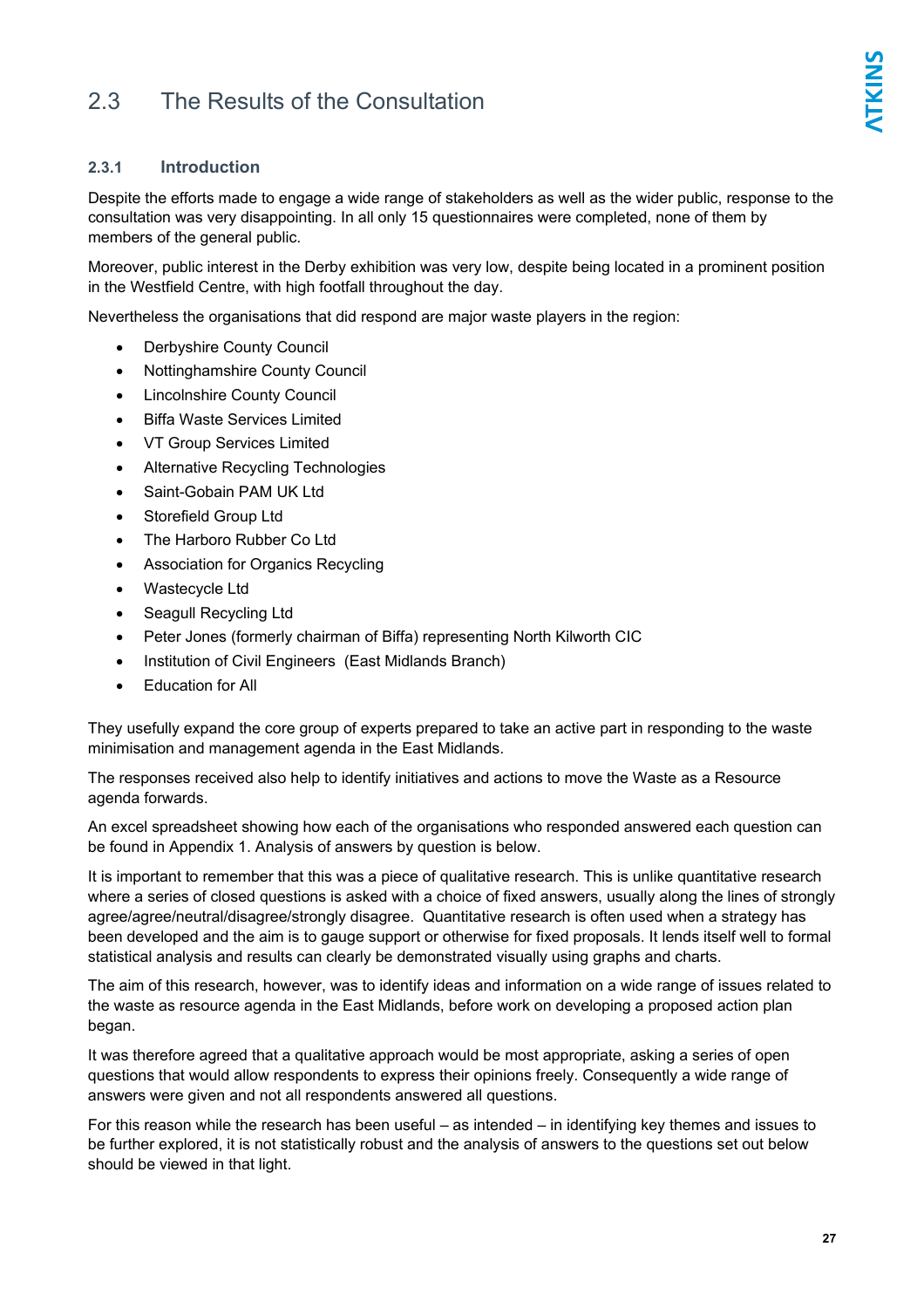### **2.3.2 Questionnaire Responses**

### **Question 1 - Do you agree in principle with the idea of waste as a resource?**

100 % of those who filled in the questionnaire positively supported the idea in principle.



### **Question 2 - what would the benefits be?**

A variety of answers were given to this question but a number of key themes emerged, with most respondents putting forward multiple benefits. Energy creation, reduction in waste to landfill and contribution to economic growth were the most frequently mentioned, with energy creation cited by all but one respondent.

| A | Energy creation                                        | 14 |
|---|--------------------------------------------------------|----|
| B | Reduction in waste to landfill                         | 10 |
| C | Contribution to economic growth eg jobs                | 9  |
| D | Sustainable living eg adherence to the waste hierarchy |    |
| E | Reduction in greenhouse gases                          |    |
|   | Less impact on the environment eg natural resources    |    |
| G | Changed mindsets and perception                        |    |
| Н | Reduced costs                                          |    |

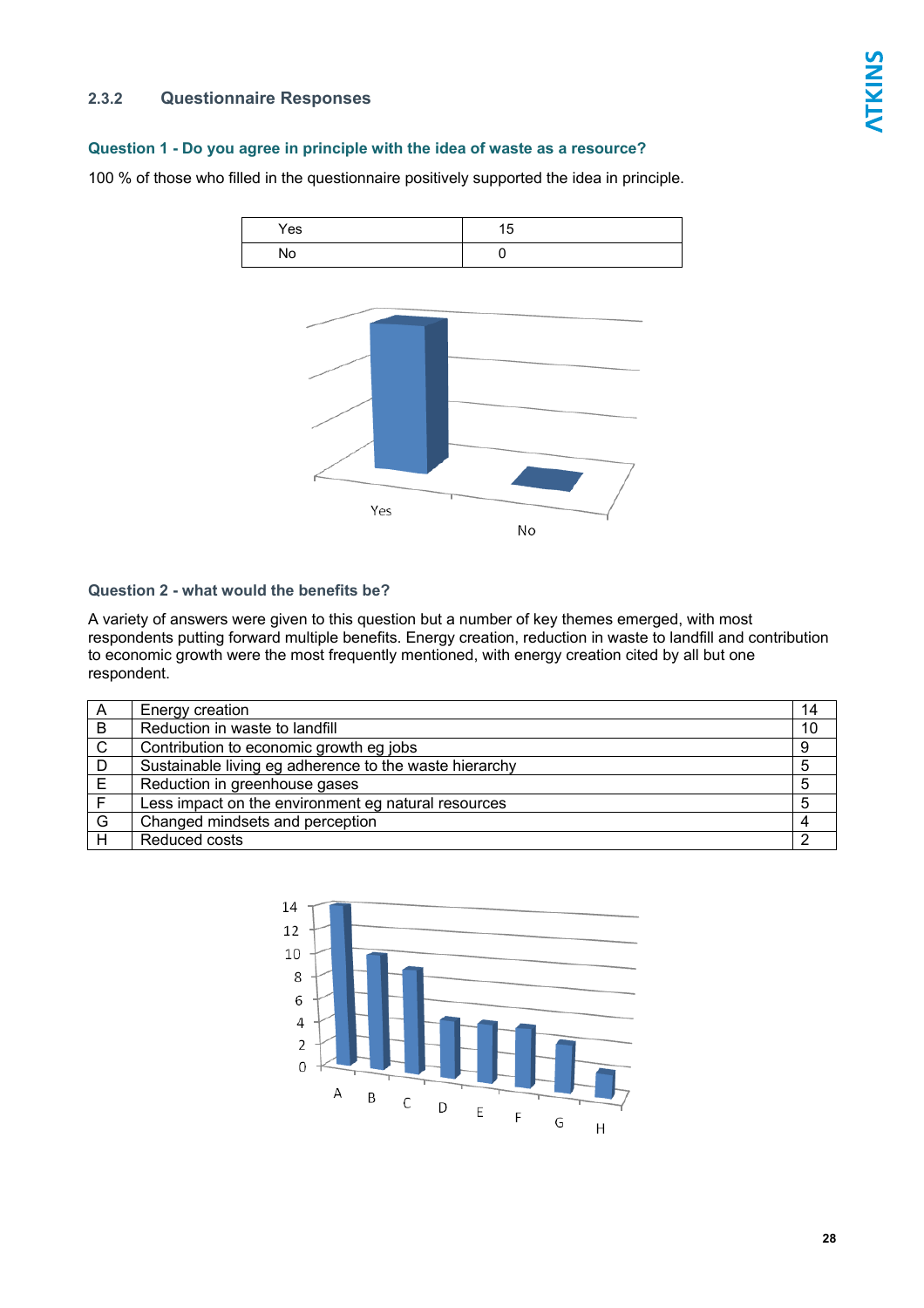### **Question 3 - What should an action plan deliver?**

No entirely convincing themes emerged in answer to this question. Once again respondents gave a wide variety of answers, the majority only cited by one or two people. Partnership working; education, awareness and best practice advice; and targets, the right framework were the most often mentioned, but even these were mentioned by a third or less of respondents.

| A | Joined up/partnership working                                                              | 5 |
|---|--------------------------------------------------------------------------------------------|---|
| B | Public education/publicity/increased awareness/best practice advice                        | 4 |
| C | SMART targets/the right framework                                                          | 3 |
| D | Business opportunities/joint working eg carbon neutral business chains joined by synergies | 2 |
| E | Financial support for small/medium waste companies esp those using innovative methods      | 2 |
| F | Sufficient infrastructure eg processing capacity                                           |   |
| G | Help for local authorities to deliver                                                      |   |
| н | Increased recycling and re-use                                                             |   |
|   | Increased environmental awareness                                                          |   |
|   | Increased / maximised recovery of energy                                                   |   |
| K | Movement of waste up the waste hierarchy, with a particular focus on landfill diversion    |   |
|   | Reduced reliance on use of virgin raw materials                                            |   |
| M | Practical strategies/technology for each waste and collection/separation of waste streams  |   |
| N | Cost benefit analysis                                                                      |   |



### **Question 4 - How much of a step change do you think will be required?**

The majority of respondents agreed that the step change would be significant, but for a variety of reasons, set out below. Changes in behaviour both by waste producers and the public were the most cited. The majority felt the various players are motivated. One respondent didn't answer the question, one said they did not know the answer and only one felt the change would be minimal.

| A              | A change in the behaviour of waste producers                         | 5 |
|----------------|----------------------------------------------------------------------|---|
| $\overline{B}$ | A significant step change in public attitude                         | 4 |
| $\mathsf{C}$   | Infrastructure                                                       | っ |
| D              | A technological step change by those dealing with waste              | っ |
| E              | Funding/support                                                      | っ |
| F              | Buy in from all partners                                             |   |
| G              | Strong leadership                                                    |   |
| H              | A rise in landfill costs                                             |   |
|                | A major change in legislative restrictions and application processes |   |
|                | Coherent strategies and solutions                                    |   |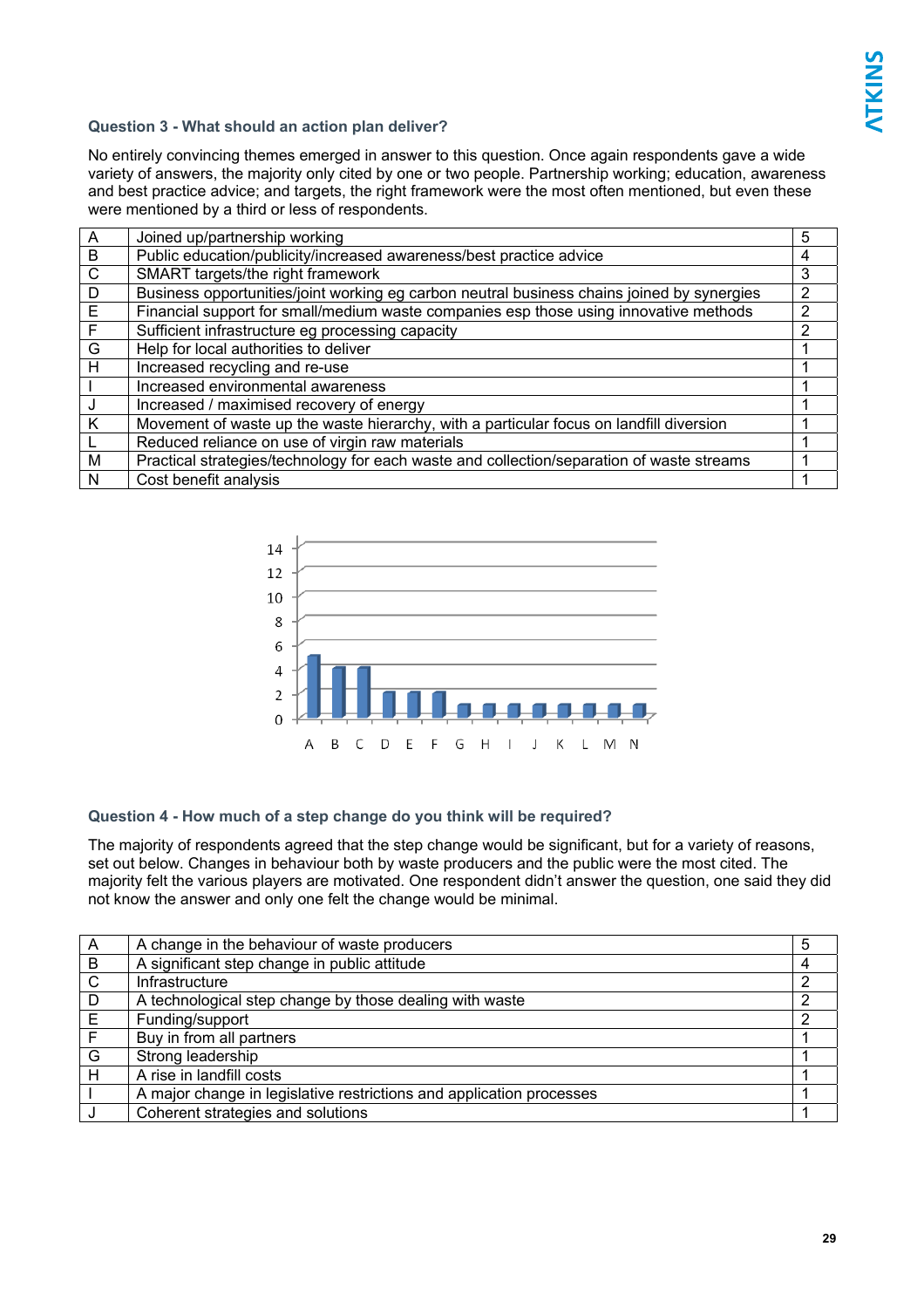

### **Question 5 - Do you foresee any conflicts or challenges?**

Once again respondents gave a variety of answers. However the most mentioned issue was the need to change public perception and behaviour.

| $\overline{A}$ | Changing perception and behaviour                                                           | 6 |
|----------------|---------------------------------------------------------------------------------------------|---|
| B              | Planning                                                                                    | 2 |
| $\mathsf{C}$   | Current policy of exporting recyclable waste abroad                                         | 2 |
| D              | The need for policy to support approach                                                     | 2 |
| E              | The need for incentives                                                                     |   |
| Ē              | Legislative restrictions                                                                    |   |
| G              | Investment in new infrastructure                                                            |   |
| H              | Ensuring a consistent approach to recycling and waste collection                            |   |
|                | The ability/cost effectiveness of waste disposal companies to use new separation technology |   |
|                | The cost effectiveness of markets for recyclers                                             |   |
|                | No                                                                                          |   |



### **Question 6 - Are there any risks?**

Only 12 respondents answered this question. Once again a wide range of issues were raised. The most frequent answer was doing nothing, but this was cited by less than a third of respondents.

| A   | Doing nothing                                                                        |  |
|-----|--------------------------------------------------------------------------------------|--|
| B   | Market stability                                                                     |  |
| C.  | Planning                                                                             |  |
| - D | Delivery costs are too high                                                          |  |
| E   | Technology fails to deliver                                                          |  |
|     | Waste producers fail to take up new techniques and simply pay for landfill           |  |
| G   | The changes open regulation loop holes that result in negative environmental impacts |  |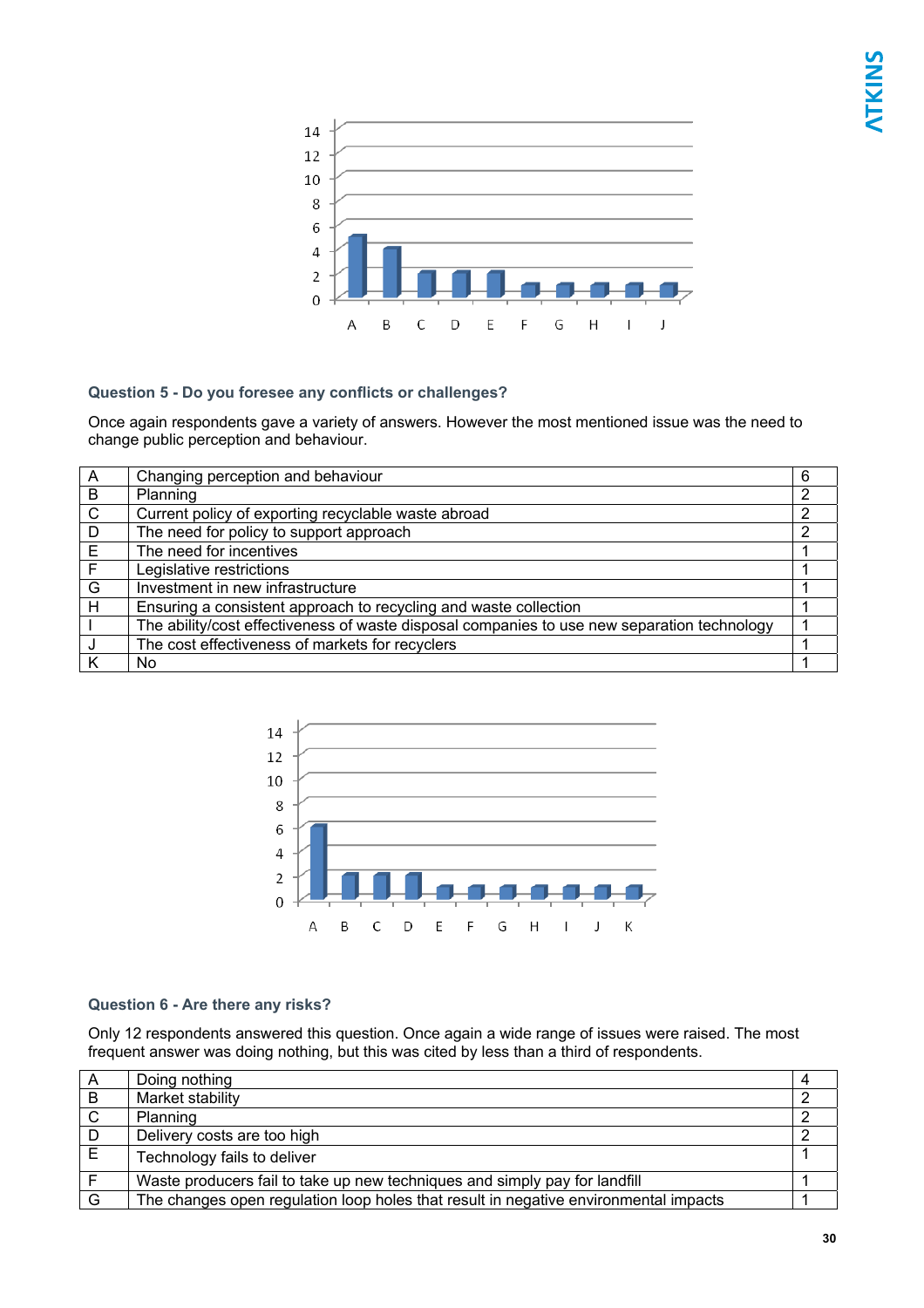| EA regulations and restrictions which handicap operators   |  |
|------------------------------------------------------------|--|
| Infrastructure not delivered soon enough                   |  |
| Change of government/policy                                |  |
| Cultural acceptance                                        |  |
| Emissions shift from landfill to atmospheric end receptors |  |



### **Question 7 - Do you agree with the proposed approach, principles and priorities?**

100 % of those who filled in the questionnaire positively supported the proposed approach, principles and priorities.





### **Question 8 - If not, do you have any alternative suggestions?**

About half of the respondents felt that detailed proposals were needed before it would be possible to make meaningful comment. A range of suggestions were put forward for issues that needed concrete actions. Awareness-raising was the only topic identified by more than one respondent.

| $\overline{A}$ | Awareness raising and education                                                 |  |
|----------------|---------------------------------------------------------------------------------|--|
| B              | Strategy/plans for collection, separation and recycling for each waste stream   |  |
| $\mathsf{C}$   | Specific technologies to be developed and business opportunities to be taken up |  |
|                | Actions to move up the waste hierarchy                                          |  |
|                | Management framework                                                            |  |
|                | Innovative use of materials                                                     |  |
| G              | How greenhouse gases will be reduced – link waste to carbon                     |  |

**NTKINS**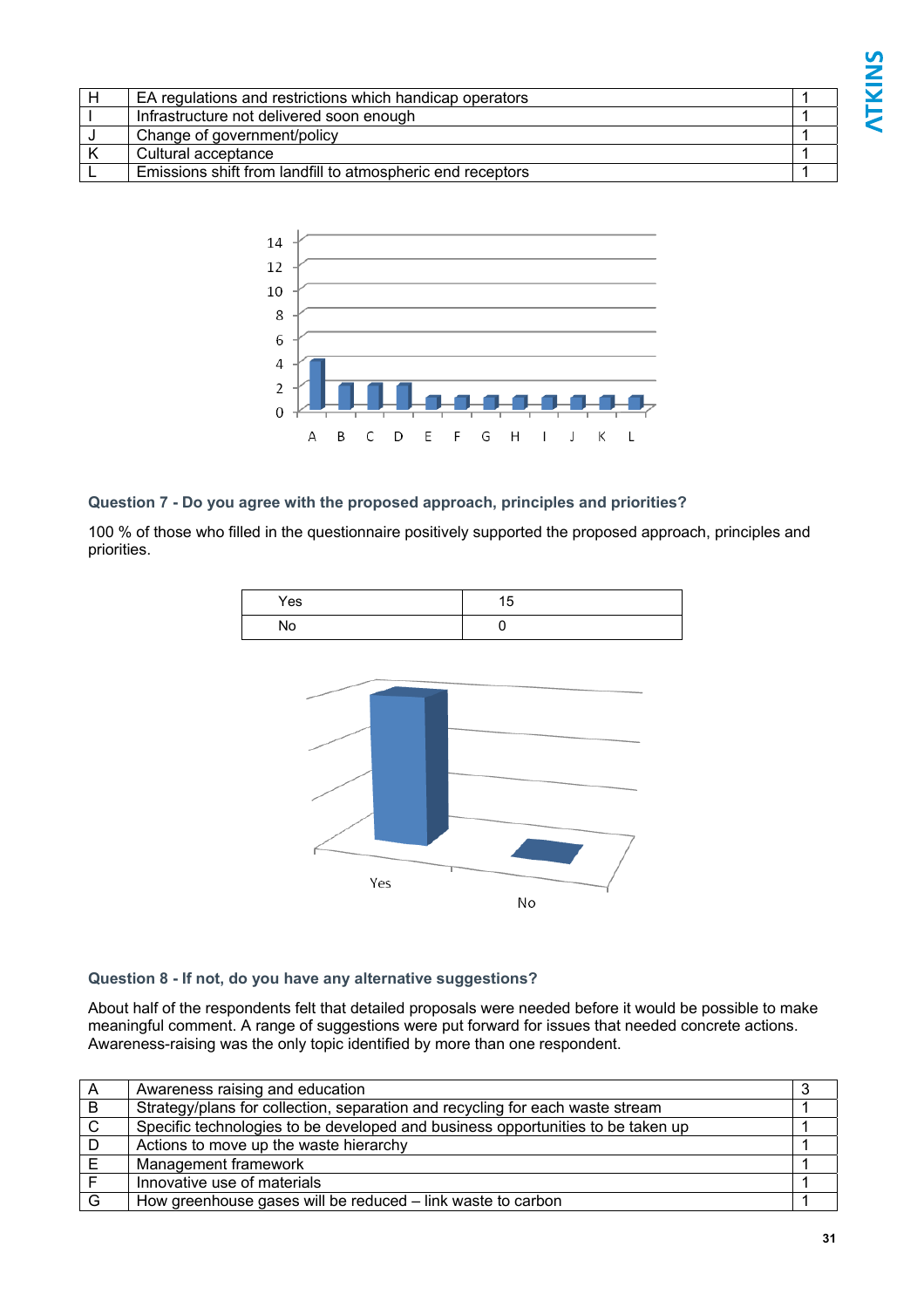| Methods for putting waste recyclers In touch with waste producers  |  |
|--------------------------------------------------------------------|--|
| Measures focused on small and medium sized waste producers         |  |
| Measures to increase different waste streams so they become viable |  |



### **Question 9 - Who can help with the solution?**

Once again respondents gave a range of answers, with no issues standing out as of key importance. The need for everyone to work together, Local Authorities to take a key role and for business and the public to understand and buy into what is needed, were the three answers given most often - each cited by three respondents. One respondent observed that small and medium sized companies with excellent results struggle to access government schemes.

| $\overline{A}$ | Everyone working together                                        | 3 |
|----------------|------------------------------------------------------------------|---|
| $\overline{B}$ | LAs                                                              | 3 |
| $\mathsf{C}$   | Business and the public in terms of understanding what is needed | 3 |
| D              | Recycling companies                                              | 2 |
| E              | Waste contractors                                                | 2 |
| $\mathsf{F}$   | The Government                                                   | 2 |
| G              | Environment Agency and other principle stakeholders              |   |
| H              | <b>Universities</b>                                              |   |
|                | Overseas best practice                                           |   |
|                | Industry and professional bodies                                 |   |
| K              | Energy companies                                                 |   |
|                | Specialist consultancies                                         |   |



### **Question 10 - What are the practical steps that need to be taken to achieve the transition?**

Only 13 respondents answered this question, one only indirectly with the comment that the scheme must be easy to operate to ensure buy-in. One local authority respondent observed that a plan should not be made at regional level and then just be passed onto local government to deliver. Another said that from a local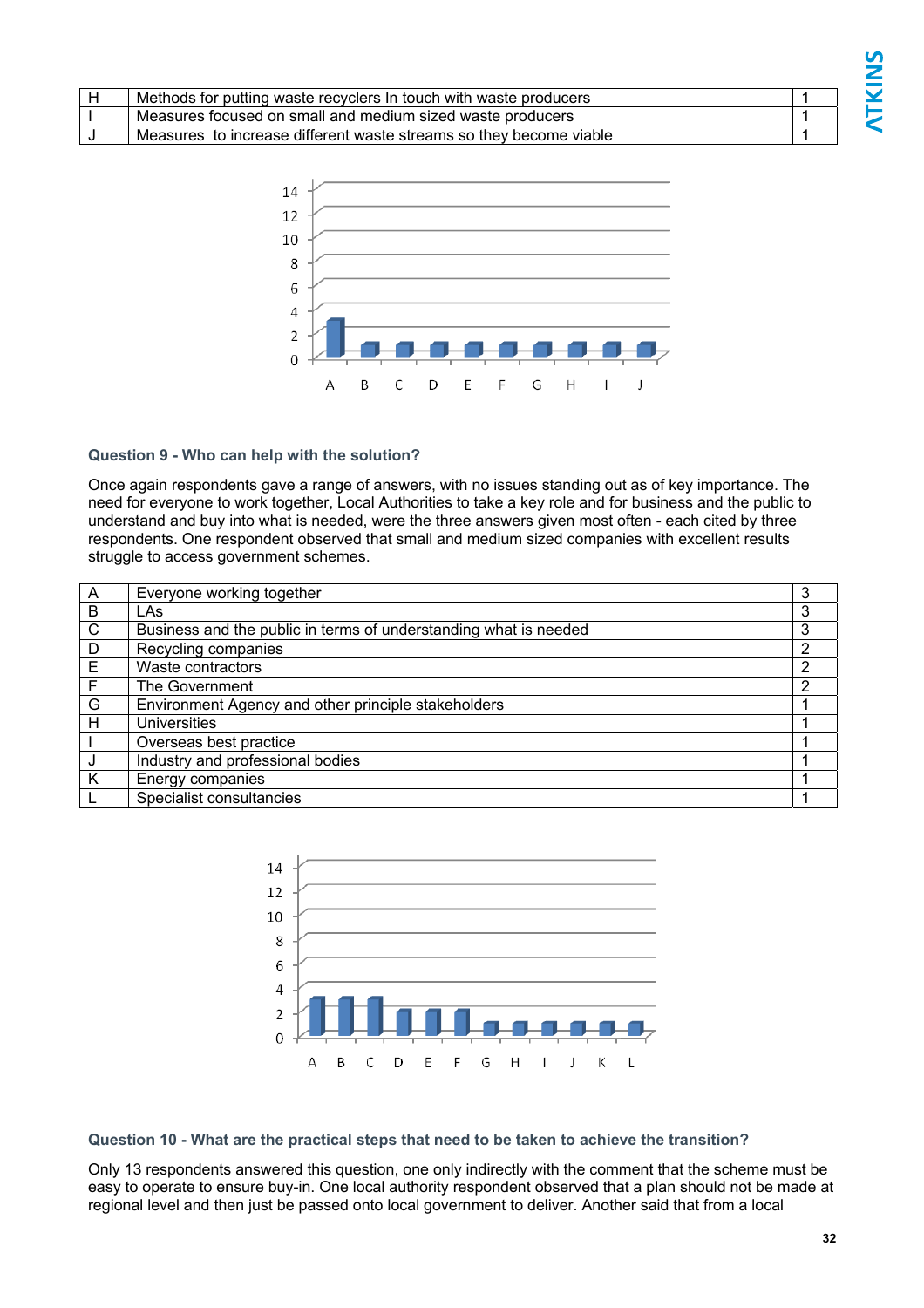perspective the transition already appears to be happening. Once again there was a wide range of answers, but education and publicity targeting waste producers of all kinds including manufacturers and also the public emerged as the key issue.

| A | Increased education and publicity targeting waste producers with cost effective solutions eg<br>manufacturers to produce items that can be easily recycled and also the public | 8 |
|---|--------------------------------------------------------------------------------------------------------------------------------------------------------------------------------|---|
| B | Timely determination of planning applications and environmental permits for waste treatment<br>facilities                                                                      | 2 |
| C | Infrastructure eg more recycling locations                                                                                                                                     | 2 |
| D | <b>Feasibility studies</b>                                                                                                                                                     | 2 |
| E | Consultation                                                                                                                                                                   | 2 |
| F | Financial incentives (tax rebates?) for new technology                                                                                                                         |   |
| G | Relaxation of regulatory red tape on practical operations which encourage recycling activities                                                                                 |   |
| H | Data collection; analysis and evaluation                                                                                                                                       |   |
|   | Supporting policy where necessary eg minimum targets for reuse and recycling on new build                                                                                      |   |
| J | A strategy for dealing with non-municipal waste                                                                                                                                |   |
| K | An effective Board with sub groups for each waste stream                                                                                                                       |   |
|   | Clear action plan with realistic targets                                                                                                                                       |   |
| м | The commitment of all stakeholders to make it happen                                                                                                                           |   |
| N | The funding to make it happen                                                                                                                                                  |   |



### **Question 11 - What information is needed?**

Once again 13 respondents answered this question. One felt that enough information is now available, but it needs to be coordinated better through the EA as a national database. The other respondents' answers were mainly variations on the theme of waste and resource data and public perception. The view of nearly half the respondents was that the basic information about waste streams, projected demand for resources and routes to recycling and reuse still isn't available.

| $\overline{A}$          | Waste streams                                                                           | 6              |
|-------------------------|-----------------------------------------------------------------------------------------|----------------|
| $\overline{B}$          | Routes to recycling and reuse                                                           | 6              |
| $\overline{\mathsf{C}}$ | Projected demand for resources                                                          | 5              |
| $\overline{D}$          | Commercial opportunities                                                                | 3              |
| $\overline{\mathsf{E}}$ | Understanding of public perception                                                      | $\overline{2}$ |
| $\overline{\mathsf{F}}$ | Education resources, contact points for best practice and "one stop shop" solutions for | 2              |
|                         | communities                                                                             |                |
| G                       | What each organisation is planning to do to promote the 'resource agenda' going forward |                |
| H                       | Success rates                                                                           |                |
|                         | Available support                                                                       |                |
| $\overline{\mathsf{J}}$ | Recovery options                                                                        |                |
| $\overline{\mathsf{K}}$ | Infrastructure required                                                                 |                |
| $\mathbf{L}$            | The benefits of a resource approach - both financial and environmental                  |                |
| M                       | Access to key decision makers                                                           |                |
| N                       | Companies recommended to deal with the waste streams                                    |                |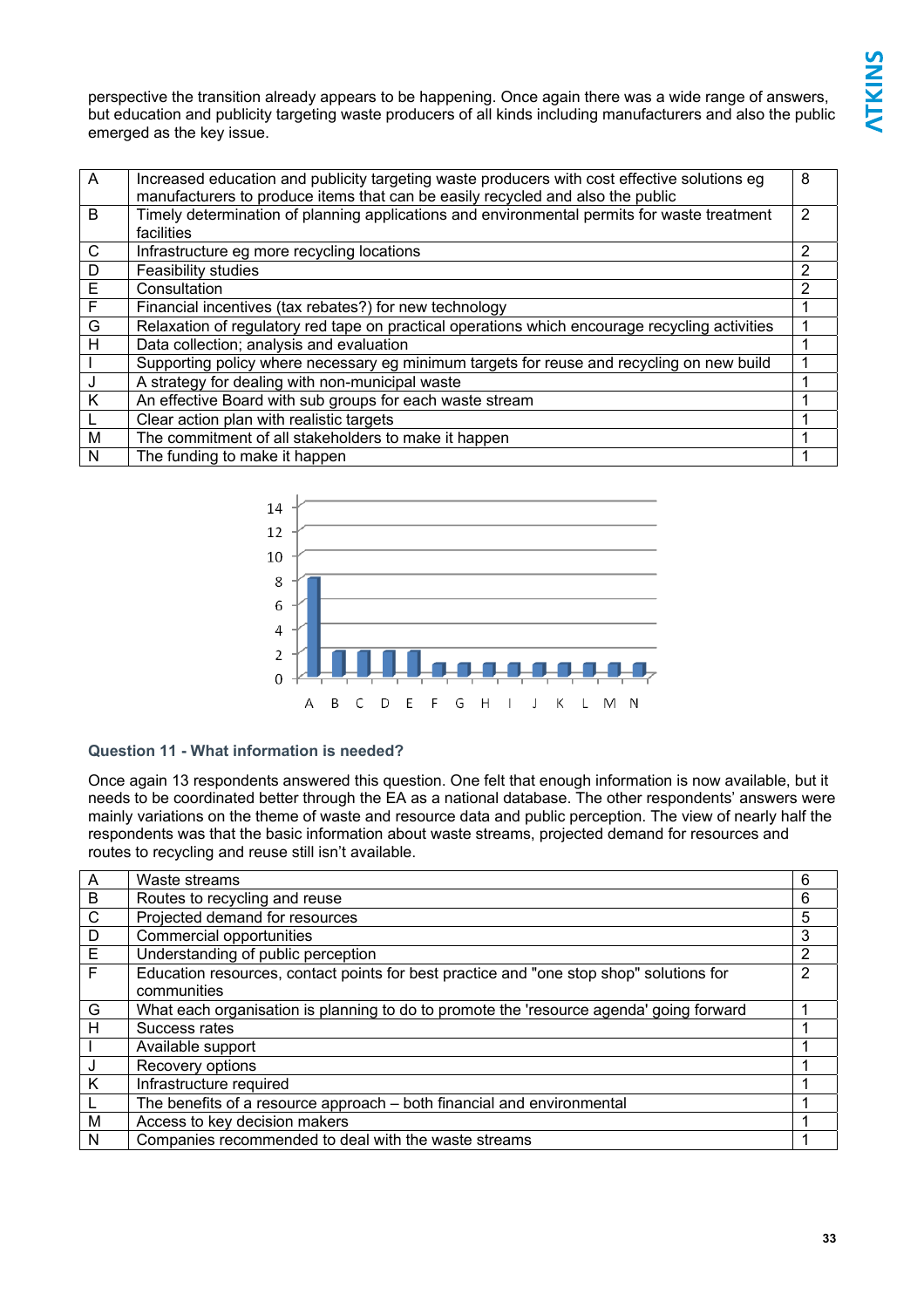

### **Question 12 - How much will it cost?**

Out of the 11 respondents who answered this question, 9 said the cost would be unknown until a strategy is developed. Four suggested issues that would need to be taken into account. These are highlighted below. One made a suggestion specific to the cost of an individual school. Only one put forward an estimate per household.

| A            | Don't know                                                                                                                                                     | 9 |
|--------------|----------------------------------------------------------------------------------------------------------------------------------------------------------------|---|
| B            | Our expectation is around £10,000 per household capital cost                                                                                                   |   |
| $\mathsf{C}$ | The aim should be cost neutral for the recycling and waste producing companies - the costs<br>could be offset by recovered energy savings and disposal charges |   |
| D            | Scheme development, consultation and administration costs                                                                                                      |   |
| E            | Grants for universities may be required for research/development                                                                                               |   |
| F            | Set up grants for new businesses                                                                                                                               |   |
| G            | The commercial gains will far exceed the costs, but some pump priming is needed - new                                                                          |   |
|              | technologies and implementing them.                                                                                                                            |   |
| H            | Costs can be reduced in third sector organisations are used                                                                                                    |   |



### **Question 13 - Who should be involved?**

Eleven respondents answered this question, once again giving a range of answers. Some simply said all key stakeholders others mentioned particular groups.

| Local authorities               |  |
|---------------------------------|--|
| All key stakeholders            |  |
| Waste industry                  |  |
| Regional and central government |  |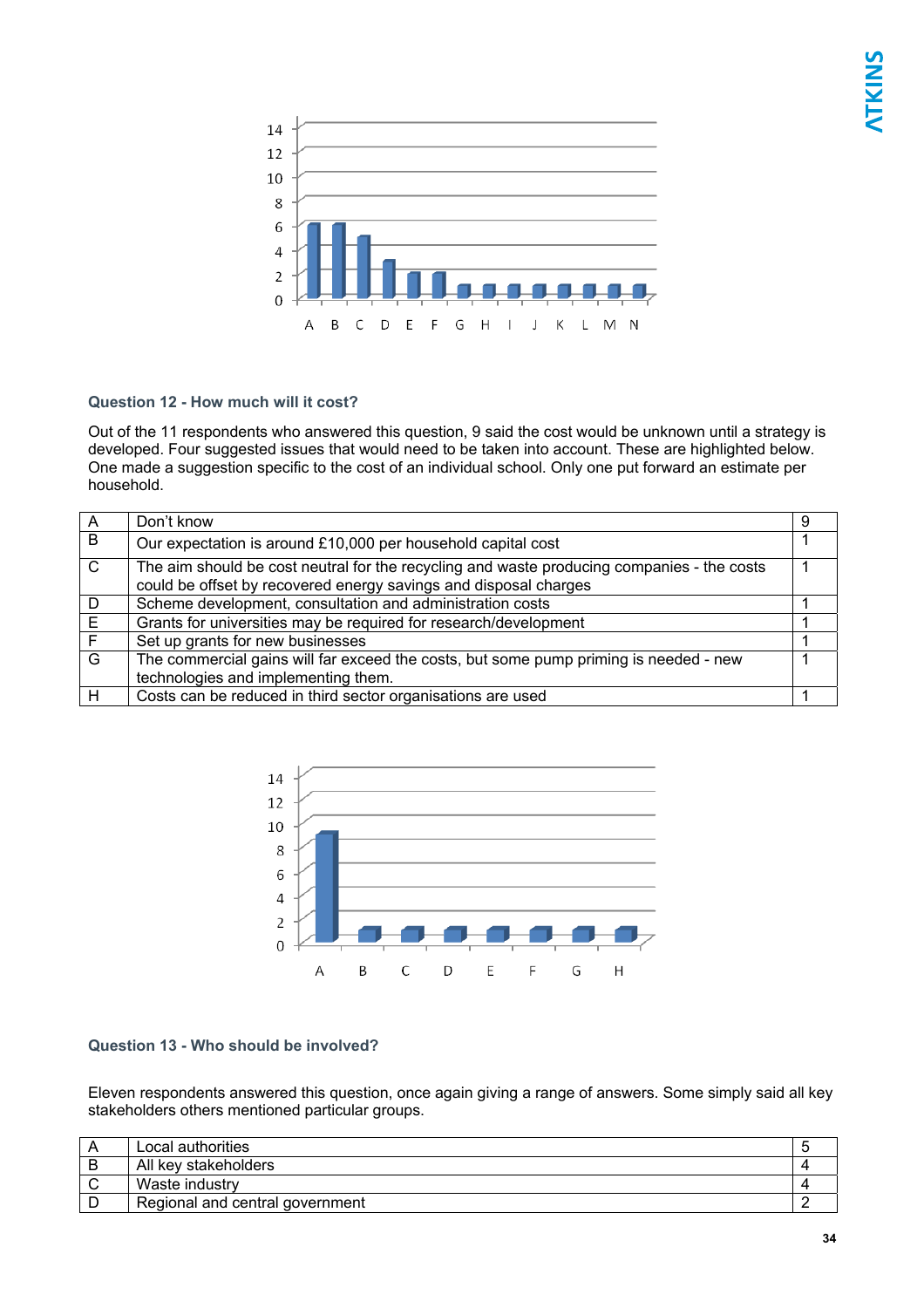| Е            | The third sector              |  |
|--------------|-------------------------------|--|
| $\mathsf{F}$ | All waste producers           |  |
| G            | Regulators                    |  |
| H            | <b>Business advisors</b>      |  |
|              | Chamber of Commerce and CBI   |  |
|              | Environmental campaign groups |  |
| K            | Government agencies           |  |
|              | The public                    |  |
| M            | Schools                       |  |



**Question 14 - Roles and responsibilities e.g. the waste industry, government agencies, local authorities, the wider business community, the voluntary sector, the public** 

Twelve respondents answered this question, although a number of the answers were generic – 'roles need to be clearly defined' or 'everyone will need to work together' or 'clear messages need to be given.' Consequently no very clear view of who should do what emerged.

| A   | Local authorities are key eg promoting waste minimisation and also recycling, collection and |  |
|-----|----------------------------------------------------------------------------------------------|--|
|     | recovery, encouraging planning applications for waste technology solutions                   |  |
| B   | Waste industry to encourage innovation for new techniques                                    |  |
| - C | EA to actively assist operators make changes rather than simply enforce regulations          |  |
| - D | DEFRA, WRAP, LARAC, NAWDO, etc will need to work with LAs and Contractors from a             |  |
|     | policy shaping and delivery perspective                                                      |  |
| E   | No change to current roles                                                                   |  |



### **Question 15 - Operations and management i.e. how the approach would actually work**

.

There were only six answers to this question. Of these only three made specific suggestions.

| Strive<br>continuous improvement techniques <sup>.</sup><br>tor          |  |
|--------------------------------------------------------------------------|--|
| potential users of their waste material<br>producers to<br>.ınk<br>waste |  |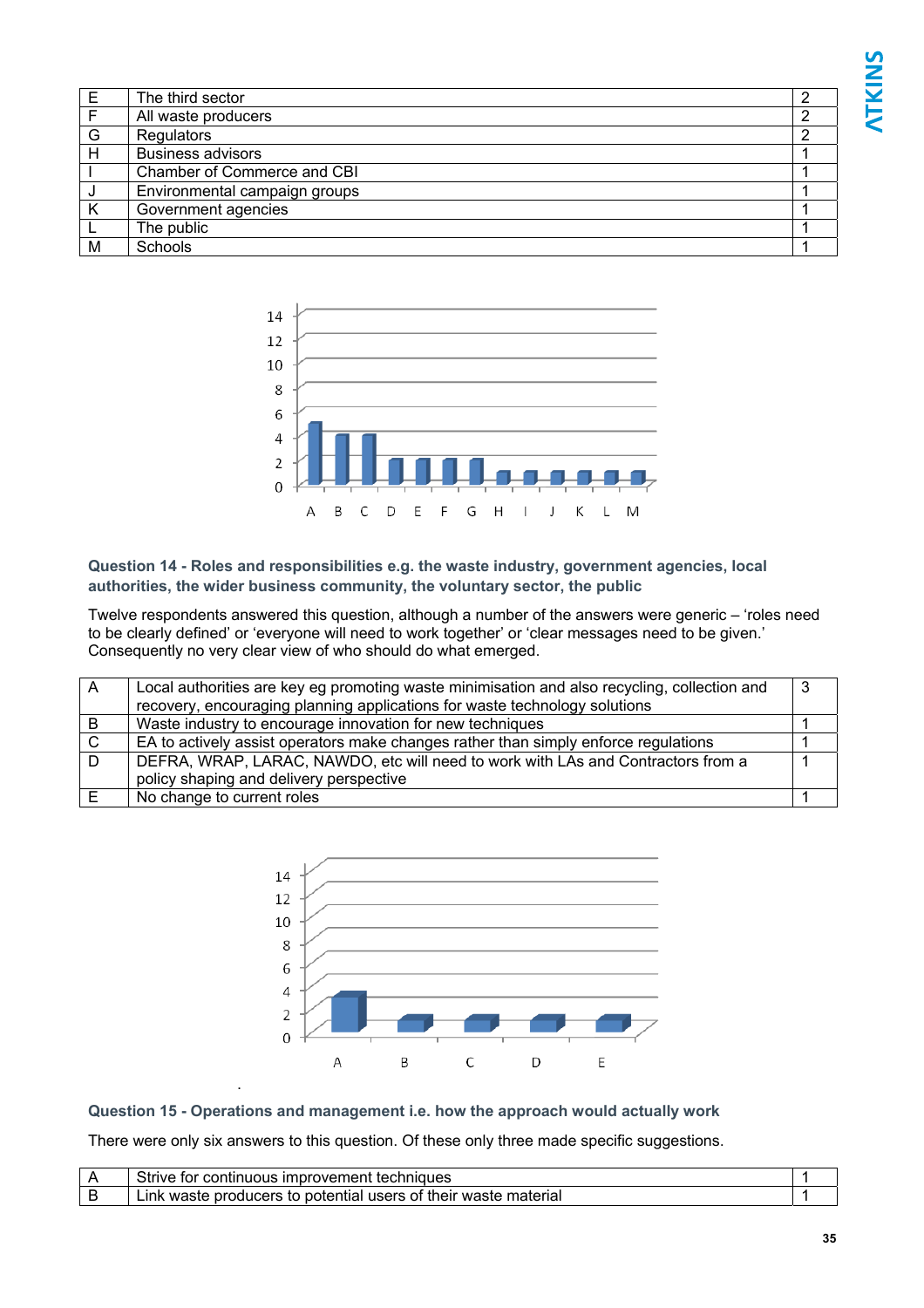

#### **Question 16 - Costs in comparison to the value that might be derived**

There were 8 responses to this question. Although expressed differently the view of the majority was that the value would soon exceed the costs. One specified a 6 year payback.

| The value will exceed the costs                                                              |  |
|----------------------------------------------------------------------------------------------|--|
| A detailed balance sheet needs to be completed to estimate cost savings                      |  |
| Initially it may be necessary for recycling subsidies to be available to enable companies to |  |
| invest in people and equipment                                                               |  |



#### **Question 17 - Any need to work beyond regional boundaries**

.

All of the 11 respondents who answered this question agreed that it would be essential to work beyond regional boundaries. Two expressed the view that it is a national problem, two that national policy and legislation would be central, three that sharing best practice is important and one that there should be no boundaries. One of the local authority respondents sounded a note of caution that local strategy could limit the opportunities for wider collaboration.

| Yes                                               |  |
|---------------------------------------------------|--|
| National policy and legislation will be important |  |
| It is important to share best practice            |  |
| It is a national problem                          |  |
| There is no reason for boundaries                 |  |
| Local strategy could limit wider working          |  |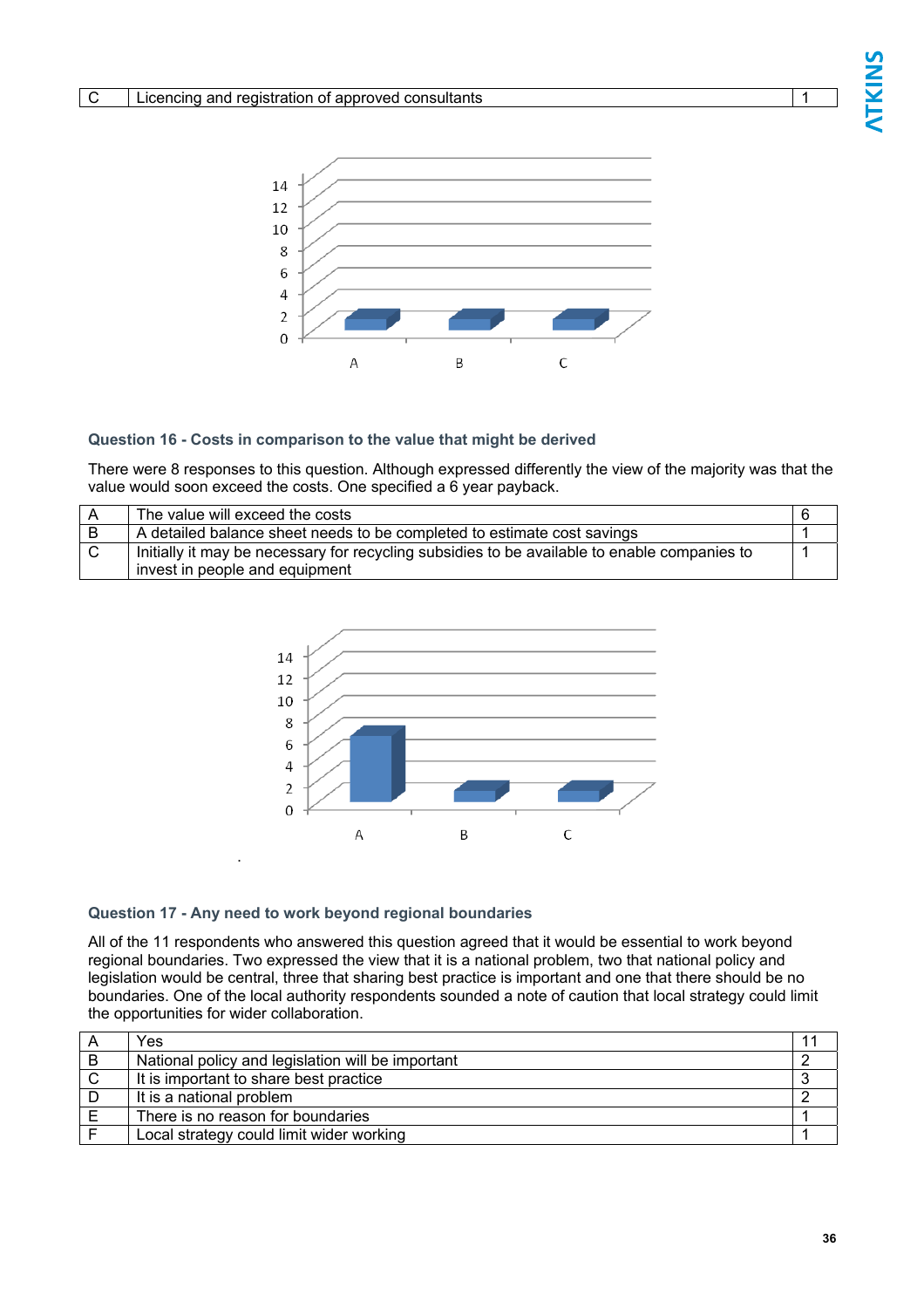

### **Question 18 - The legislative framework**

There were 8 responses to this question, once again putting forward a wide range of ideas. No two answers were the same. All answers focused on national rather than regional or local issues.

| $\overline{A}$ | The EA need to adopt a more pragmatic approach towards regulation                         |  |
|----------------|-------------------------------------------------------------------------------------------|--|
| B              | Legislation should encourage companies to adopt more professional solutions to waste      |  |
|                | management                                                                                |  |
| $\mathsf{C}$   | Numerous areas of waste, resource and energy legislation and policy / strategy frameworks |  |
| D              | I am not a great believer in legislation                                                  |  |
| E              | LATS compliance                                                                           |  |
| F              | Banning of certain materials ie wood from landfill                                        |  |
| G              | Minimum targets to be achieved in reuse and recycling from deconstruction, refurbishment  |  |
|                | and development                                                                           |  |
|                | Legislation must be strong and robust yet flexible enough to allow flexibility            |  |



### **The Consultation Reponses Summarised**

As can be seen, although there was considerable variation in consultation responses, clear themes and broad consensus emerged which will be important in moving towards dealing with waste as a resource in the East Midlands.

However, while clear views were expressed and a number of ideas put forward, very little concrete information about exactly how a regional approach to using waste as a resource in the East Midlands should be organised and managed, was forthcoming.

This was true across the sectors responding – local authorities, large and small players in the waste industry and special interest groups.

Overall the consensus was that the move to viewing waste as a resource will require careful planning and work. All respondents generally supported the proposed approach. The responses can be summarised as: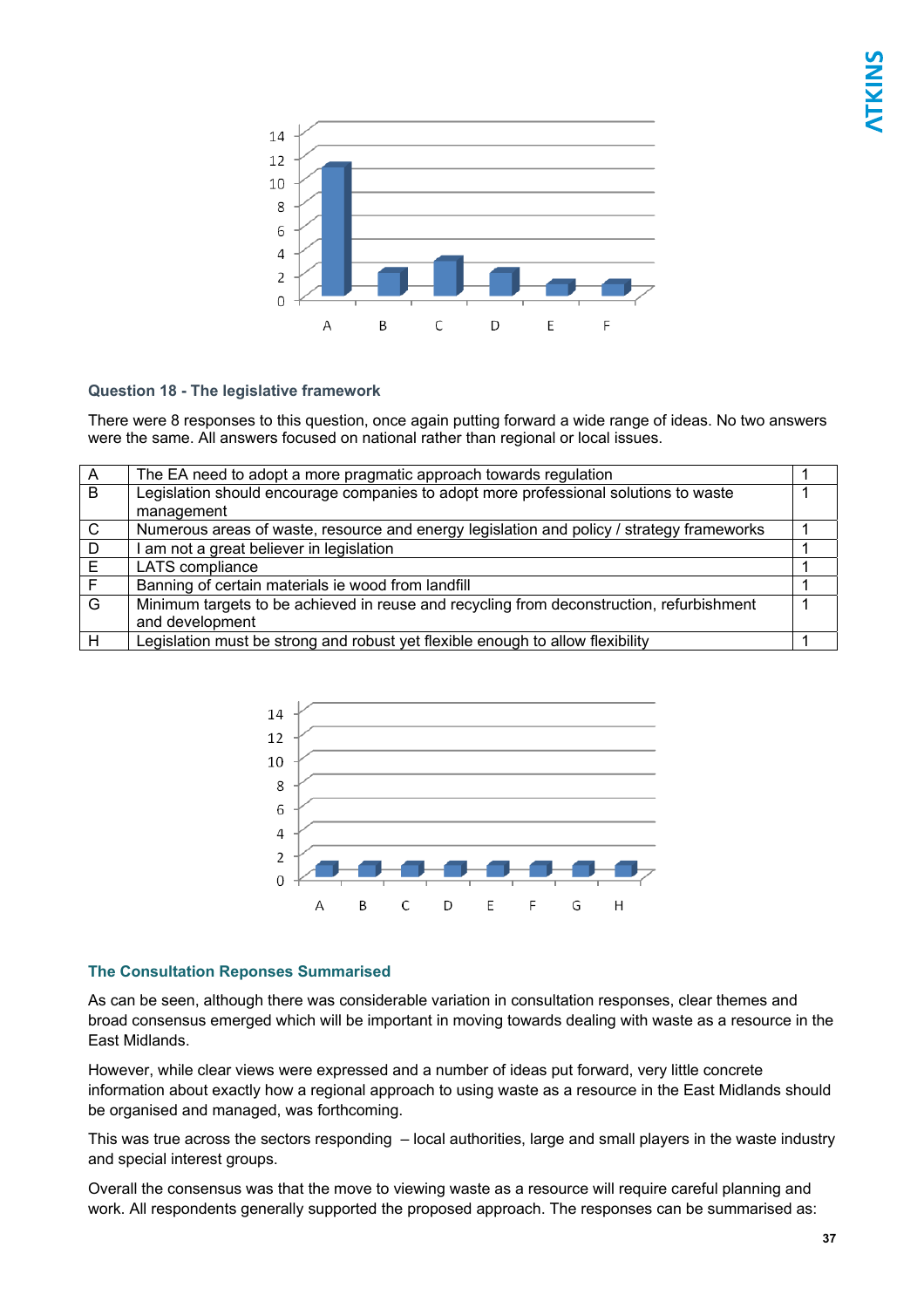### **The benefits**

- An improvement in public perception
- Waste becomes a resource not a problem
- The resulting concrete resources electricity, heat etc
- Reduced demand on natural resources (renewable energy)
- Reduction in landfill waste
- Reduction in emissions and carbon footprint
- Environmental improvements
- More effective recycling
- Jobs in the recycling sector
- Reduced costs for residents
- In tune with the European Waste Directive and other legislation
- Conformity with sustainable production and consumption principles
- Regional economic growth

### **Success Criteria**

- 'Buy-in' from all partners with strong leadership, including co-ordination and unity amongst the LAs.
- Increased reuse, recycling and environmental awareness
- A step change in technology
- A step change in culture/attitude both for the public and businesses
- Increased/maximised recovery of energy
- Reduced reliance on use of virgin raw materials.

### **Biggest challenges and risks**

- Doing nothing
- Failing to change perception and behaviour
- Planning
- Making the process cost-effective
- Legislative restrictions
- Technology fails to deliver

### **What a strategy must deliver**

- The realistic and easy to operate means to deliver culture change
- Realistic targets, incentives and where necessary, legislation
- A joined up regional approach and cross-sector, cross-boundary working
- Education and awareness raising
- Practical strategies/technology/plans for recycling each form of waste and for collection/separation of waste streams.
- Sufficient reprocessing capacity to accommodate the increased quantity of commodities
- Movement of waste up the waste hierarchy, with a particular focus on landfill diversion –a rise in landfill costs
- Help from regional and national government to local authorities to deliver the step change
- Technology and business development
- Financial support for small and medium specialist recycling companies
- A network of business opportunities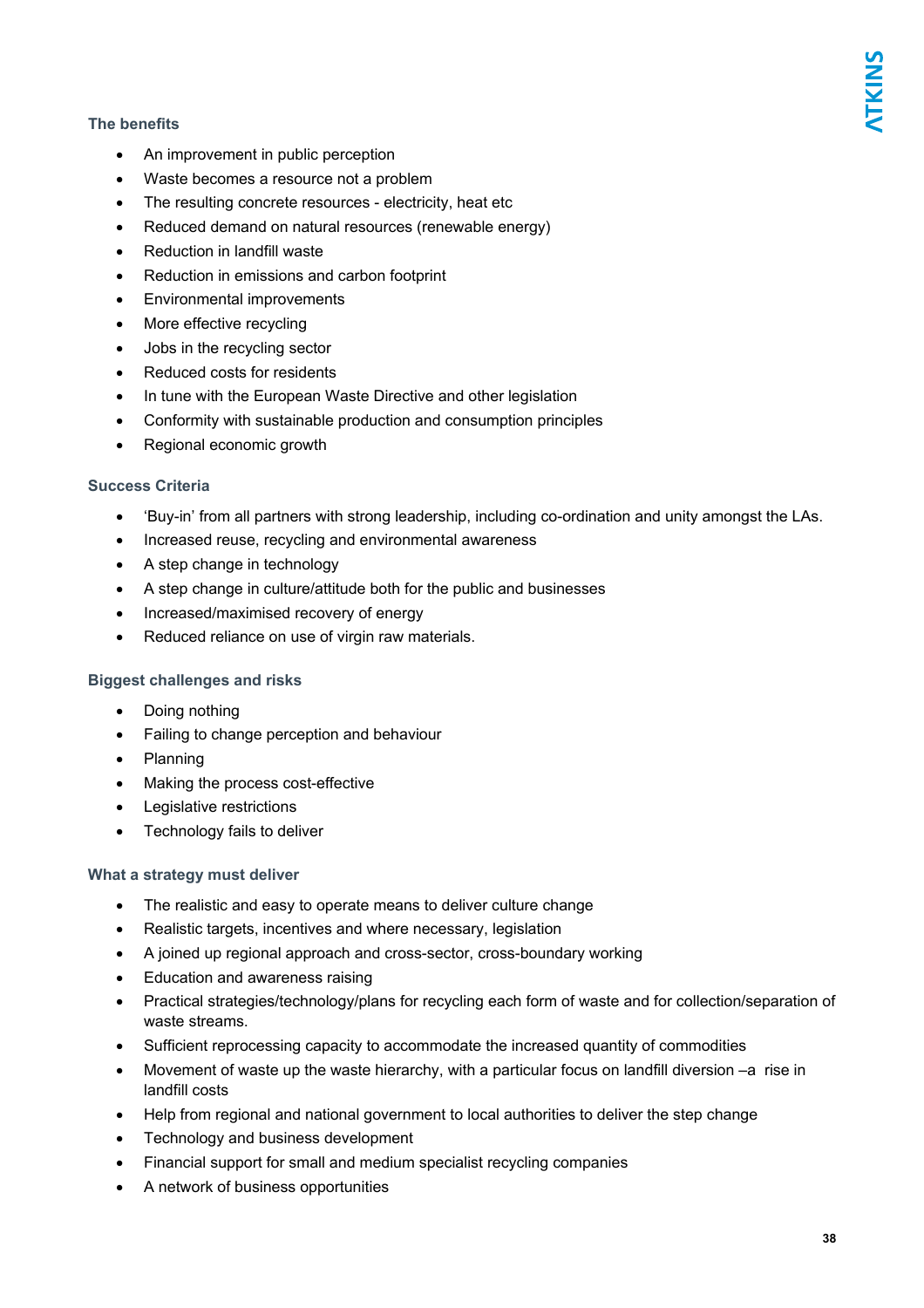- Links from waste producers to potential users of their waste material.
- Coordination of all relevant information in a single database

### **Cost**

- Scheme development, consultation and administration costs
- Grants for universities may be required for research/development
- Grants for new businesses
- Initial funding for the development of new technologies and implementing them.
- Aim should be cost neutral for the recycling and waste producing companies
- Costs could be offset by recovered energy savings and disposal charges
- The value of recycling should far exceed the costs

### **Who to involve**

- Everyone, working together
- New recycling technology companies
- National, regional and local government
- Government agencies
- The waste industry
- Business and public sector waste creators
- Industry bodies
- **Universities**
- The public
- Regional Chamber of Commerce and CBI; Local Authorities
- Environmental campaign groups.
- The third sector

### **Immediate tasks**

- Clear definition of roles and responsibilities get everyone on board
- Understanding of public perception
- Comprehensive information on the waste streams, the routes to recycling for each and life-cycle analysis of the various disposal v recycling options
- What works and what doesn't
- Financial and environmental cost/benefit/impact analysis
- Projected demand for resources in the UK
- Areas where resources need to be focussed
- Communication plan and material, public education strategy and material, background and supporting information for present and potential participants
- Comprehensive database of information, contact points for best practise and "one stop shop" solutions, companies recommended to deal with the waste streams etc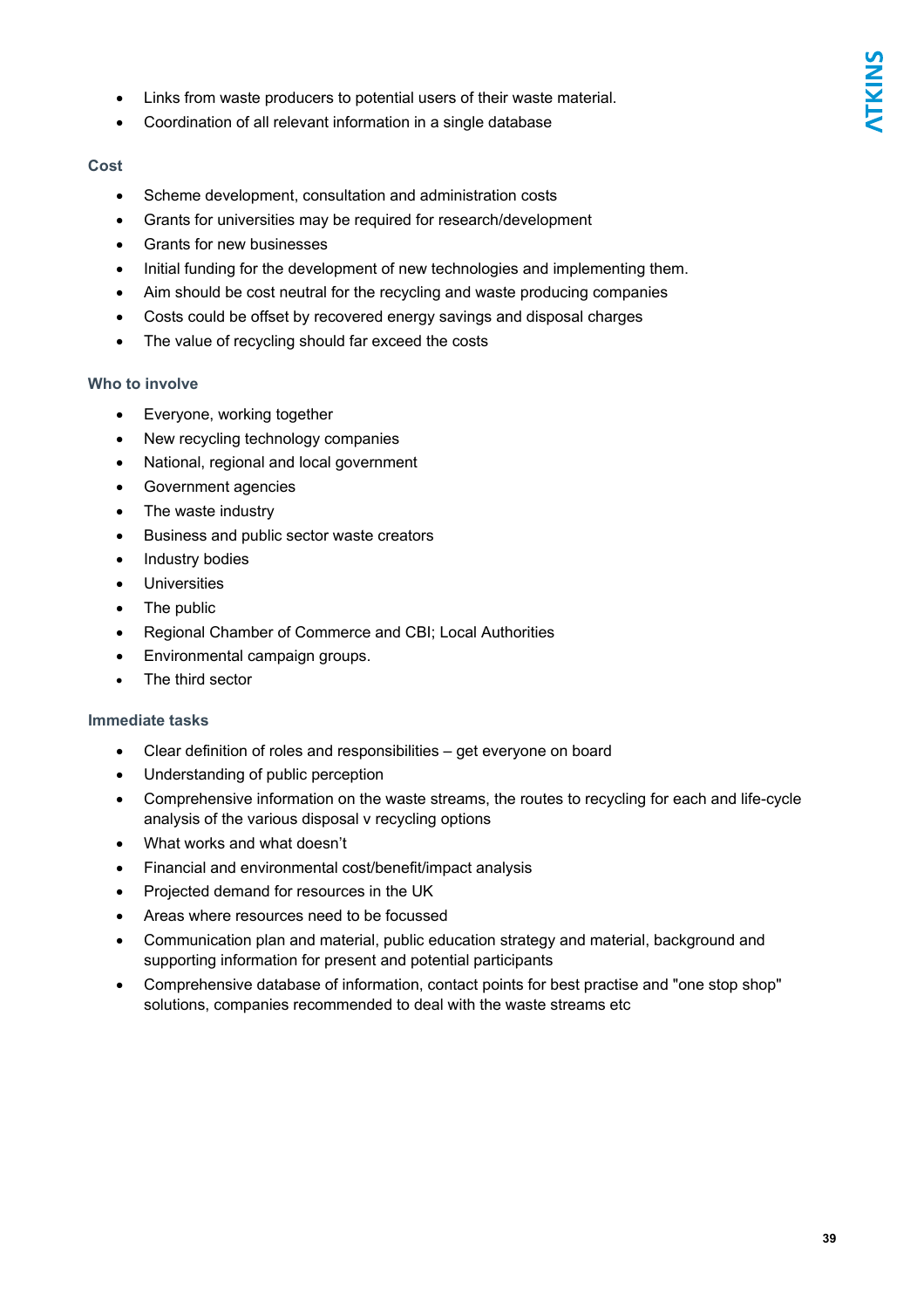## 3. The Second Stage of the Project

### 3.1 Introduction

In view of the disappointing response to the consultation it was decided to do further online research and some follow-up interviews with those who responded, to add to the knowledge-base informing the way forward.

However, at the end of March 2010 (when the project as originally conceived finished) the announcement of the general election was known to be imminent and from that point on until after the new coalition government's first budget on June 22, 2010 great uncertainty surrounded many aspects of government policy.

It was known that the regional tier of government was likely to be scrapped, but not exactly how or when these changes would be introduced. Consequently it was not possible to meaningfully assess the implications for the development of a regional waste to resource strategy.

For this reason the follow-up interviews were not carried out until late June and early July 2010 when some of the detail of the new coalition government's approach had started to emerge and respondents were able to begin to express a view on a way forward.

This section of the report summarises the main findings of the research and the follow-up interviews. A more detailed digest of information can be found in Appendices 2, 3 and 4.

The aim of both exercises was to identify, where – if at all – a regional perspective on the waste agenda would still be useful and appropriate, bearing in mind that it is now known that the Government is moving swiftly to implement its localism agenda and remove the regional tier of government. For example:

- The Regional Spatial Strategies have been revoked
- Emda will not exist beyond April 2012 and will be wound down during the intervening period
- Funding for the Leaders Boards has been withdrawn
- Funding has been cut across the board affecting a range of projects and initiatives eg the RTABs

Nevertheless much still remains uncertain. Details are still awaited of:

- The review of UK waste policy announced in June 2010, with proposed new policy setting out strategy, roles and responsibilities not expected until spring 2011
- The new Localism Bill which will be passed by November 2011
- The new planning system based on the Conservatives' Open Source Planning paper which is unlikely to begin to emerge until the autumn
- National and local government funding for the coming years which will not be known until the results of the Spending Review have been announced in October 2010
- The future of the Government Offices which will also not be known until the Spending Review

All those who took part in the follow-up interviews stressed that the views expressed are a snapshot of the moment and that it will not be possible to make a fully informed response until at least next spring when, hopefully, all relevant information about Government policy going forward should be available.

It is important to remember, therefore, that while the information collected provides useful insights on approaches to waste management in the region, it will not be until all the uncertainties are resolved that a fully informed decision can be taken on the best way forward.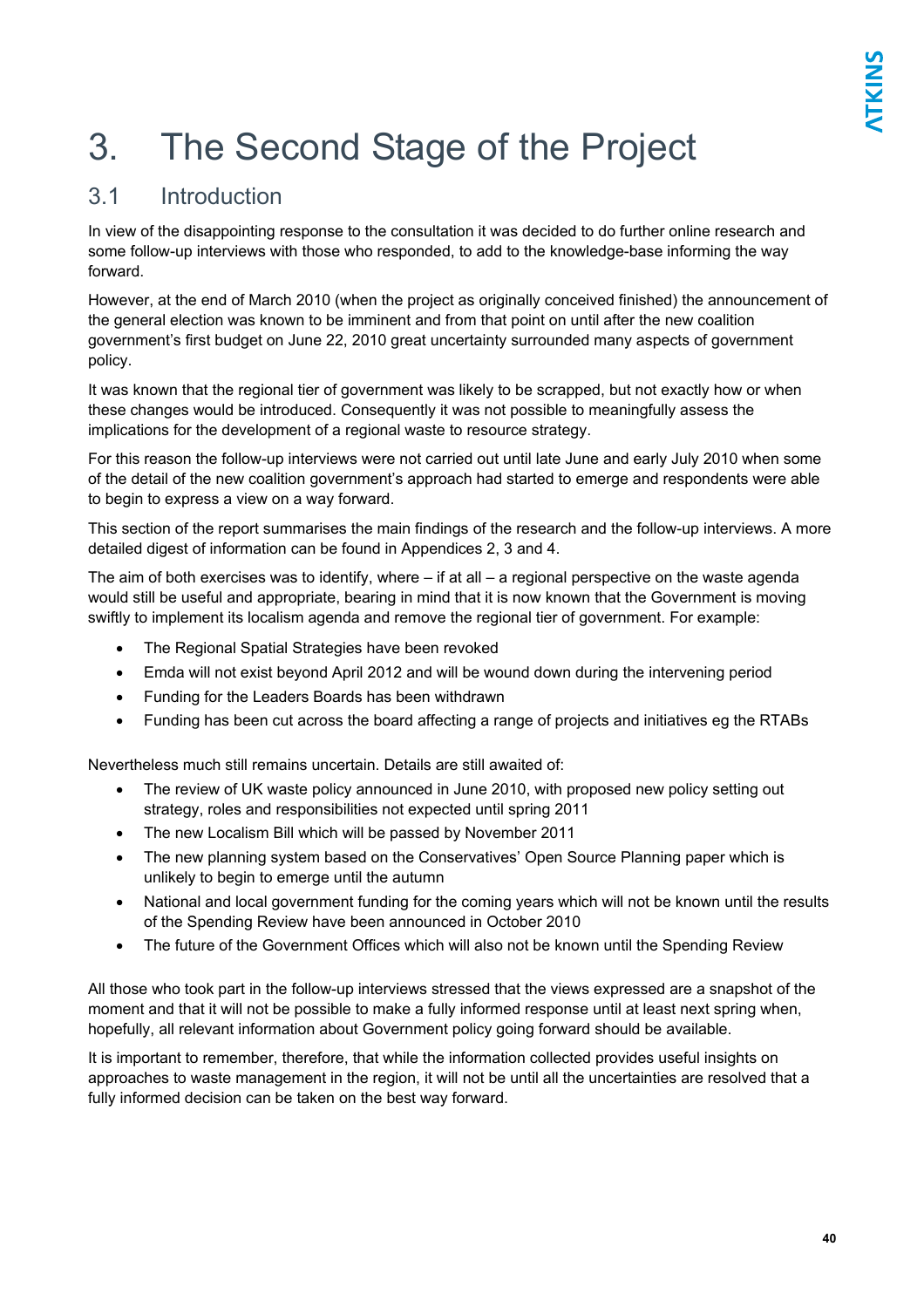### 3.2 Political Changes that Affect the Project

### **3.2.1 National Policy**

### **Coalition Manifesto**

Working towards a zero waste economy, including:

- Measures to promote a "huge increase in energy from waste through anaerobic digestion
- Encouraging householders to recycle
- Energy from waste through incineration was not mentioned, something which anti-incineration activists have called for more clarity on
- Encouraging "community-owned renewable energy schemes where local people benefit from the power produced"
- The creation of a Green Investment Bank
- A presumption in favour of sustainable development in the planning system although it is not clear whether this means 'green' plants will be looked upon favourably

### **UK Government Review of Waste Policy**

A review of waste policy was announced by the environment secretary Caroline Spelman in June 2010, with preliminary findings not expected until the spring. It will look at all aspects of waste policy including household and business waste and recycling services. The terms of reference for the review will be published in the next few weeks, but key issues will be:

- Emphasis on developing "the right infrastructure"
- Each local council developing its own recycling scheme
- More facilities for processing recyclable rubbish in the UK rather than sending it abroad
- Greatly increase the country's capacity for anaerobic digestion
- Establishing end markets for materials
- New ways of dealing with commercial waste and promoting "responsibility deals" with businesses to drive down the amount of waste created in production and retail.
- Supporting businesses rather than "stifle" them with red tape in order to tackle it.
- Simplifying and speeding up the planning system, with a presumption in favour of sustainable development which includes waste management
- Consumers having greater awareness of waste
- Clearer labelling of what can be recycled.

### **WRAP**

On April 1 2010, WRAP became the single point of contact for businesses and organisations looking for support and guidance to improve their resource efficiency. It absorbed six other resource efficiency programmes in England – NISP; Envirowise; Construction Resources and Waste Platform; BREW; Centre for Manufacturing and Reuse; and Action Sustainability.

In view of the many changes underway since the new Government took office it may be that its role continues to evolve in the coming months. This is unlikely to become clear until the review of waste policy is announced next spring.

### **3.2.2 Regional Policy**

The new Government has already made it clear that there is no longer anything compelling regional working. As already stated:

• The Regional Spatial Strategies have been revoked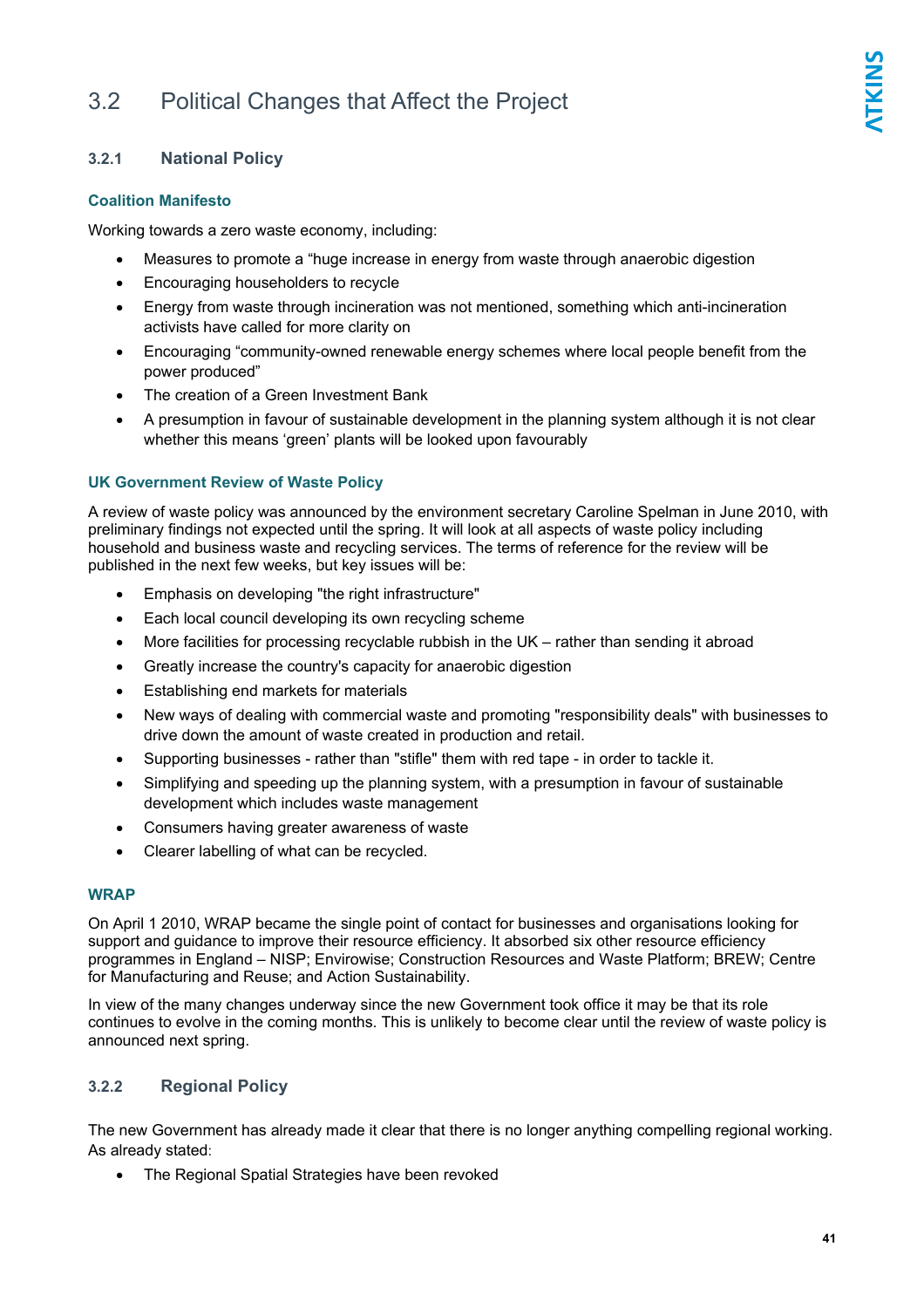- Emda will not exist beyond April 2012 and will be wound down during the intervening period, while the future of GOEM is uncertain
- Funding for the Leaders Boards and other networks such as RTAB has been withdrawn
- A new Localism Bill and planning system based on the Conservatives' Open Source Planning paper will rebalance power in favour of local communities
- The new local enterprise partnerships (LEPs) will be led by elected local authority leaders in 'natural economic areas'
- Guidance issued when the RSS were revoked says Planning Authorities should continue to press ahead with their waste plans. For the transitional period they will continue to be informed by the data and information which has been collated by the Regional Waste Technical Advisory Bodies, but this function will be transferred to local authorities.

It will be up to the Local Authorities to decide how, if at all, they wish to continue with regional working.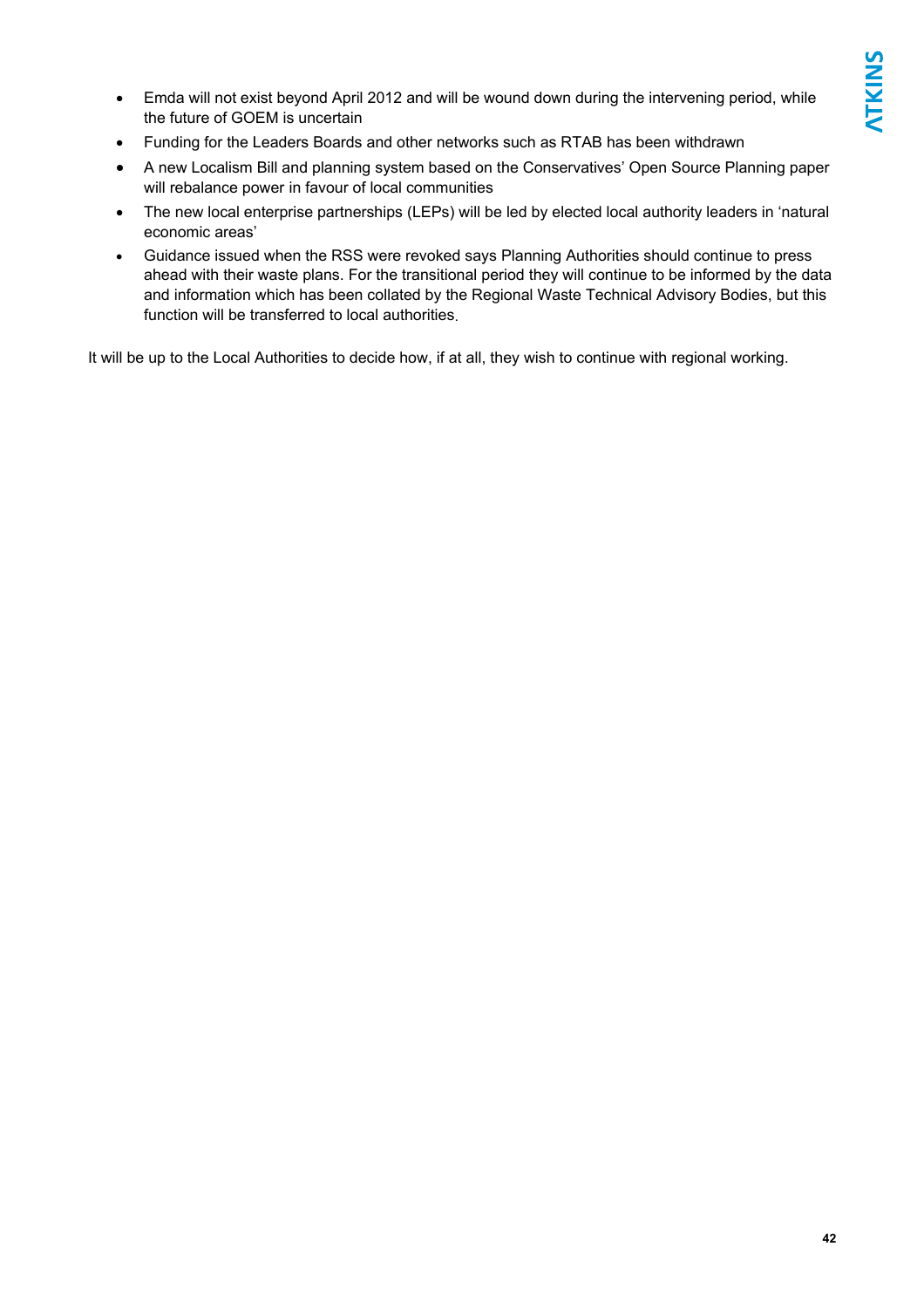### 3.3 International Best Practice

Best practice in waste management is based around the internationally recognised concept of the 3Rs – Reduce, Reuse and Recycle and the waste management hierarchy. The waste hierarchy specifies the order of preference for dealing with waste with priority given to waste reduction, reuse and recycling with the least desirable approach being disposal of waste in landfill



### **3.3.1 Reduction at Source**

Waste reduction refers to the minimisation of waste at source and is the most preferred waste management option according to the waste management hierarchy. Despite this, most Waste Minimisation Strategies adopted throughout the world have set targets in relation to increasing recycling and recovery rates and reducing the total amount of waste sent to landfill as opposed to reducing waste at source. Only newer strategies are beginning to consider the implementation of targets for waste reduction on either a total reduction of waste produced over a given timeframe or on a waste per capita basis.

Waste reduction is harder to measure and quantify than overall quantities of waste recycled, recovered or landfilled. This is because material that does not ever enter the 'waste stream' is never recorded as a waste and as such only limited statistical information is available. It is possible that within the next few years more data may become available on the success of recently implemented waste reduction strategies once available data has been analysed and performance against targets measured.

In Europe, the revised Waste Framework Directive is requiring Member States of the European Union to design and produce waste prevention programmes by December 2013. There is currently discussion amongst Member States as to what levels of waste reduction can be achieved. In general, a level of around 10-15% has been considered achievable due to the ability for a comparatively high number of the European population to undertake home composting of organic material as a relatively high proportion of residential dwellings have gardens and/ or suitable outdoor space.

International waste reduction strategies often revolve around redesigning products and how they are made so as to avoid the creation of waste. For example, multinational industries will often look to reduce packaging as a means of maximising profits and minimising material usage. Often, these products are packaged in the least amount of packaging material that can safely and securely contain the product with no potential for further reductions.

### **3.3.2 Recycling & Recovery**

Those cities employing a mixture of recycling and recovery achieve the highest levels of waste diversion to landfill. In cities such as Singapore, Tokyo and Copenhagen, waste to energy facilities complement recycling measures, to achieve a landfill diversion rate of >75% with a recycling rate of between 20-55%.

Even the world leaders in waste minimisation and diversion from landfill still require disposal of some residual waste materials to landfill. The reduction in environmental impacts associated with disposal of waste in landfills can be reduced through appropriate design and engineering of landfills.

In Europe and the United States (and increasingly elsewhere in the world) strict regulations specify the design and engineering requirements to ensure that pollution emanating from landfill sites is kept to a manageable minimum. Key features of a modern engineered landfill are:

- Installation of basal and side liners that prevent leachate polluting ground water
- Installation of temporary and permanent capping systems, after waste deposits.
- Installation of leachate collection and treatment systems.
- Limiting the amount of rainfall entering the waste body thereby limiting the volume of leachate production.
- Containing and extracting landfill gas to prevent odours escaping and causing a nuisance.
- Regular and ongoing monitoring (even once closed).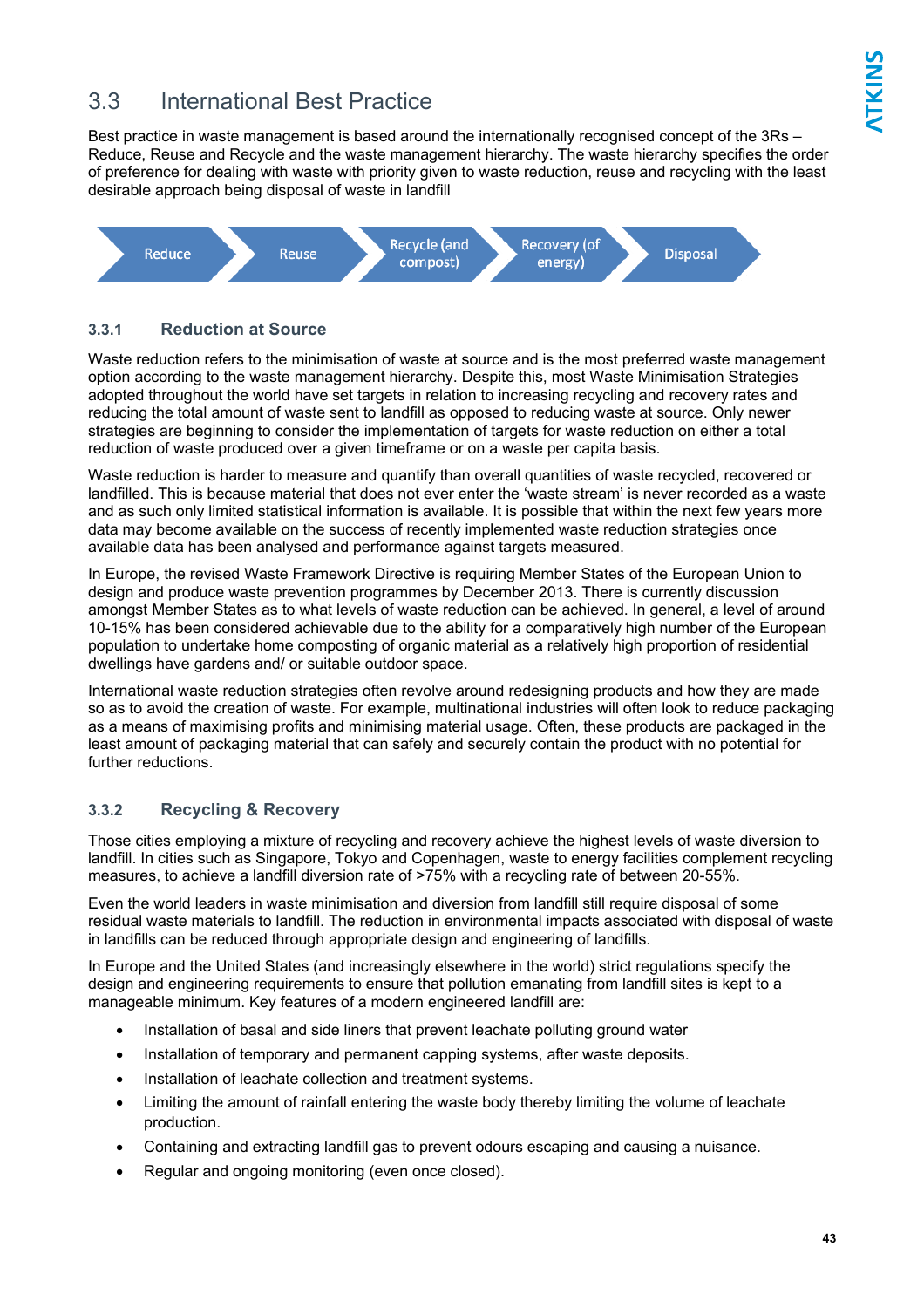The primary motivation of any waste strategy must therefore be to reduce waste at source. The success of the implementation of the 3Rs programme will depend on:

- Strong and co-ordinated governance eg codes of practice and legislation
- Having sufficient waste infrastructure in the form of collection systems that support source segregation and appropriate recycling and recovery technologies
- Creating an economic environment that promotes waste reduction, reuse and recycling as opposed to disposal through the 'polluter pays principle.' This is an extension of the producer responsibility principle not only shifting responsibilities to the producer but also the environmental costs associated with managing and disposing of wastes.
- Communication of the programme and its importance to the public so that they are aware of how their actions can make a difference.

### **3.3.3 Case Studies Demonstrating this Approach**

### **Austria**

Austria has been chosen as a case study for waste reduction due to the effective approach that was taken to reduce wastes such as construction and demolition waste and packaging waste.

The Waste Prevention and Recovery Strategy of Austria 2006-2011 aims broadly to promote resource conservation and reduce the generation of greenhouse gas emissions, hazardous waste etc.

Extensive scientific research on construction and demolition waste, industrial waste, recycling and extended producer responsibility was commissioned and stakeholder groups extensively consulted. As a result, the Strategy was developed and focuses on issues such as:

- Minimisation and reuse of construction and demolition waste
- The development of reusable packaging

The Strategy is implemented locally through the Austrian Provincial Waste Management Plan which calls for authorities to:

- Analyse waste generated locally and design and implement waste prevention campaigns accordingly
- Stimulate public awareness
- Minimise waste in public works and increase the use of recycled materials
- Introduce environmental management systems to local businesses to support commercial and industrial waste reduction

### **Japan**

Japan created its waste management initiative 'A Sound Material Cycle Society' as part of the 3R Initiative launched at the G8 Sea Island Summit in 2004. The definition of a 'Sound Material Cycle Society' is one where 'environmental load is reduced' and the 'consumption of natural resources is minimised'.

Japan's 3Rs are heavily weighted towards waste prevention. The emphasis of the Japanese programme from the outset is on eco-design and life-cycle thinking in the reduction and reuse sectors of activity. Recycling considers waste as a resource itself. The plan was developed in response to the increasing volumes of waste being generated in Japan through on-going rapid industrial development and the limitations imposed by Japan's relatively small land mass. Key features of the 3R initiative include:

- A governing framework of legislation focussing on waste management including: green procurement, packaging and construction and demolition waste.
- Increasing business and public awareness In the 'First Progress Report of the Fundamental Plan for establishing a Sound Material Cycle Society' produced by the Central Environment Council in February 2005, it was reported that an approximate 12% reduction (to approximately 50 million tonnes) in waste had been recorded in the year 2002. The report went on to say that while wastes produced by business entities decreased, waste produced by households did not significantly decrease.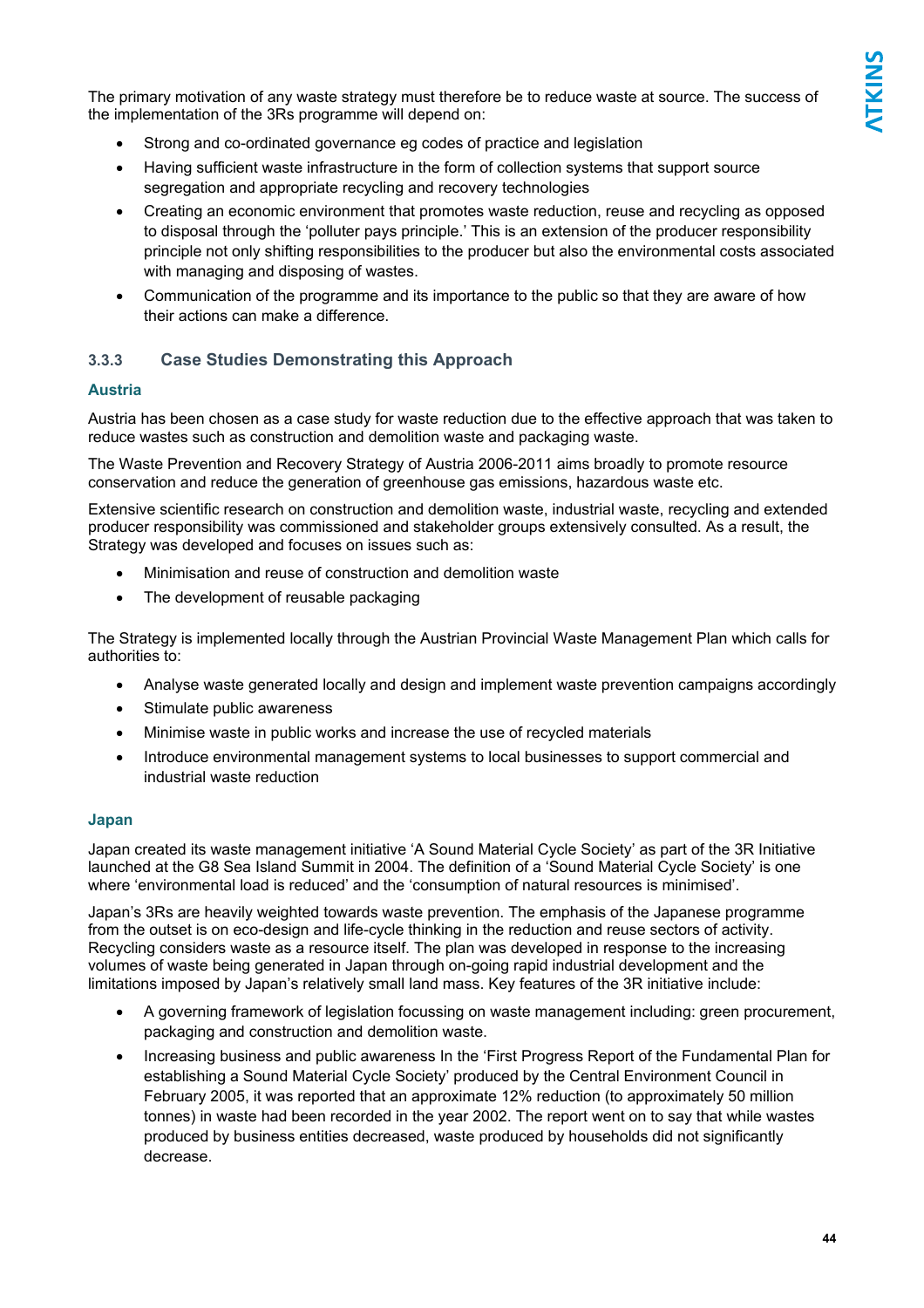### **California**

California is an affluent US state that generates a high quantity of waste and set a challenging target to divert 50% of its waste by 2000 which was accompanied by the creation of various programmes and strategic directives to ensure that this recycling rate was maintained and enhanced.

In 1989 California introduced a landmark 'Integrated Waste Management Act' which required that the state's 450 jurisdictions divert 25% of waste from landfill by 1995 and 50% by 2000.

To this end, the California Integrated Waste Management Board (CIWMB) was created to oversee the 92 million tonnes of waste the state creates annually. By 2005, California was diverting 52% of its waste from landfill. The CIWMB provided comprehensive information on a variety of media (such as websites, flyers, etc) to provide guidance, support and advice to stakeholders to increase awareness.

#### **Western Australia**

The waste strategy for Western Australia published in March 2010 is designed to move Western Australia to a position of best practice in waste management. The strategy is firmly based on the waste hierarchy and is designed to tackle a range of key challenges, many put forward by the public who have played a major part in shaping the strategy:

- A focus on education and public information
- Empowering and supporting local government and the private waste management sector
- Pushing those who produce goods that end up as waste to take responsibility for their products, for instance with product stewardship schemes for:
	- o packaging and containers
	- o glass
	- $\circ$  domestic hazardous materials and products containing hazardous materials, including chemicals, paint, fluorescent lights and batteries
	- o electronic waste
	- o tyres
	- o mattresses
	- o used oil
- Increasing resource recovery from commercial, industrial, construction and demolition wastes, agencies and government owned instrumentalities will be required to take construction and demolition waste stream for use as raw material.
- The development of local markets for recovered materials

### **Welsh Assembly**

A zero waste strategy has been launched by the Welsh Assembly Government containing a 70% recycling and composting target. Towards Zero Waste is an update of the Welsh Assembly's 2002 Wise About Waste strategy, which provides a policy framework to deliver an ultimate target of becoming a zero waste society by 2050. The strategy sets out a framework of policies aimed at meeting waste reduction targets, these will include:

- The wider uptake of separate food waste collection schemes for all households in Wales
- An anaerobic digestion plant building programme with funding of £26 million
- The provision of smaller bins to encourage recycling
- A policy 'preference' for kerbside sorting of waste streams by collection contractors
- A series of sector plans, which will provide more specific waste reduction strategies for individual waste intensive sectors eg municipal waste, retail, construction, infrastructure

### **Scottish Government**

Scotland's Zero Waste Plan launched on June 9 2010 sets out the Scottish Government's vision for a zero waste society. This vision describes a Scotland where all waste is seen as a resource; waste is minimised; valuable resources are not disposed of in landfills, and most waste is sorted, leaving only limited amounts to be treated.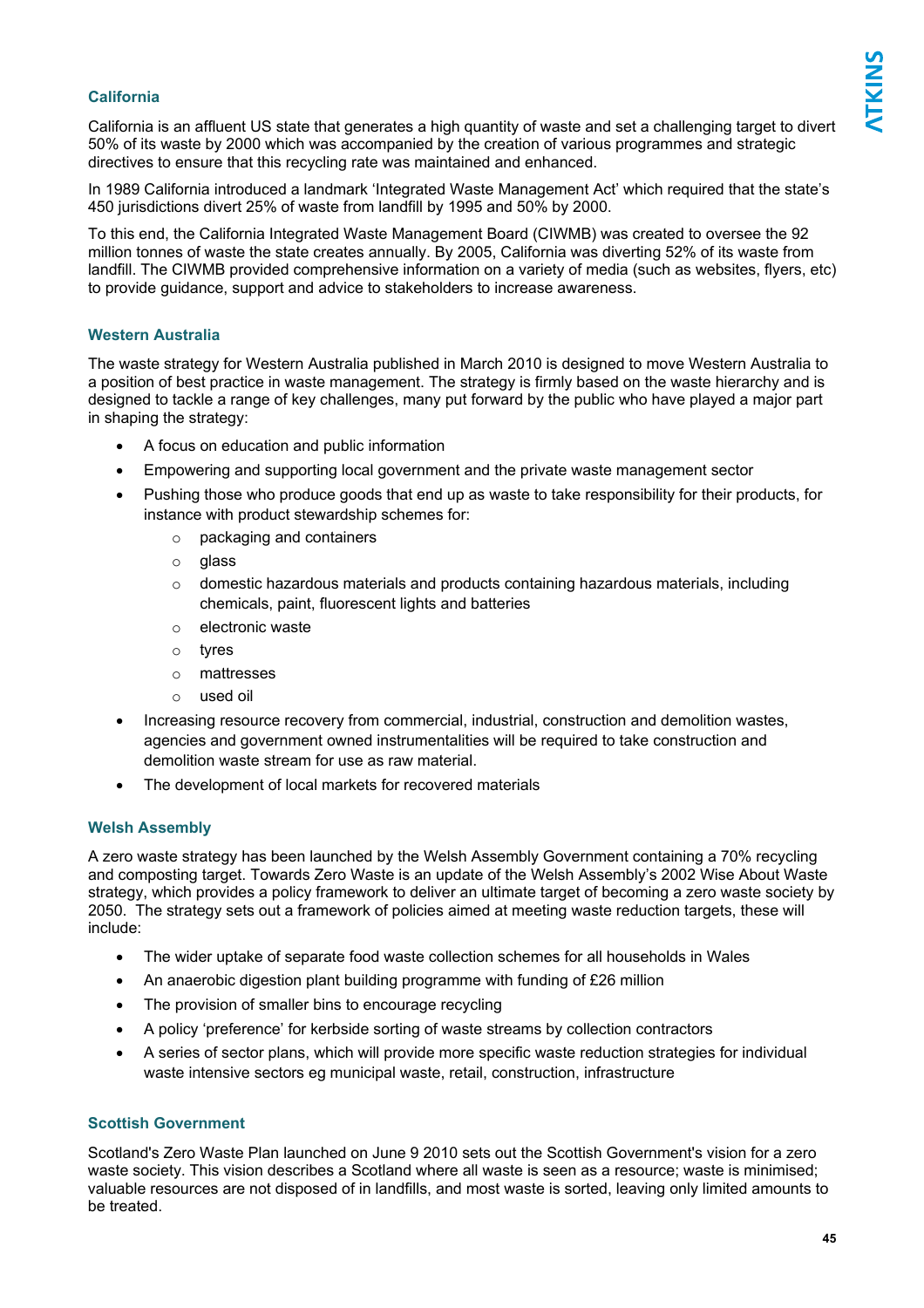To achieve this vision the Plan sets out a series of measures, particularly:

- Development of a Waste Prevention Programme for all wastes, ensuring the prevention and reuse of waste is central to all actions and policies
- Landfill bans for specific waste types to ensure the value from these resources is captured
- Separate collections of specific waste types, including food, to avoid contaminating other materials
- Two new targets to apply to all waste: 70 per cent target recycled, and minimum 5 per cent sent to landfill, both by 2025
- Restrictions on the input to all energy from waste facilities encouraging greater waste prevention, reuse and recycling
- Encouraging local authorities and the resource management sector to establish good practice commitments and work together to create consistent waste management services
- Improved information on different waste sources, types and management highlighting further economic and environmental opportunities
- Measure the carbon impacts of waste to prioritise the recycling of resources which offer the greatest environmental and climate change outcomes

Zero Waste Scotland is the organisation created to support delivery of the Zero Waste Plan. It will serve as a one-stop-shop for businesses and individuals looking for advice or support on how to use resources more efficiently, reduce waste and recycle more.

#### **Hampshire 'More from Less'**

In Hampshire, the County Council has been developing a resource management approach since 2001. They have established a Natural Resources Initiative to coordinate partnerships in the areas of water, biodiversity and waste, and to initiate new ones for soil and energy. The missing resource focus was materials and it was agreed to develop a material resource strategy in conjunction with the major stakeholders in the county. Experience during the 1990s in introducing a major municipal system and infrastructure guided the approach. However, delivering resource management is more complex and hands off, relying on gaining the commitment of many different organisations.

The aim is to recover 60% of materials in the county. Percentages vary by sector, with some recovering very high levels whilst other material streams are more difficult.

- The minerals and waste local plan provide will detail criteria and sites to enable new resource processing to take place
- District and unitary Local Development Frameworks will incorporate appropriate policies and guidelines
- Policies at regional level will make recovery happen
- All the local authorities moving from the waste to the resources agenda
- LAA and Local Public Service Agreement (LPSA2) targets will be used to deliver demand via capital programme procurement to stimulate recovered construction materials
- Resource management is being considered as a corporate strategy
- A critical path guides and links all the various levels of activity, from strategic to the tactical.
- Communication is critical: regular meetings of a wide range of groups, organisations and professions is needed as well as other means of effective communication such as websites and emailed newsletters.

#### **The Updated Regional Waste Strategy for England's Northwest**

The updated waste strategy for the Northwest published in April 2010 adheres to the waste hierarchy and the overall approach has been set out as a series of key messages, to be delivered through the implementation of Policy Statements and an Action Plan. These can be summarised as:

- Ensuring sustainable consumption and production
- Maximising the economic value of commercial, industrial, construction, demolition and excavation waste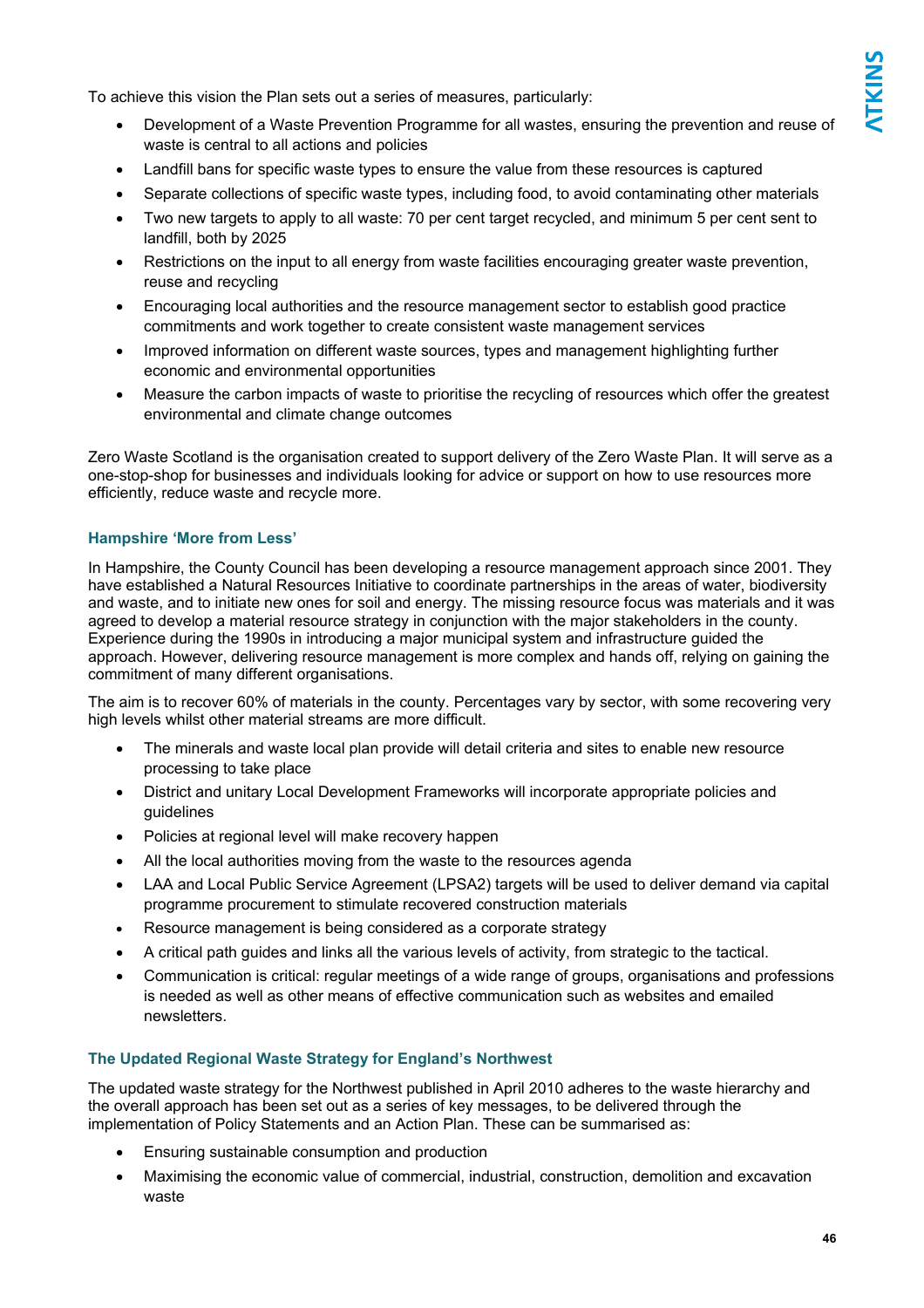- Developing markets to exploit the economic value of waste, particularly in the context of its use as a fuel
- Finding opportunities based on robust evidence to stimulate market development by reducing waste to landfill
- Integration of waste management facilities into most types of development
- Investment in necessary higher levels of skills and education
- Sustainable procurement
- Harnessing the enhancing existing skills and expertise in Waste Disposal Authorities and other organisations

The strategy also identifies a number of issues that still need to be addressed, particularly:

- Guidance for local authorities on the development of Resource Management Plans
- The development of sub-regional and local targets to assist waste reduction
- Research into opportunities for biodegradable waste collection and secondary treatment strategies at subregional and local levels
- Monitoring frameworks to determine the capacity of waste management facilities
- Development of higher education and skill training courses in the region
- Development of policies for agricultural, hazardous and radioactive waste streams
- Review of markets for recovered and re-processed materials

### **Towards Resource Management - The Northern Ireland Waste Management Strategy 2006 – 2020**

The Northern Ireland Waste Management Strategy is firmly founded on the principles of the EU Waste Framework Directive, particularly the "waste hierarchy". In the new Strategy, greater emphasis is placed on the importance of waste prevention and of breaking the link between waste production and economic growth. The need to increase waste recycling and recovery through a mixture of approaches is reinforced, including the renewal of recycling targets, focused awareness campaigns and the possible introduction of incentive schemes.

A strategy for identifying and procuring the right infrastructure is set out - including new waste disposal and treatment facilities. Energy from waste will be a necessary component of the mix of technologies required, particularly in light of the urgent need to develop energy from renewable sources.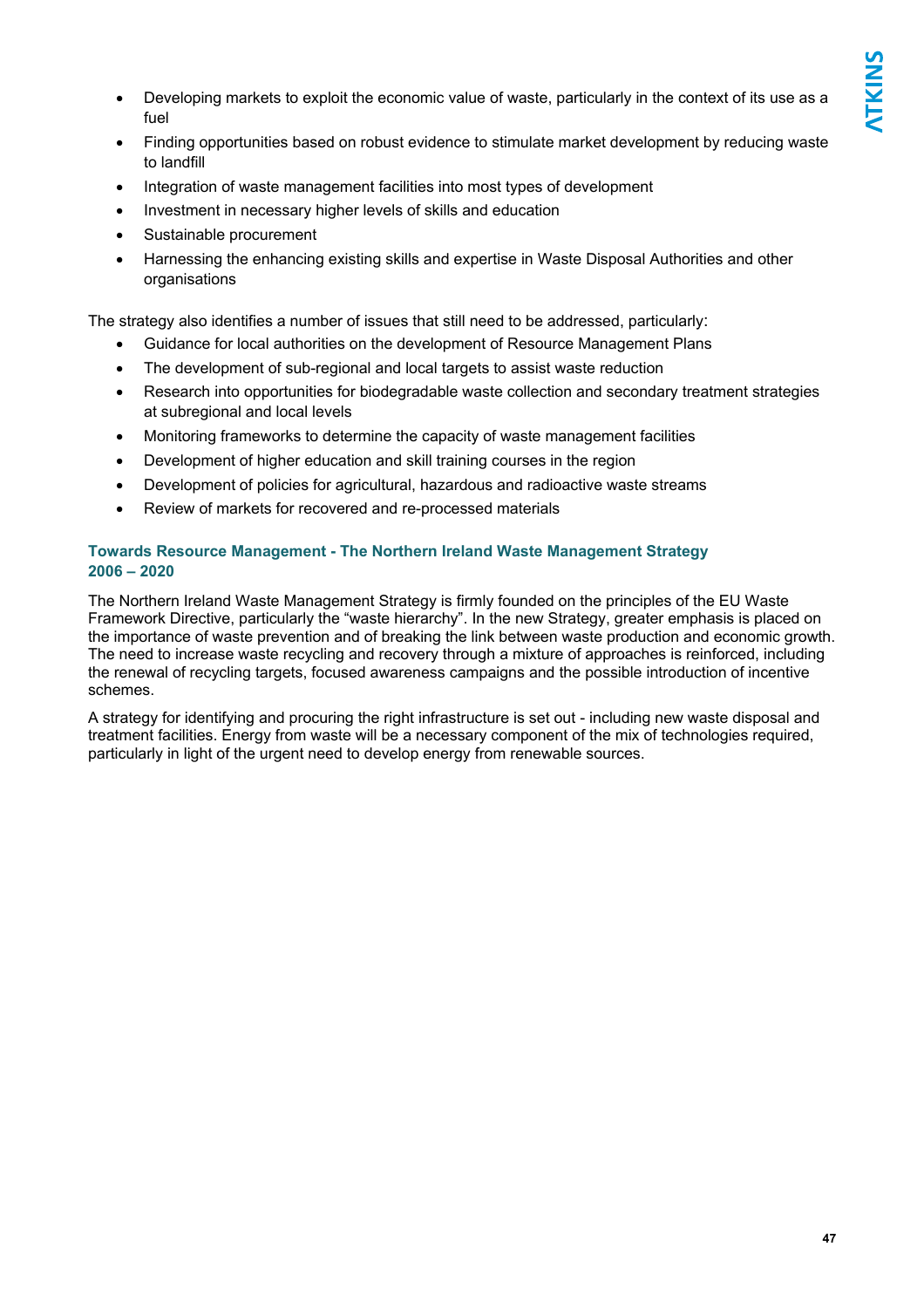### 3.4 Review of Key Literature

Extensive online research has been carried out to identify key existing research reports, strategies and other documents that could be used to inform the project. The short summaries of relevant literature below highlight points of particular relevance the project. Further information on each of the documents can be found in Appendix B, together with the location of the full documents online.

### **3.4.1 Material and Market Development Recommendations in East Midlands, WRAP 2007 (updated April 2010)**

The report says that the region does not have significant, indigenous reprocessing infrastructure in the same way that other regions have. Nevertheless it concludes that the need for a bespoke regional market development programme has not been demonstrated. To take one forward, however, it would be necessary to:

- Arrange formal co-ordination between delivery organisations
- Carry out a full inventory of the location, capacity and accepted waste streams at material recovery facilities and transfer stations, and the potential for these facilities to increase their treatment capacity.
- Material flows for tyres and plastics on a regional basis.
- A full inventory of plastic manufacturing businesses within the region.
- Structure of the hospitality sector within the region and typical waste arisings from these types of businesses.
- Identify which materials specifically could benefit from support from market development activities and where in the region support is required.
- Increase and improve the collection rates of materials (e.g. tonnage, quality, source or material, type of material).
- Increase the processing and reprocessing capacity (e.g. processing to produce a quality of material suitable for use by manufacturing process, creating a new product from recyclates).
- Encourage the procurement of products with a recycled content, to drive the demand for products and fully close the recycling loop.

Tables summarising the main issues for recycling, the barriers to increasing recycling and the opportunities for increasing recycling in the region, together with sector summaries can be found in Appendix B.

### **3.4.2 Study into Waste Management Capacity in the East Midlands, EMRA 2009**

The report concluded that the region as a whole has sufficient capacity to manage the waste it produces in 2010, 2015 and 2020. The only sub-region that was not self-sufficient was Leicestershire. With the addition of the capacity from sites granted planning permission and those awaiting determination, the over-provision of capacity in the region would range from 5.6 million tonnes to 8.2 million tonnes in 2020.

82% of site operators were unwilling or unable to provide an estimate of capacity in the longer term as sites do not operate over a planned period. Lack of space or perceived problems in obtaining planning permission were cited as the biggest barriers to expansion.

### **3.4.3 Meeting the UK Climate Change Challenge: The Contribution of Resource Efficiency, WRAP November 2009**

The report concluded that there is considerable scope for reducing emissions by ensuring:

- Households use material goods for their intended life and do not dispose of them while still useful. Lifetime Optimisation and Restorative Economy are successful strategies
- Edible food is not treated waste
- Industry understands the feasibility of resource efficiency strategies in individual sectors
- National support and policies are in place to balance winners and losers in pursuing this approach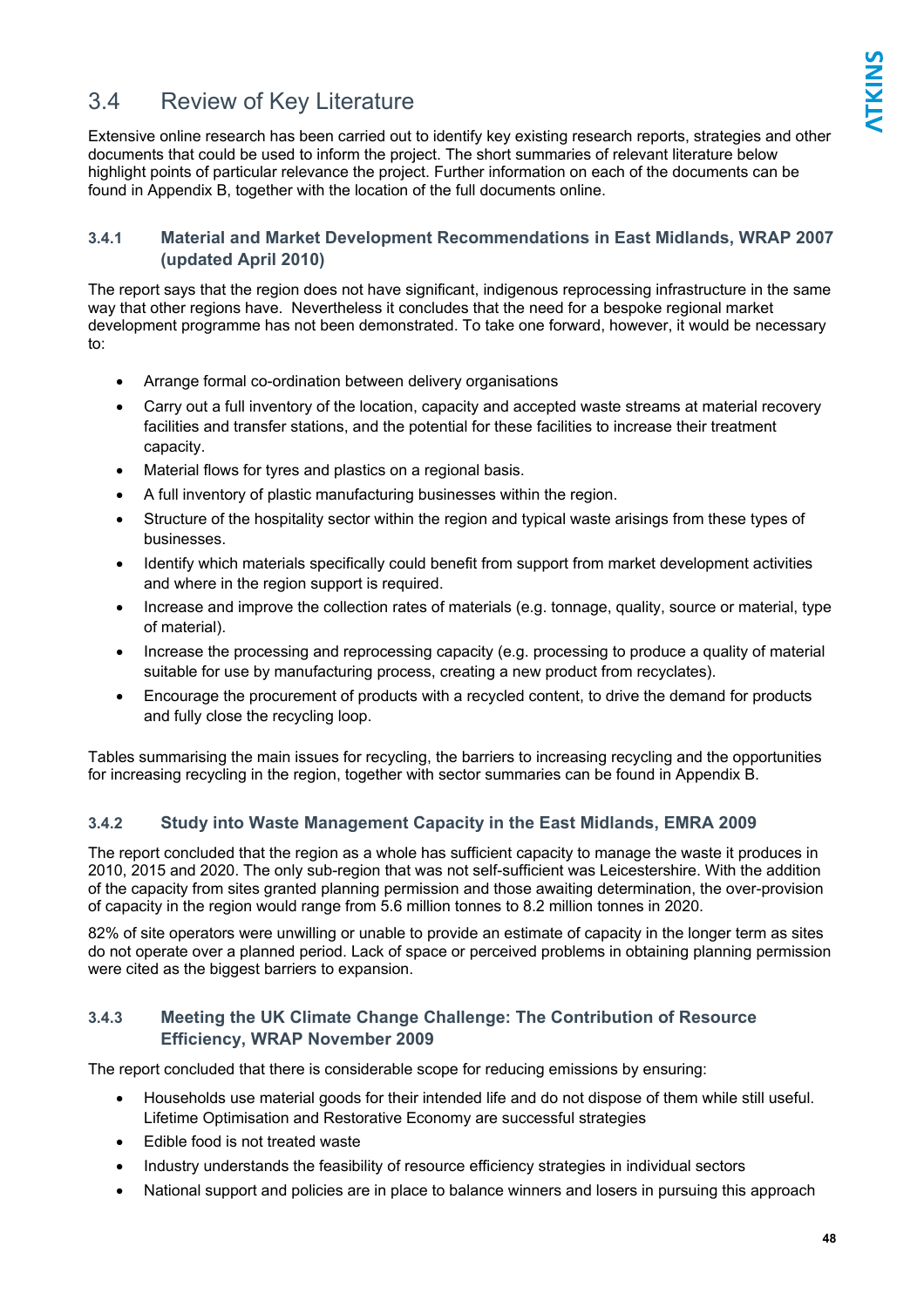### **3.4.4 Environmental Benefits of Recycling, WRAP 2010 Update**

WRAP's 2006 report Environmental Benefits of Recycling was updated this year to explore the new waste management options and streams emerging in the intervening years. The latest findings reinforce the key conclusion of the first report that recycling of paper/cardboard, plastics and biopolymers gives more environmental benefits than other waste management options. For wood, textiles and more innovative technologies such as gasification, pyrolysis and anaerobic digestion more studies are needed to be able to make firm conclusions, although early results are encouraging.

### **3.4.5 Economies of Scale - Waste Management Optimisation Study, Defra 2007**

The report concluded that while many types of waste management facilities get less expensive to run on a simplistic basis as the capacity increases, there are other factors such as transport and planning that increase costs as scale increases and thus there are optimal scales of operation that vary with the technology type and the type of area that is host to the facility. Political, social, economic and legislative factors all have an effect and a considerable number of barriers to collaboration and integration were identified which focussed on authorities having differing objectives, perceived loss of service control and performance and lack of understanding.

Case studies from waste partnerships in Shropshire, Norfolk, West Sussex, Halton, Warrington and Essex all clearly demonstrated substantial cost savings and environmental, socio-economic benefits from integrating services and aggregating local authorities. However, given the geographic scale of the Essex waste partnership it was concluded that full integration would be marginally more expensive and offer less benefits than a two-area scenario. This may demonstrate the point at which diminishing returns are experienced.

The practical optimal scale for the differing technologies was found to be:

- Energy from Waste (EfW) (400ktpa)
- Mechanical Biological Treatment with Refuse Derived Fuel (MBT-RDF) (200ktpa)
- In-Vessel Composting (IVC) (50ktpa)
- Green Waste Windrow Composting (GW Windrow) (50ktpa)
- Materials Recycling facilities (MRF) (50ktpa)

The modelling assessments discounted the effects of commercial waste collection, however if included, it would have the effect of improving the efficiency of collections as more waste would be available for collection in a smaller area. This would reduce transportation distances; because the area needed to collect the same proportion of waste would reduce. Whilst the practical optimal scale of the technology alone would remain the same, transportation costs would reduce at each facility scale. This may increase the scale at which transfer stations become more cost effective, particularly in rural areas, and could remove the need for transfer stations in urban areas at very large treatment facility scales.

### **3.4.6 Third Sector: Investment for Growth, WRAP November 2009**

The report concludes that Resource Recovery Third Sector Organisations could make a very significant contribution to a thriving third sector and the delivery of a range of cross-cutting benefits that would be of tangible value to communities and the local authorities that aim to support them, including a very significant contribution to compliance with the revised WEEE Directive and diversion of recoverable material away from landfill. To make the most of this potential the RRTSOs need.

- Support to achieve value for money in their finance arrangements
- Advice on how to gain access to the materials and markets that they need to thrive
- How to increase their positive impact on the communities they serve.
- Opportunities created through subcontracting or to act as service delivery and development hubs

### **3.4.7 The Case for a Resource Management Strategy, ICE 2006**

This study argues that existing waste management strategies are largely an end-of-pipe response to the 122 million tonnes of municipal, commercial and industrial waste produced annually in the UK. National waste strategies have been designed to comply with landfill diversion and recycling targets. No regard has been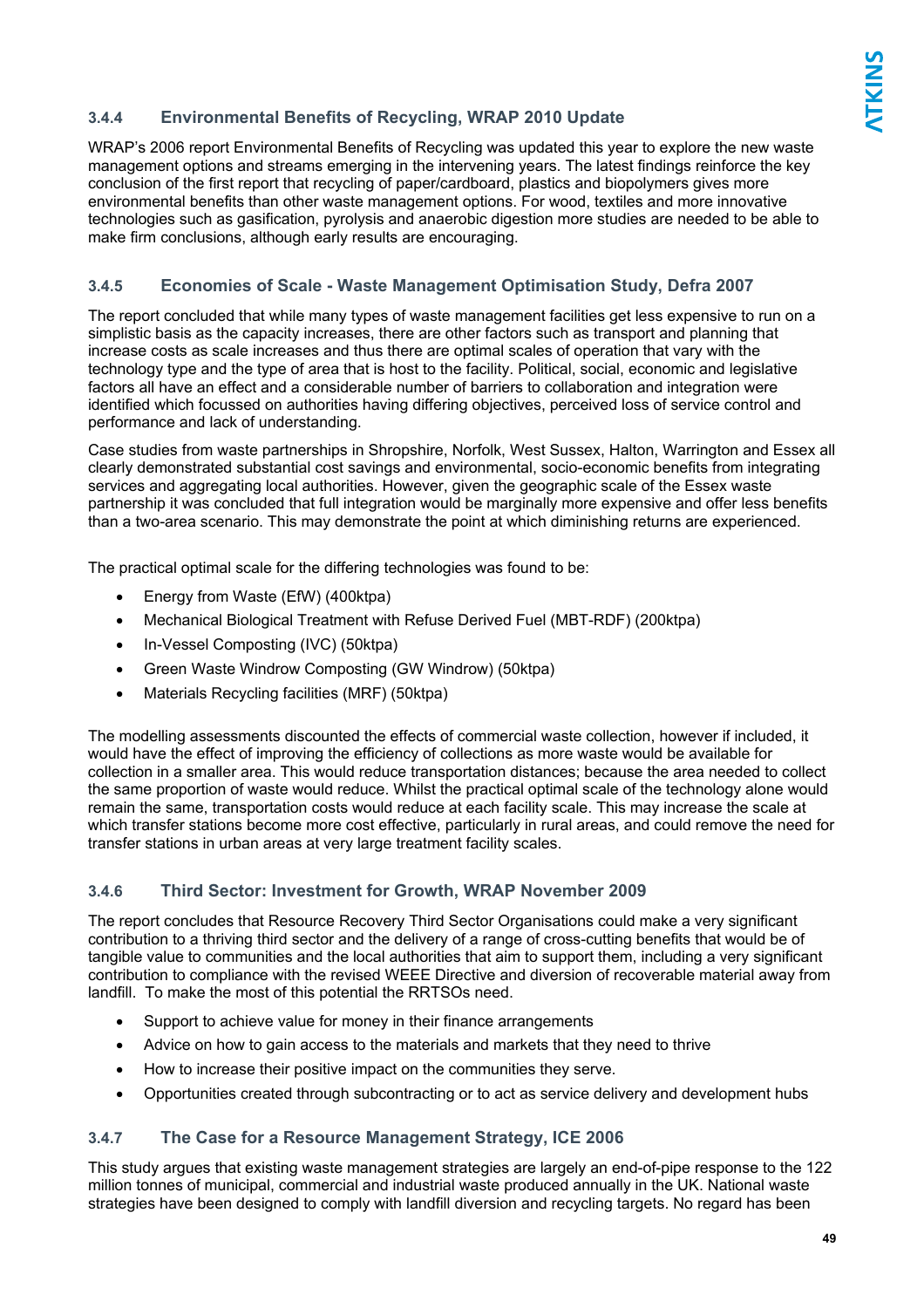given to whether this waste can be used more effectively as a resource. Repositioning them as resource management strategies, would provide opportunities for large-scale benefits to be created by decoupling economic growth from both waste generation and CO2 emissions.

### **3.4.8 How to Deliver a National Resource Management Strategy, ICE 2007**

- Establish a national leadership body drawn from the relevant government departments and an agent to join up people who need to make decisions and show how a resource management strategy can be delivered at a regional and local level
- Collect the data to develop business cases for new systems and technologies and the investment in new facilities and reverse logistics systems.
- Enable options for delivery by giving business the detail they need in order to invest and by getting the private sector to share non confidential data with strategic planners.
- Use public sector leverage to create demand by sending a clear signal to industry with a commitment to use a percentage (at a reasonable and attainable level) of recovered construction material.
- Develop action to overcome barriers to change by creating links between leadership and the organisational capacity to make things happen.
- Gain commitment from key people to deliver a strong signal to the market, which is capable of responding by delivering material to specification and price. A new way of working
- Government and business are used to working flexibly in a range of organisational models: partnerships, joint ventures, agreements, coalitions, alliances and formal contractual arrangements.

Some existing organisations would be ideal candidates for the new agency role. The two organisations with the greatest expertise and credibility are the EA and WRAP. The new agent has to do more than the current players as it will have to consider, facilitate and make change happen across all sectors. It will also be the means to remove real and perceived barriers to market development in the recovered materials arena. The agent must also have the authority to influence areas of governance, especially at regional and local level:

- Material flow management (collecting and providing data at national, regional and local levels)
- Public sector corporate governance, including strategic planning for procurement of capital programmes
- Local government in respect of built development, contract management (land use planning and material resource management opportunities) and community liaison
- Assisting the private sector to implement new systems and facilities
- Liaising with the specialist groups, networks or professional organisations and community groups. Seeking a tactical local response and responding to and promoting new ideas and technological innovation
- Advising the government about the funds and pump priming mechanisms that are needed and helping to ensure they are put into place

### **3.4.9 National Study into Commercial and Industrial Waste Arisings, EERA 2009**

In 2006, the North West Regional Technical Advisory Body commissioned a study from consultants Urban Mines to find out how much waste was produced in that region. In 2009, the Chairs of all the Regional Technical Advisory Bodies (RTABs) in England agreed to use this work to calculate how much waste is produced in each of the other English Regions. The study was funded jointly by all the English RTABs (other than the North West) with a steering group led by the East of England.

The full report, together with links to a spreadsheet for calcultating forecasts and the data tables for each region can be accessed through the EMRA website at www.emra.gov.uk/publications/housing-planning-andtransport/waste/national-study-into-commercial-and-industrial-waste-arisings.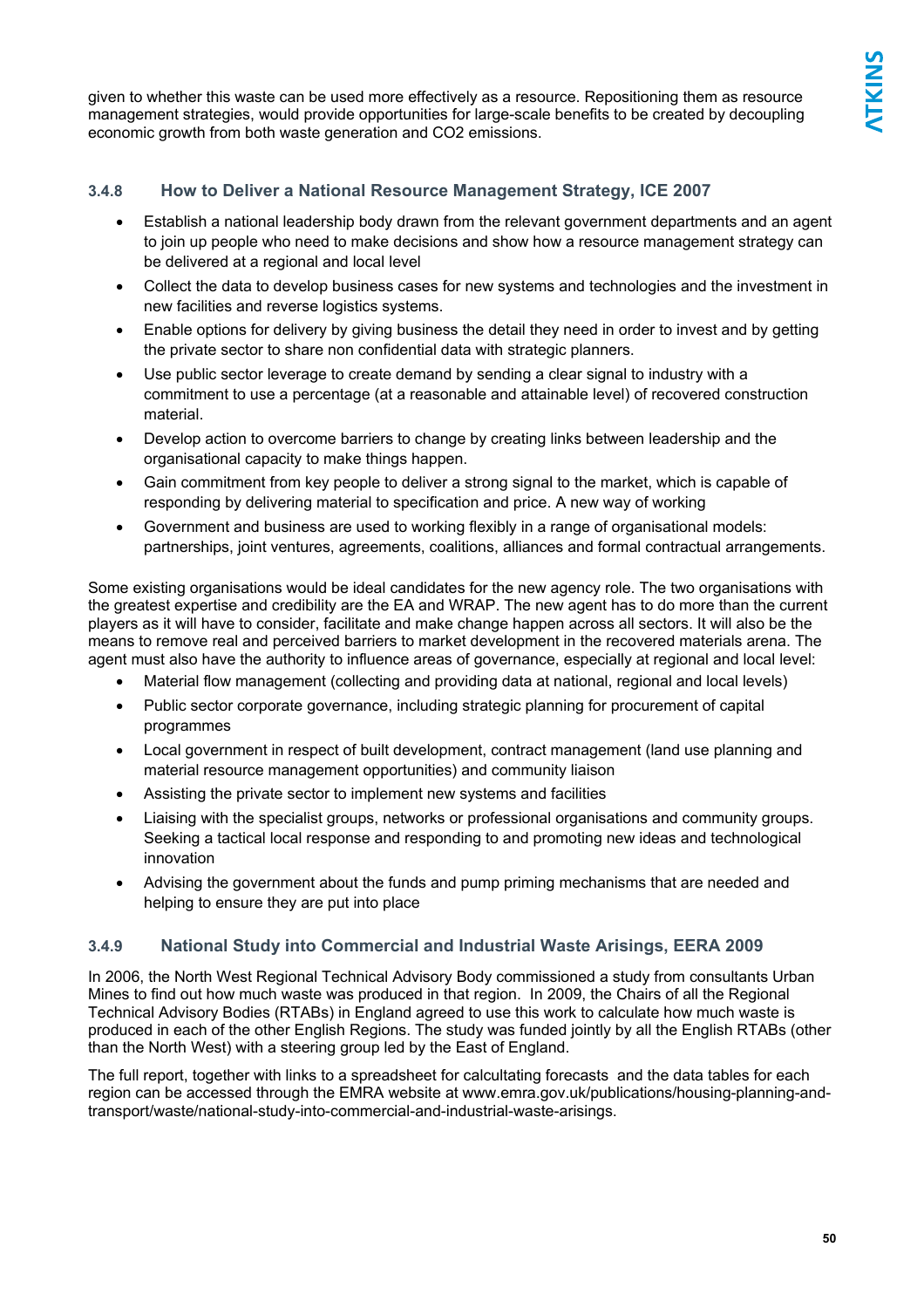### 3.5 Other Useful Ideas and Insights

The information summarised in this section of the report was also identified during the online research. While not falling into the key literature category set out in the previous section, it does provide a range of insights and ideas which can usefully contribute to the project and is therefore included here.

### **3.5.1 Waste Suggestions from the Public (Online Discussion Fora)**

- Make local authority recycling regimes the same and able to recycle everything possible
- Tax all plastic containers differentially (producers and users) according to how easy it is for that type of plastic to be reused or recycled, and the revenue ringfenced to support reuse and recycling.
- Municipal composting bins.
- Modern energy from waste plants which are as clean as any other conventional thermal energy plant.
- The carrot and stick approach to dealing with waste rewards people to produce more recyclable waste, rather than take steps to reduce the amount they produce in the first place eg refundable glass bottles, indicate the price of plastic packaging on all fruit, veg, meat and bakery items.

### **3.5.2 Solutions Simply for Sustainability, Community Solutions with Global Impact North Kilworth CIC Business Plan, 2010**

North Kilworth (in South Leicestershire) has established a Community Interest Company (CIC) and plans to set up and operate an anaerobic digestion facility (10-15K tonnes of material throughput) that will provide energy for sale to the National Grid. Through the gate fees charged for material, the sale of electricity and tultimately the by product digestate an income stream will be generated for the CIC. The CIC profits will then be reinvested into the Community through the provision of fund for Village Projects.

The CIC intend to fully involve the Environment Agency, water utility and other relevant regulatory bodies. The plan also depends on sponsorship from housing developers, energy generators and possibly, waste management companies to provide leveraged match funding for grant applications in exchange for equity participation in the CIC and a long term yield in terms of dividends proportionate to their contribution.

The wider vision is to create an exemplar low carbon community, to demonstrate a practical framework for moving to a "one Planet lifestyle" for others to emulate in terms of energy, food, employment and the environment.

The anaerobic digestion facility is intended to provide the funds to enable other projects. The thinking behind the plan is that the viability of such village based systems is becoming increasingly attractive because:

- Around 35% of UK traditional coal and nuclear power generation facilities are being decommissioned
- Although the intention is that the shortfall will be filled by lower emissions gas fired combined Heat and Power plants, there are political risks around gas supply mainly dependent on Russia/Georgia or Oman
- There are question marks around the capacity of centralised wire and pipe distribution networks being able to cope with large numbers of distributed systems and major investment will be needed
- Farmers face growing pressures to cease the disposal of untreated animal slurries to land due to the build up of nitrates salts in the soil
- Organic routes to nitrogen fertiliser via aerobic and anaerobic digestion of waste organic material becomes more viable as chemical nitrogen costs pass the £1000 per tonne level.
- Annual increases in the tonnage tax of organic material sent to landfill are stimulating interest in alternative technologies that were previously uneconomic. By 2012 Landfill gate fees plus tax will exceed £100 per tonne.
- The Waste Resources Action Programme has produced evidence that 7 million tes of food waste ( 250 kg per house) is sent to landfill each year. DEFRA are considering an outright ban on organic material to landfill..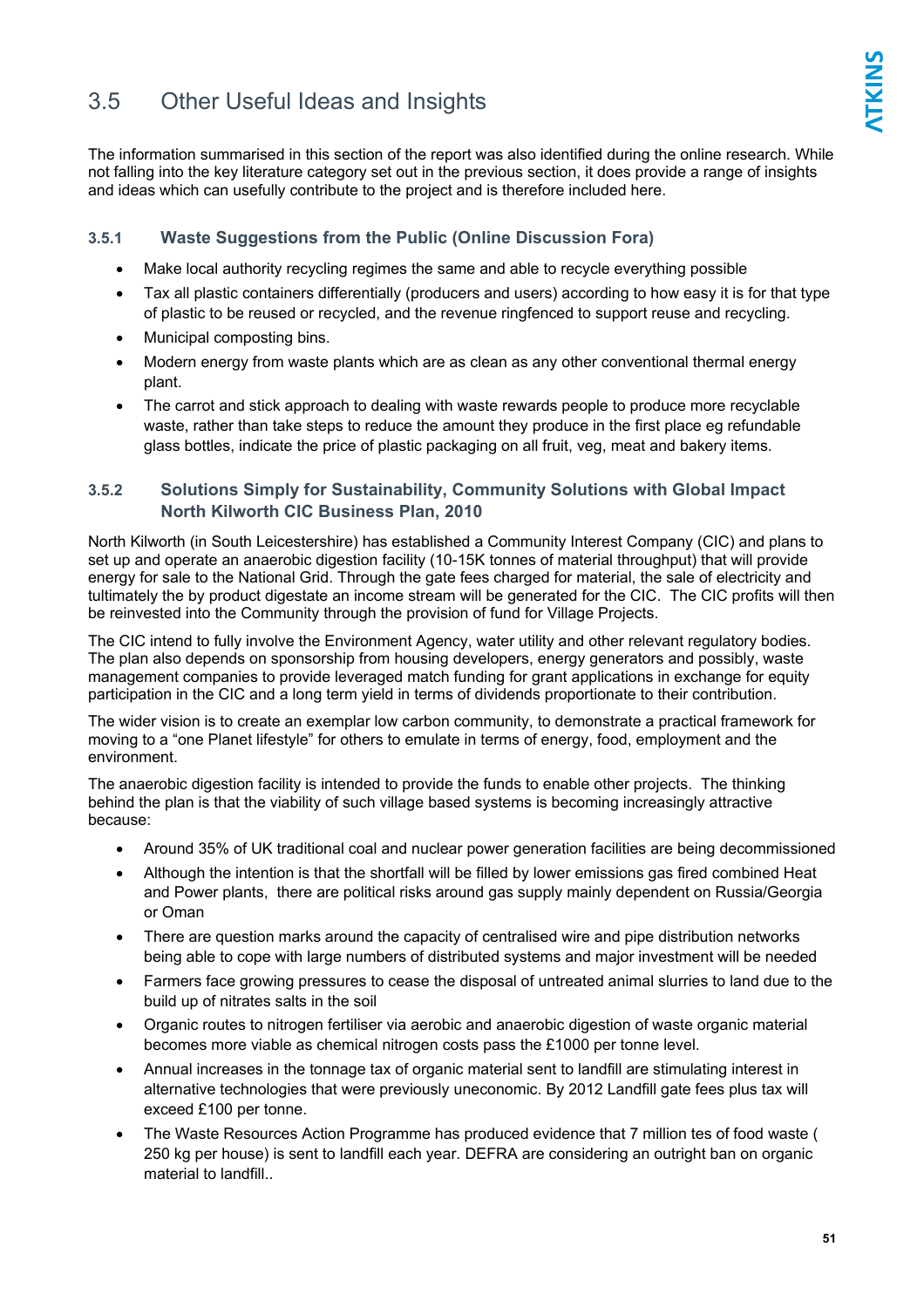- Recognising the non-competitiveness of landfill many waste companies are ceasing investment in that exit route and are instead seeking to identify alternative treatment technologies.
- Leicestershire County Council (as the Waste Disposal Authority) is now tendering a technology intensive PFI contract for large centralised facilities to process household waste which will incur significant road miles for waste movement.
- County Councils with responsibility for waste disposal are also facing targets for reduced carbon impacts and are looking at lower carbon impact routes for waste

Peter Jones formerly a director of Biffa is the driving force behind the CIC and believes strongly that such community based initiatives have a major part to play in developing a sustainable and resource-efficient society. The full North Kilworth CIC Business Plan can be found at Appendix 4.

### **3.5.3 Research Paper on Waste Partnership Working**

The evidence base to support partnership working is poor and the impact and potential of partnerships in the waste sector has not been analysed and assessed. This paper aims to start to address the gap in knowledge. It focuses on partnership working for the management of municipal waste, and identifies and characterises a range of different types including partnerships between local authorities and between local authorities and their service providers. It concludes that policy rhetoric promoting partnerships for delivering sustainable resource management and as a local governance mechanism is not borne out in practice and should be treated with caution.

### **3.5.4 ICE Work on Waste and Resource Management**

The Waste and Resource Management Panel focuses on moving the UK towards a resource management economy and the role of the sector in carbon management.

In 2004, ICE estimated that by 2020 the UK will need between 1500 and 2300 new facilities to recycle, reprocess, treat, and dispose of its waste at a cost of between £10Bn and £30Bn. They believe that moving away from burying valuable material in landfills presents an opportunity to recover more value from waste, creating jobs and reducing the burden of the environment.

ICE is currently conducting further research and is calling for evidence to build a report on the current standing of the waste and resource management sector, particularly as EU landfill targets become binding. The latest State of the Nation report will be published in November 2010.

### **3.5.5 The Demolition Protocol, ICE, London Remade and Envirocentre (current)**

In tonnage terms, construction and demolition waste is the UK's largest waste stream, accounting for 90M tonnes of material per year in England and Wales alone. Therefore to drive the recovery of demolition material and the use of recycled materials in new structures, ICE, London Remade and Envirocentre, have developed the Demolition Protocol which sets out how the planning system can be used to improve the resource efficiency of construction. There is also a code of practice for the planning and design of waste and resource management facilities within the built environment in the UK and a site colour-coding scheme for construction waste designed to raise waste awareness and encourage waste separation at source.

### **3.5.6 Warning over Landfill Space, Local Government Association July 2010**

Britain could run out of landfill space in less than eight years' time, according to a report by the Local Government Association. Their research shows that 57 million tonnes of waste were sent to landfill in England and Wales in 2008 of which 18.8 million tonnes was household waste – 2 million more tonnes than any other country in the European Union. With just 650 million cubic metres left in landfill capacity Britain is set to reach its landfill limit by 2018. The LGA is calling for councils to work with residents to decide the best approach to making sure as much rubbish as possible is recycled.

### **3.5.7 Re-use Rather than Recycling**

The UK national waste strategy states that re-using, rather than recycling discarded items should be the priority. Ideas that are proving successful at reducing the amount of waste sent to landfill include on-site shops at recycling centres and Council's making a point of passing on useful items to charities such as the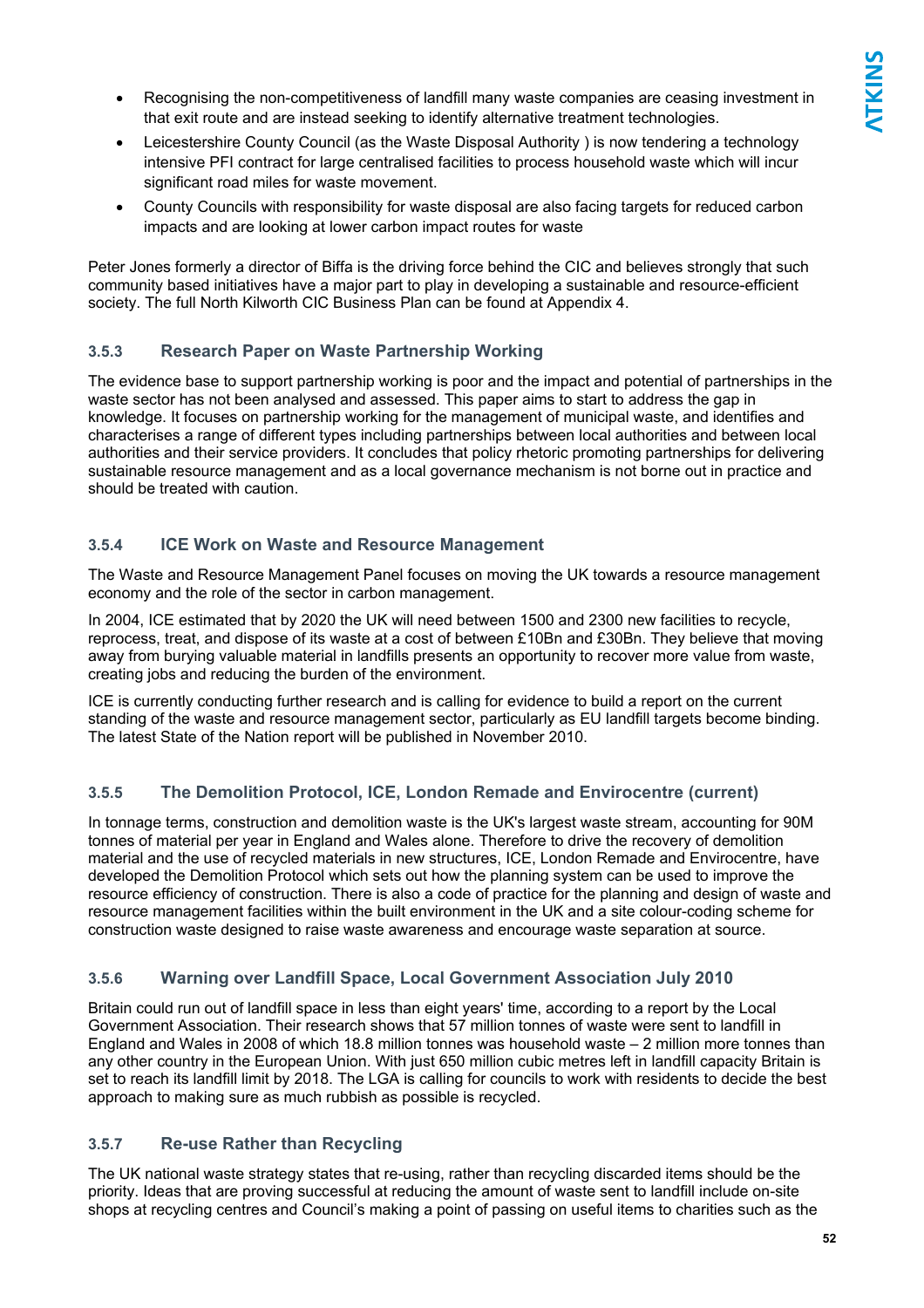Furniture Re-use Network which represents 350 charities and non-profit groups involved in re-use across the UK.

### **3.5.8 WRAP/AWM Programme**

WRAP and AWM (Advantage West Midlands) are working in partnership to develop the commercial and industrial waste recycling sector in the West Midlands. The WRAP AWM Programme gives recycling businesses in the region an opportunity to benefit from funding and practical support. The programme is an exclusive package of support worth £5.4 million, including grants, practical advice and business development services. Delivered by WRAP on behalf of AWM, the Programme has been designed to increase the capacity and scope of recycling services dealing with commercial and industrial (C&I) waste.

### **3.5.9 Quality Matters**

A key theme emerging from WRAP's (Waste & Resources Action Programme) third international markets conference that took place in London recently was that quality is increasingly important to the whole recycling industry supply chain, opening up opportunities for UK businesses.

### **3.5.10 Waste to Resources**

Waste to Resources is a programme designed to help North East businesses with waste and energy management. It is part funded by One North East with support from Defra's Business Resource Efficiency and Waste (BREW) Programme. A dedicated website - www.wastetoresources.co.uk – is a free service designed to make it easier for businesses in North East England to find support for waste management, resource efficiency and energy saving, whether they want to cut the costs of waste disposal, save energy, exchange or trade waste, or get help to recycle. Incorporating a diagnosis tool to identify possible areas of opportunity it suggests useful organisations and and people in the North East. It also provides case studies of ways other businesses in the north east are saving money while reducing environmental impacts. Read their stories and find out how to follow their examples.

### **3.5.11 The Waste Collection Commitment**

WRAP has joined with the Local Government Association to invite local authorities to make a commitment to the first set of principles for a good waste and recycling service based on the views of the public. The Commitment aims to help local authorities improve residents' satisfaction with how their rubbish and recycling is collected and ultimately boost recycling rates. Based on research on residents' views about what they like and dislike about their existing services and in consultation with local authorities, the Waste Collection Commitment sets out in plain English the principles which should underlie domestic waste and recycling collection services.

### **3.5.12 State of the Nation: Infrastructure 2010, Institution of Civil Engineers June 2010**

The report concludes that some elements of the underlying infrastructure that keep Britain ticking over are creaking at the hinges and need an urgent overhaul to prevent further risks to the environment and the economy. It grades a variety of key sectors and those that have a direct impact on the environment - like energy and local transport – only get a grade D. "The UK relies on considerable imports of energy from other countries, and is heavily dependent on fossil fuels." Waste and resource management get a grade C.

### **3.5.13 Planning Problems for Waste Recycling Group**

Waste Recycling Group (WRG) has had to struggle to extend the Eastcroft Energy from Waste facility. In September 2006, Nottingham City Council refused WRG's application for a third line, which would have allowed Eastcroft to deal with an additional 100,000 tonnes of rubbish every year, on the grounds that it would harm the regeneration of the surrounding area.

### **3.5.14 Planning for Resource Sustainable Communities - A Code of Practice, ICE and Biffaward (as downloaded June 2010)**

The Code of Practice on Waste Infrastructure and Management has evolved to respond to increasing pressures for guidance on the planning and design of waste and resource management within the built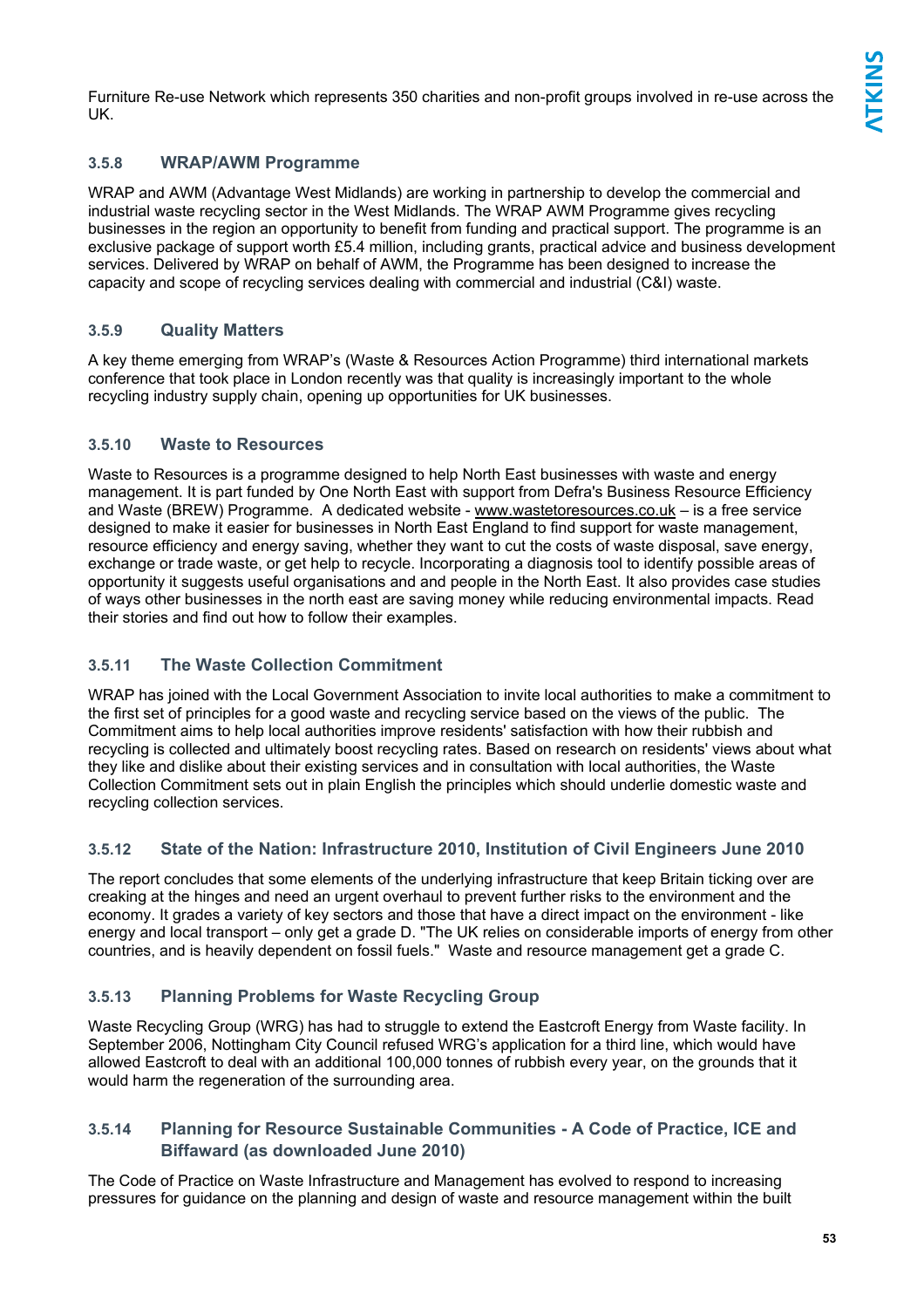environment in the UK. The Code is aimed at those with responsibility for providing waste management infrastructure, (local authorities, architects, consultants, contractors etc). The Code extends to all types of development, such as housing estates, commercial/industrial parks or a combination of land uses and is a "live" document that is updated to encompass innovation and developments related to the planning and design of waste and resource infrastructure for communities.

### **3.5.15 Zero Greenhouse Gas Emissions**

A new report says Britain could cut greenhouse gas emissions to zero by 2030, creating hundreds of thousands of new jobs and regaining energy security. The right mix of wind power, hydro, solar, biomass plus an intelligent grid to manage demand, can 'keep the lights on' and supply the energy the country needs– with major win-wins across the economy." Paul Allen CAT

### **3.5.16 Go-ahead for Leicester Recycling Facility, Planning, 9 July 2010**

Construction of one of the country's largest materials recycling facilities is set to go ahead at a former sports ground in Leicester after Landmark Planning secured permission for the project for recycling specialist Casepak. Construction of the 18,580m2 building at Sunningdale Road will go ahead later this year and is due to be in operation in 2011.

### **3.5.17 North East Sustainable Resources Board, Waste Management News, January 2010**

A North East Sustainable Resources Board was established in January 2010 to drive North East waste policy, with funding from both the public and private sector, including £50,000 from One North East to support its administration.

A public/private sector partnership including local authorities and regional government and chaired by former Cabinet Minister Jack Cunningham, it was established to help the region improve its recycling and reuse capability, reduce the amount of waste it produces and make it a leader in waste and resources management.

Its first stated aim was to develop a Regional Resource Management Plan as an integral part of plans for a regional strategy for the North-East. It also expected to act as the main channel of communication between Defra's Waste Strategy Board and regional partners, with a remit covering household, commercial and industrial, construction and demolition and hazardous waste, as well as the third sector.

Nothing has been added to the Board's website since the initial announcement on Tuesday 12 January.

### **3.5.18 Ashburton Council and the Wastebusters Trust**

The successful long-term partnership between Ashburton Council and the Wastebusters Trust in New Zealand has an international reputation. Wastebusters is a 'community trust' which is employed by the council to deliver waste minimisation. Extensive education and ownership by the community are seen as the key to the success of the initiative.

### **3.5.19 Recycle Mania**

Recycle Mania in the USA, the highly acclaimed intercollegiate recycling competition which had participation from 515 colleges and universities in 2009. For ten weeks every year, schools compete against each other to see which school can collect the most recyclables. In 2009 4.7 million students and 1.1 million faculty and staff on these campuses collectively recycled or composted just over 69.4 million pounds of waste over ten weeks.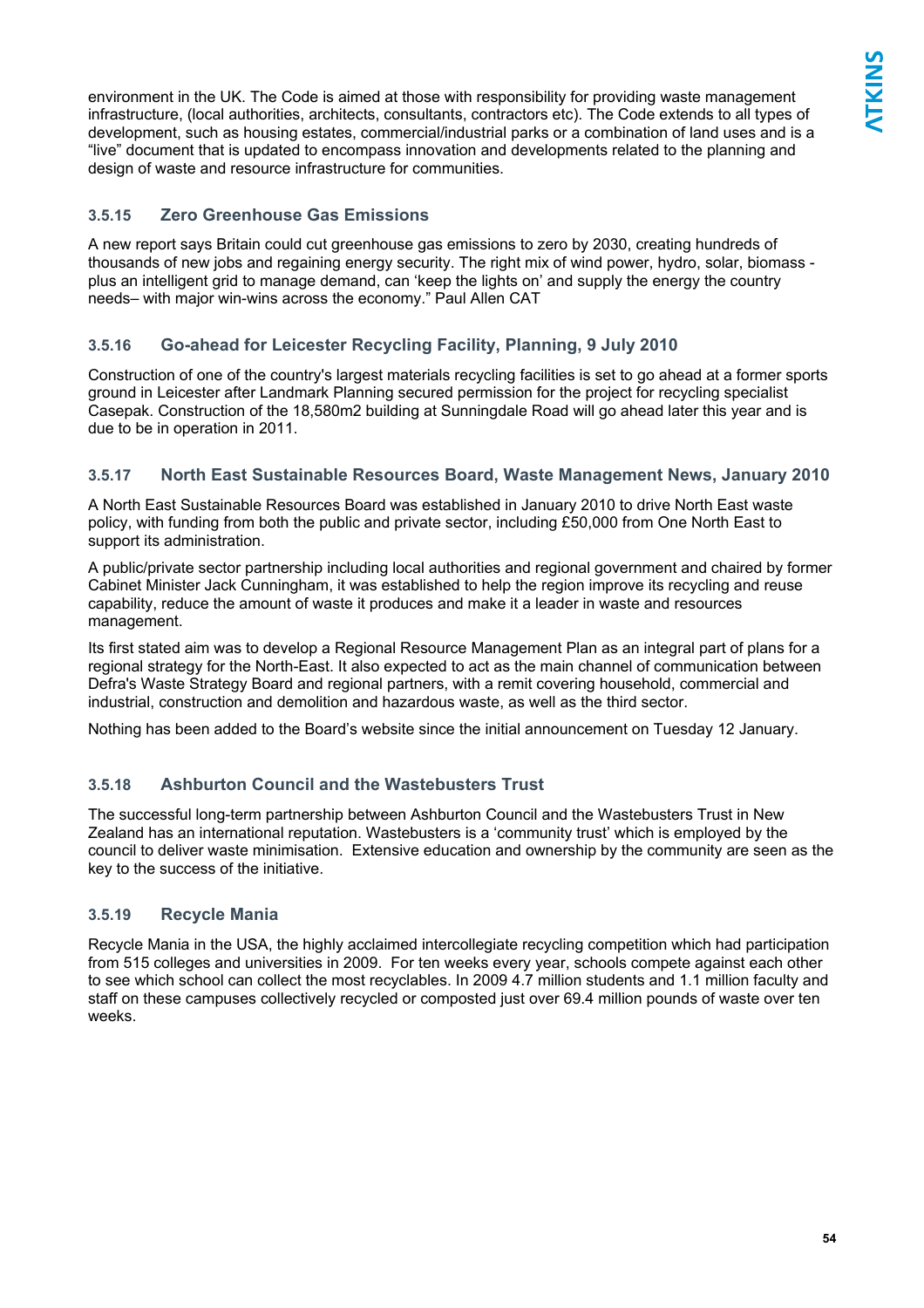### 3.6 Follow-up Interviews

A limited number of follow-up interviews with a selection of the key stakeholders who responded to the consultation in January 2010, including representatives of the county waste partnerships, small and large waste companies and special interest groups, were carried out in late June and early July 2010 when some of the detail of the new coalition government's approach had started to emerge and respondents were able to begin to express a view on a way forward.

The discussion in all cases was around, where – if at all – a regional perspective on the waste agenda would still be useful and appropriate.

Summaries of the individual interviews can be found at Appendix 3.

A number of key themes emerged during the interviews:

• All respondents stressed that the views expressed are a snapshot of the moment and that it will not be possible to make a fully informed response until at least next spring when, hopefully, all relevant information about Government policy going forward should be available



• Only one of the respondents felt that work should still continue on a regional strategy (the representative of a large waste company) and the majority also expressed doubt about the need for continued regional working on a formal basis of any kind



• The majority mentioned the fact that the East Midlands is not a natural economic or social area (both local authorities and small businesses) and that both Northamptonshire and Lincolnshire are very different in many ways to Nottinghamshire, Leicestershire and Derbyshire. Consequently that a one size fits all approach is not only inappropriate but positively unhelpful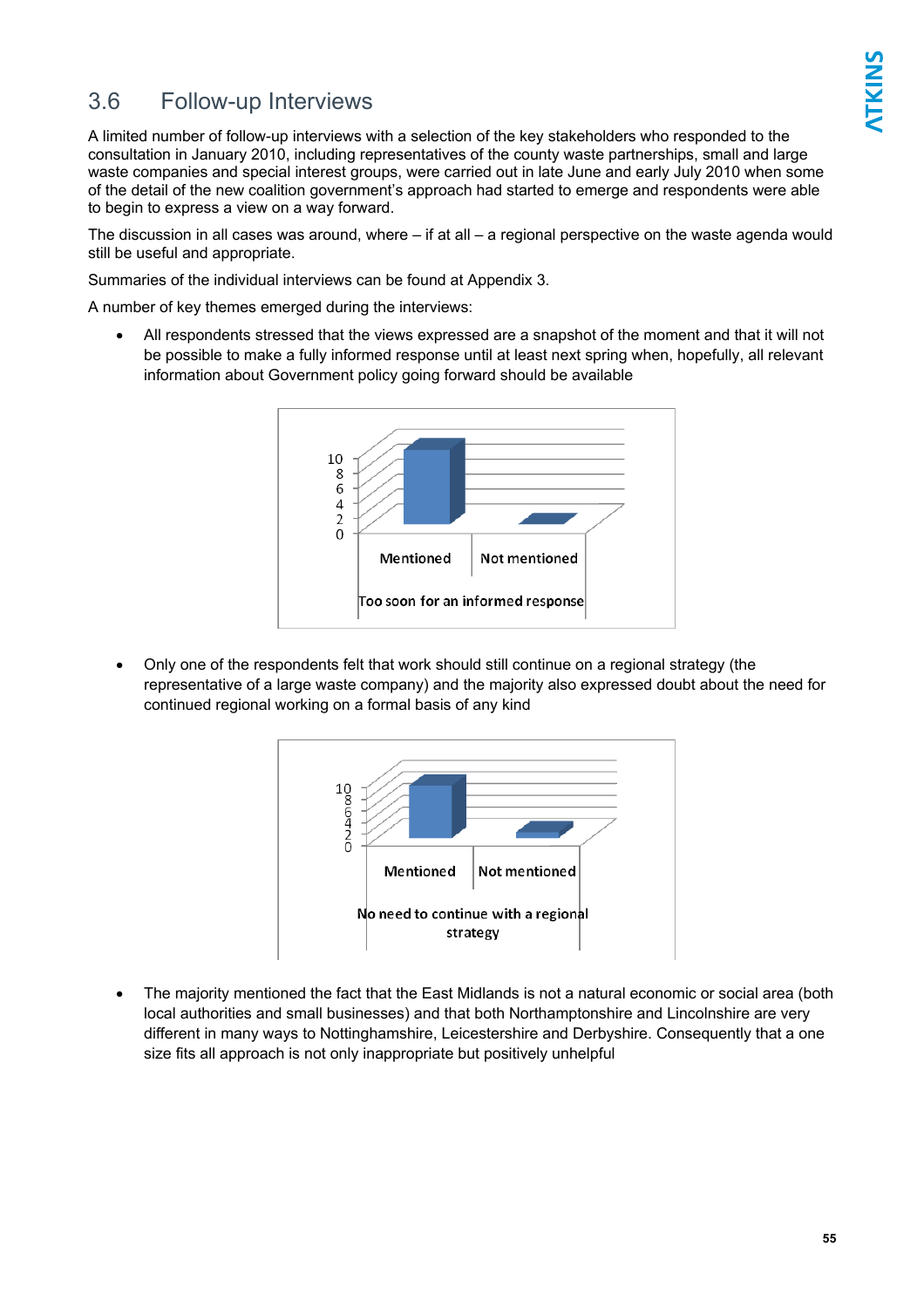

• The great majority of respondents welcomed the move towards a national strategy with implementation at local level and felt that the largest workable size would be county partnership level, although much work would also need to be done at district level



• Most respondents acknowledged the need to continue to work with neighbouring areas, but suggested that existing relationships are now strong and will continue on a less formal basis, which is all that is needed and that working with other neighbours outside the East Midlands region would also be constructive as 'over the border' now, is often actually much closer



• The issue of sustainability and the need to manage waste locally, providing facilities close by and encouraging the development of local business was also mentioned by half the respondents. They expressed the view that a regional catchment where waste would be transported long distances to large facilities was not a sustainable approach. There was also the issue of the possibility of local authorities having large facilities imposed on them and waste coming into the area instead of facilities being tailored to their own needs.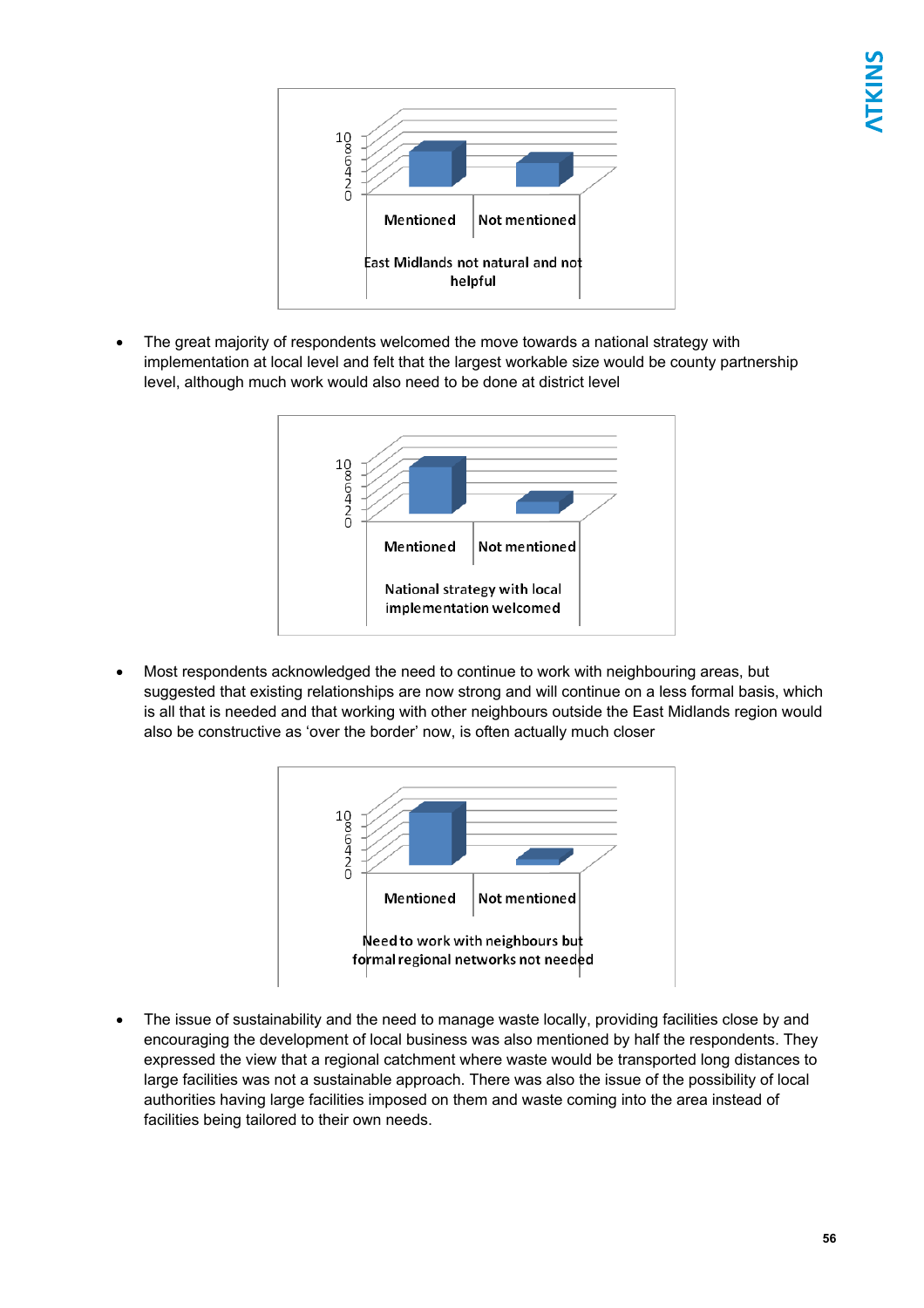

- The smaller local waste businesses all felt that the regional system is slanted too much in favour of large companies. A more local approach will be an improvement and they are hoping for much greater support in ensuring that waste is dealt with where it is created by businesses in the area
- It was also pointed out by more than one respondent that there are now waste partnerships in all five counties, each with its own strategy and they are clear about where they need to be. They will all continue on their own paths.

Suggestions for regionally driven actions that would be useful at this point if resources are available were:

- Identifying all the small waste organisations in the East Midlands, both private businesses and third sector, together with what they do now and their potential
- Filtering down the framework of support to these smaller waste organisations, giving them a greater voice and identifying business opportunities on their behalf, with the aim of ensuring that most waste is dealt with locally
- Exploration of the possibility of developing dedicated resource recovery parks working on the synergies and symbiosis. But also very much serving the needs of the local area and the waste created there.
- Act as champions/facilitators for the localism agenda providing guidance, advice and education and information about national strategy as the situation develops
- Continuing to encourage networking both inside the region and over the border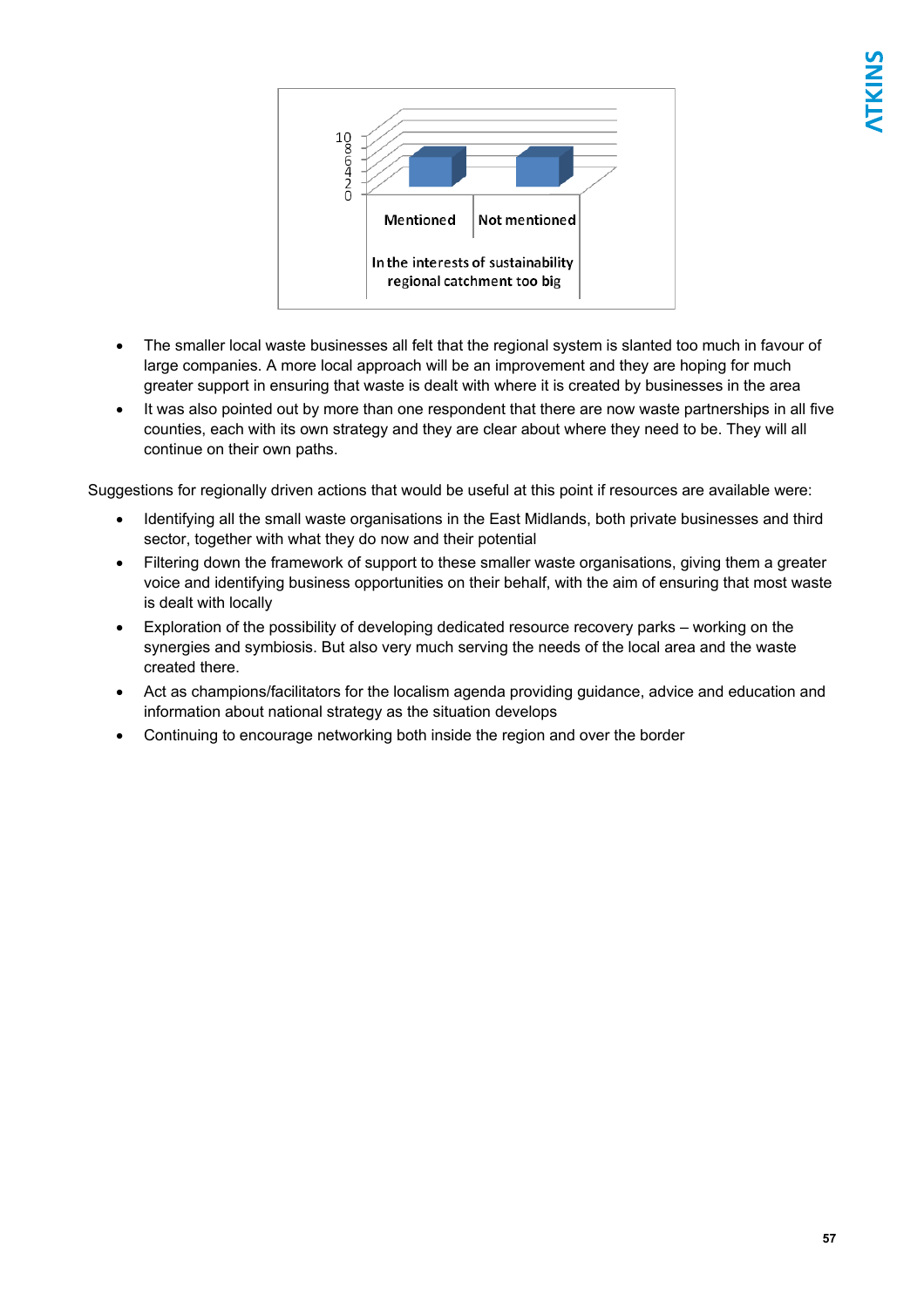### 3.7 Public Comments from Key Stakeholders

In addition to follow up interviews and relevant literature found online, a number of key stakeholders have recently commented publicly on current political developments that affect the project – when speaking at events, in policy statements or in response to journalists' questions.

### **3.7.1 WRAP**

Speaking and Futuresource in June 2010 WRAP Chairman, Peter Stone, highlighted how hard-pressed Local Authorities could save millions through more partnership working in delivering waste services.

Fast-changing developments which the waste management industry – and WRAP – will need to respond to include:

- The new coalition government's emphasis on "localism" and the major review of waste policy in England just announced by Secretary of State for the Environment, Caroline Spelman
- Tougher EU legislation
- A move by all UK national governments towards zero waste with ambitious recycling targets
- The possibility of global markets demanding higher quality in materials being exported

Citing an example of how partnerships can deliver great financial benefits, Mr Stone described how Hertfordshire local authorities had formed a consortium to increase revenue from the materials they collect, and are now expecting an additional £500,000 a year as a result.

Mr Stone said by far the most pressing issue was the financial squeeze on budgets and funding. Mr Stone said effective partnership working enables sharing of resources and economies of scale and this would shape the way WRAP works. "We will put greater emphasis on working through partnerships. Our model is to use our expertise and our sector knowledge to act as a catalyst for change and for new initiatives."

Successful initiatives include:

- The Courtauld Commitment which has delivered an estimated 500,000 tonnes less packaging, resulting in local authorities saving £35 million
- Collecting food waste separately, at the kerbside diverting around 140,000 tonnes of food waste from landfill, saving £10m per year
- WRAP's wealth of technical advice and knowledge based on real life experience, is available to LAs in their role as partner

Mr Stone said a critical partnership for local authorities was with their local residents - 90% of people now understand the benefits of recycling although the national recycling rate is still below 40%. He called on Local Authorities to sign up to WRAP's and the LGA's Waste Collection Commitment designed to make it easier for people to reduce waste, recycle and make a difference through recycling.

### **3.7.2 The Waste Industry**

The waste industry has welcomed the national review of waste policy and the role the sector will play in helping to create a 'leaner, greener economy'. Their own suggestions for priorities include:

- Stimulate reuse and recycling above disposal
- Tackle the 'obstacle' of the planning system
- Bringing together and "accelerating" the existing "fragmented" waste policy in England
- A clear set of policies that give certainty and stability to the industry and which fully take into account the science behind individual technologies
- Kerbside sorting
- Generate a domestic closed loop for packaging material
- Ongoing work by WRAP to produce a 'matrix' of preferred options for different waste types as a basis for guidance on implementing the waste hierarchy
- The use of carbon metric for targets as opposed to the current weight-based system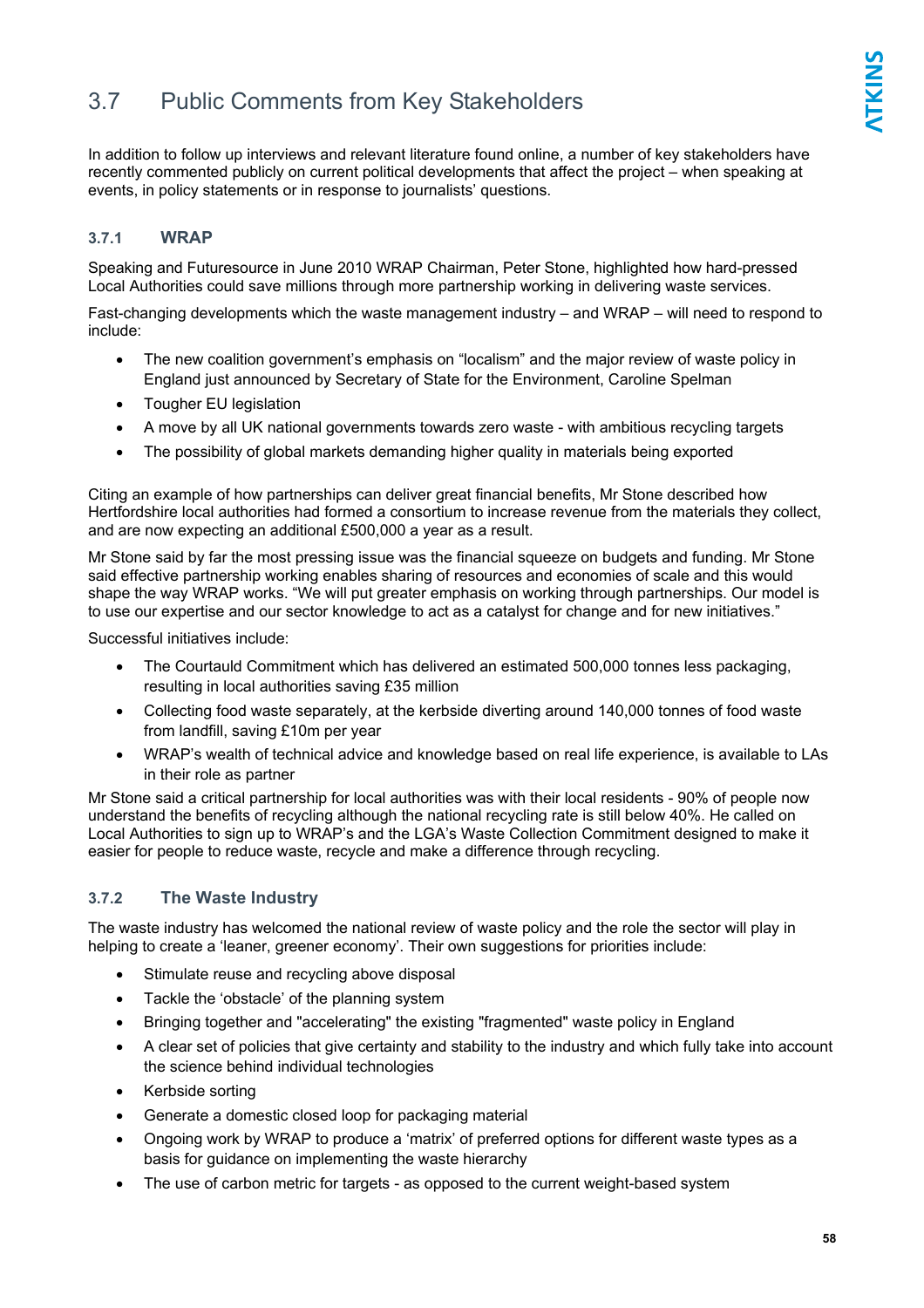### **3.7.3 Peter Jones**

Ex-Biffa director Peter Jones, a well-known figure in the industry who sits on a number of high-profile boards advising government and business, has warned that we're heading for a waste crisis in Britain as landfill becomes full but we lack the infrastructure for more sustainable waste management.

He believes the coalition has a much better grasp of what needs to be done than the previous administration, but wants to see some more robust discussions around how it will be implemented.

But while there are obstacles to overcome, he said, the potential for the economy and job market is enormous. The UK currently needs around 1,500 new waste processing facilities and all have the potential to create new employment - most would operate round the clock providing 40-50 shift workers with jobs.

Speaking at an event hosted by clean tech company Ultra Green and elsewhere he said that with environmental, economic and legislative drivers making landfill less and less viable, there is not enough time to get the necessary waste facilities planned, paid for and in place.

He said we are facing 'exciting times' for the industry and 'nobody but an idiot' would invest in landfill now, but that investing in the alternatives isn't an attractive option either. Although there is a 'massive' opportunity financially, corporate giants would not move into the sector in the current climate because of the many risks that currently face investors.

Shifting regulation, lack of guaranteed feedstock, uncertainty in the off-take market, and a lack of financial institutions prepared to de-risk investment or the technology, makes putting money into new waste infrastructure something of a gamble, he said.

"It is all very well saying that we need to invest in AD, but you have got to remember that sometimes, this isn't necessarily the most appropriate solution. It is not a silver bullet and there is never going to be a one size fits all approach.

 "The market should drive the choice of technology and the technology should drive the choice of fuel. The technology is not the ends in itself, it is a means to an end and this should be kept in mind when implementing this policy."

### **3.7.4 Environmental Services Association**

"The UK needs to develop significant waste and recycling infrastructure to meet its Landfill Directive obligations and it is imperative that any cuts do not undermine efforts to recover materials and energy from waste. The timely development of new infrastructure will ensure that the UK does not become liable for EU fines. In this context, the EA will need to retain funding for the processing of permits within the required time scales for new facilities."

The spokesman added that the new Government has pledged that front-line services should not be affected by the proposed cuts, explaining: "We hope that this extends to ensuring that the EA remains adequately resourced for fighting environmental crime along with its other responsibilities."

### **3.7.5 Anaerobic Digestion and Biogas Association**

Particularly relevant to the waste and recycling sector is that one of the ways the coalition intends to drive up energy from renewables is through a "huge increase in energy from waste through anaerobic digestion". This was a point set out in the Liberal Democrat manifesto before the election, and has been largely welcomed by the industry. The Anaerobic Digestion and Biogas Association (ADBA) says it could not have hoped for a better outcome. ADBA chairman Lord Redesdale says: "This is the start of something very exciting, I reckon we will have completely covered the country in AD plants within the next five to 10 years.'

But there is still concern around how the Government intends to implement this policy, particularly at a time when the financing of AD facilities has been beset with uncertainty. Lord Redesdale said: "If we are to increase AD then more local authorities will need to introduce food waste collection at the kerbside, but this needs to be implemented in such a way that what is collected is of good enough quality to be used in AD."

### **3.7.6 Renewable Energy Association**

As yet there has been no confirmation on the outcome of a consultation by DECC to grandfather the Renewable Obligation Certificates (ROCs) for AD. And there is anxiety from some quarters over the policy to establish a full Feed-in Tariff (FIT) system because all the AD projects in the pipeline have been financed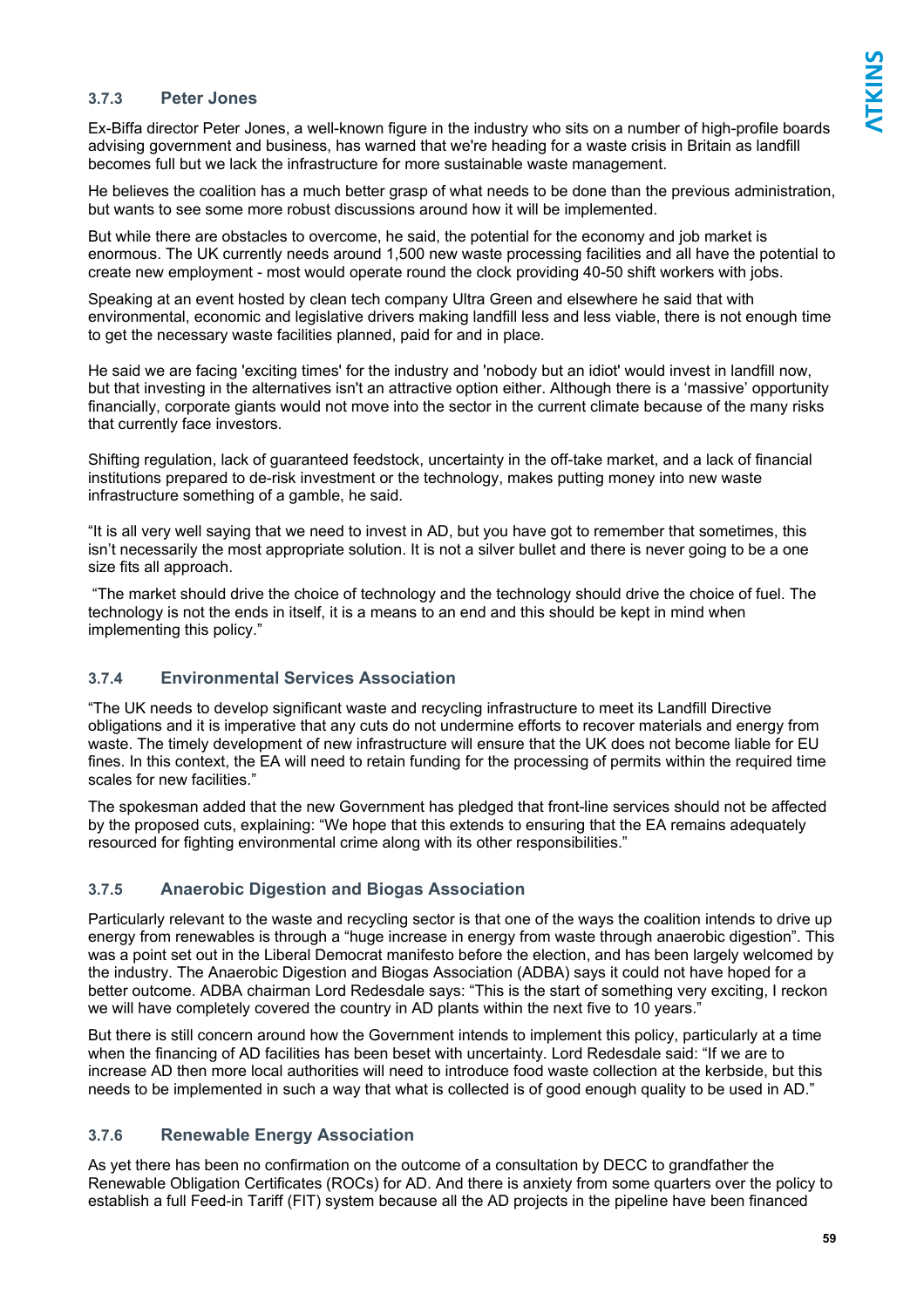under ROCs. As a result, the Renewable Energy Association has said that it wants to see a statement from the Government as a matter of urgency which guarantees that all existing projects will be grandfathered.

REA head of external affairs Leonie Greene told MRW: "The proposal to increase overall renewable energy ambition shows strong political commitment.

"However, we are concerned about the details of the renewable obligation and FITs proposal, which could have a huge implication on facilities. All projects in the pipeline have been based on the renewable obligation system. So we want an early statement from the Government to say that all these projects will be grandfathered."

Greene said there was also concern for the renewable heat incentive as more technologies other than AD needed to be identified, with possibly more funding made available as the industry is "rapidly running out of money".

### **3.7.7 UK Without Incineration Network**

Some industry professionals also believe the coalition should issue further clarification on where they stand on other forms of energy from waste (EfW) technology, most notably incineration.

UK Without Incineration Network national co-ordinator Shlomo Dowen said: "We welcome AD as the superior form of EfW, but we need to know whether the Government is proposing to use this technology to replace EfW generated through incineration."

### **3.7.8 ICE Current Waste and Resource Management Policy Statement**

A National Resource Management Strategy is needed that:

- Encourages the designing out of waste at source
- Encompasses all waste streams (municipal, commercial, industrial, construction and demolition etc)
- Links waste management, energy and climate change policy goals
- Facilitates fully functioning, economically scaled supply chains of secondary materials that can feed back into the wider economy
- Brings together governmental responsibilities across DEFRA, DCLG, DBERR, DfT, the Treasury and a plethora of agencies
- Keeps targets under regular review to ensure they are achieving desired outcomes and not becoming ends in themselves
- Speeds up the multi-billion pound investment in infrastructure required to collect, transfer, reprocess and extract resources, including energy from waste by making the planning process for permitting of new strategic facilities simpler and more predictable
- Helping areas develop infrastructure for all waste streams by enabling innovative procurement and stakeholder engagement practice
- Strategic planning that drives integration of waste facilities with transport and energy generation networks. Key levers will include National Infrastructure Policy Statements, Regional Economic Strategies, Regional Spatial Strategies and Local Development Frameworks

### **3.7.9 Local Stakeholders**

Some local stakeholders have commented on the demise of emda.

### **3.7.10 Nottinghamshire County Council**

The public sector must do what it can to help private enterprise thrive, but business should not expect Government to throw money at it. It is going to be privately led – the public sector does not produce jobs.

### **3.7.11 Derbyshire and Nottinghamshire Chamber of Commerce**

George Cowcher, chief executive of Derbyshire & Nottinghamshire Chamber of Commerce, the third largest chamber in the country, says he fears LEPs may amount to no more than an attempt by councils to grab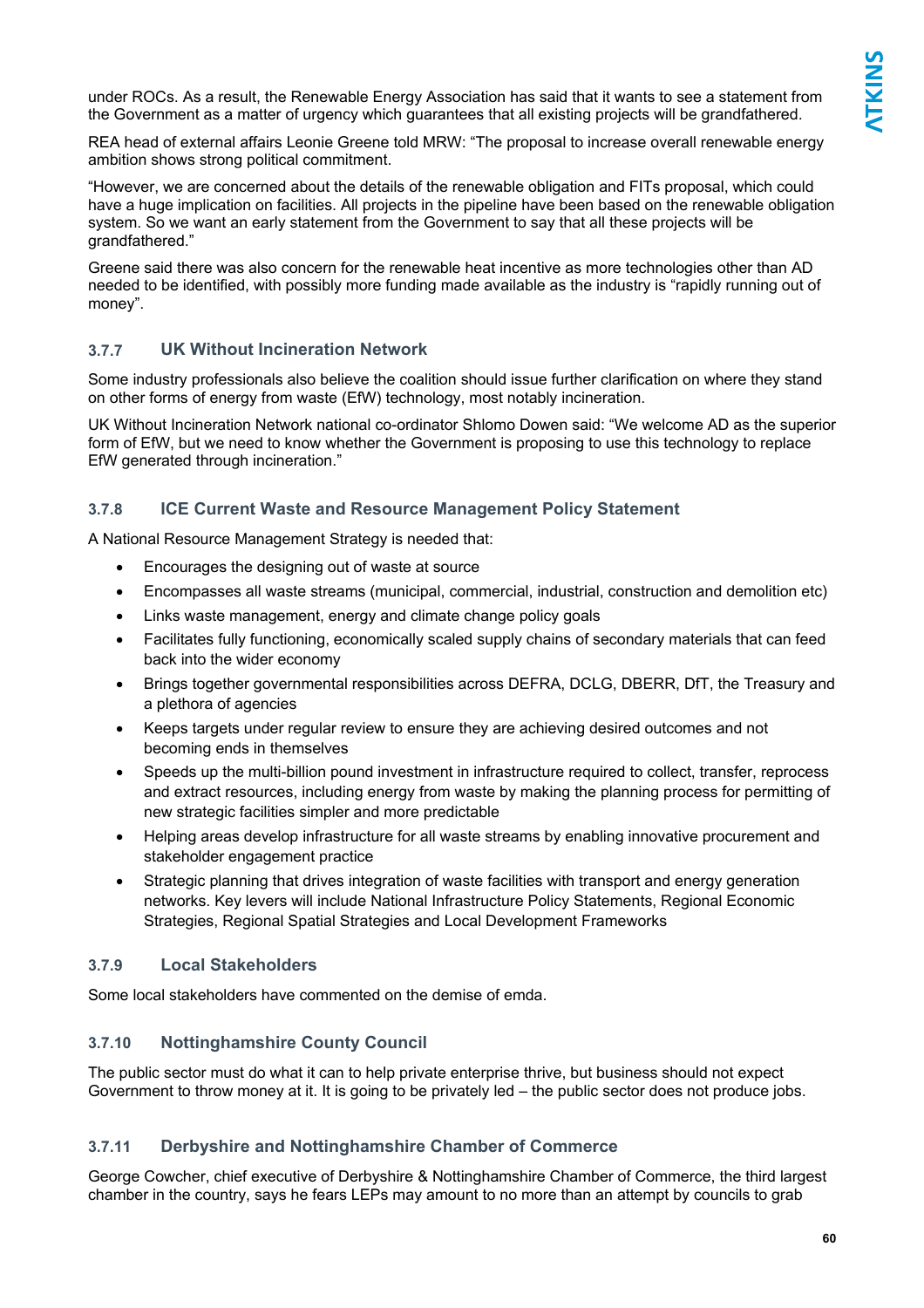what is left of agency budgets. "One local authority has already said to me that it wants business involvement but not business leadership and that is hugely worrying. If that's the attitude then it's just about grabbing a budget. Local Enterprise Partnerships will become an irrelevance if they have got no money, no power, and businesses are asked to support them rather than lead them." Mr Cowcher revealed major employers have voiced serious concerns about the loss of Emda because it has been business-focused.

### **3.7.12 Nottingham Business School/CBI Regional Chairman**

The head of Nottingham Business School has warned that axing regional development agencies will leave regions without any clout. Prof Baback Yazdani, dean of the business school, who is also regional chairman of employers' organisation the CBI, said: "Emda performs valuable and important functions which benefit the private sector and the general economy as well as the redevelopment and regeneration of the city and region. And it has been effective."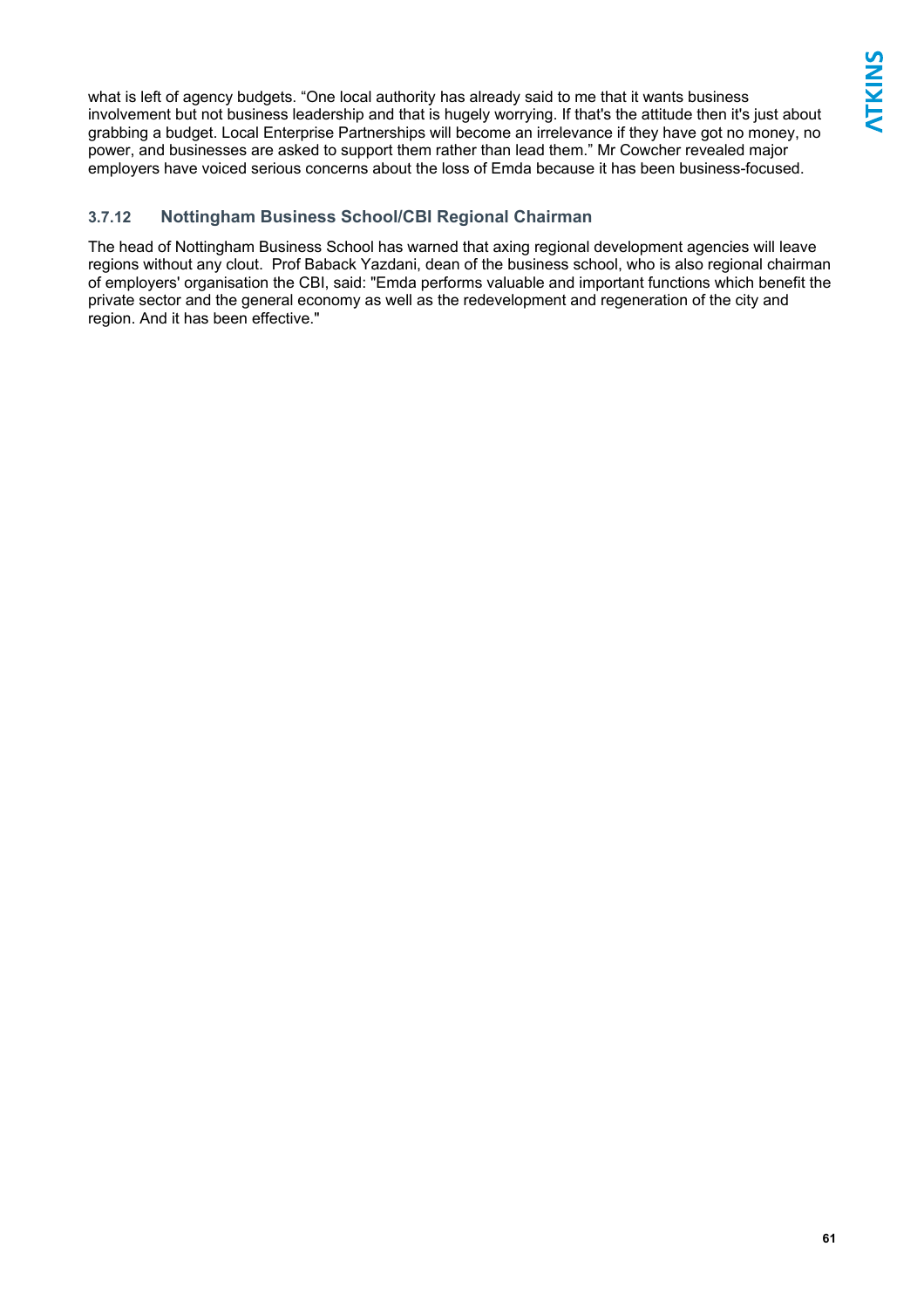## 4. Conclusions and Possible Next Steps

### 4.1 The Original Brief

The original brief for this consultation exercise was to identify stakeholder priorities and perceptions on how to develop a Regional Waste to Resource Strategy for the East Midlands:

- The role of regional agencies in the transition
- What the region should hope to achieve from a Regional Resources Strategy
- The kinds of steps needed to achieve these goals
- The range and extent of transformation required
- The conflicts and challenges foreseen
- The respective roles of industry and agencies
- The physical nature of a resources management approach
- Perceptions of the costs that may be involved in the transition and the value that might be derived
- How the approach would respond to and border on extra-regional activities
- Who would benefit
- The risks
- Whether legislative frameworks in place would allow the transition or would need to change
- What kinds of actions should be set out to achieve the transition
- What success would look like

### 4.2 The Current Situation

Recent political and policy developments mean that the original brief is no longer relevant.

As explained earlier in this report, the new Government has already made it clear that there is no longer anything compelling regional working and it will be up to the Local Authorities to decide how, if at all, they wish to continue with a regional approach:

- The Regional Spatial Strategies have been revoked
- Emda will not exist beyond April 2012 and will be wound down during the intervening period, while the future of GOEM is uncertain
- Funding for the Leaders Boards and other networks such as RTAB has been withdrawn
- A new Localism Bill and planning system based on the Conservatives' Open Source Planning paper will rebalance power in favour of local communities
- The new local enterprise partnerships (LEPs) will be led by elected local authority leaders in 'natural economic areas'
- Guidance issued when the RSS were revoked says Planning Authorities should continue to press ahead with their waste plans. For the transitional period they will continue to be informed by the data and information which has been collated by the Regional Waste Technical Advisory Bodies, but this function will be transferred to local authorities.

And while the current review of waste policy in the UK is not expected to report until next spring, it is reasonable to assume that it will fit within the parameters of the new localism agenda.

In addition, selected follow-up interviews with key waste players in the region – particularly the county authorities/waste partnerships – have made it clear that a regional approach to waste minimisation and management is very unlikely to be pursued unless national policy and legislation dictates that it should.

Nevertheless, despite a disappointingly low response, the consultation and research exercise has pointed up a number of important issues and a range of interesting and constructive ideas that should play a key role in shaping the waste minimisation and management approach in the East Midlands and also identifies areas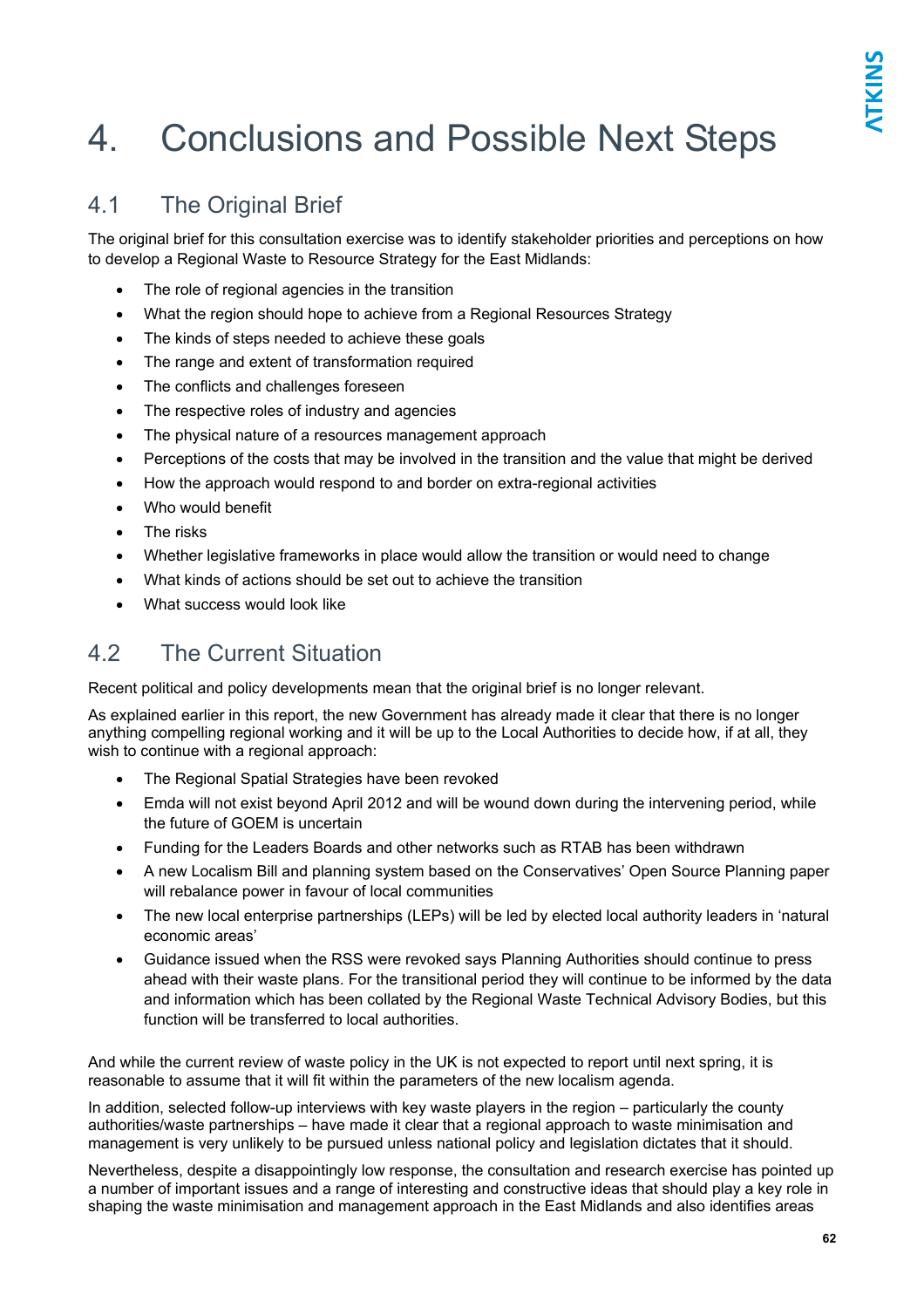where the outgoing regional agencies can support the local authorities and county waste partnerships over the coming months.

## 4.3 Summary of Findings

### **4.3.1 International Best Practice**

Best practice in waste minimisation and management is based around the internationally recognised concept of the 3Rs – Reduce, Reuse and Recycle and the waste management hierarchy. The waste hierarchy specifies the order of preference for dealing with waste with priority given to waste reduction, reuse and recycling with the least desirable approach being disposal of waste in landfill.

The primary motivation of any waste strategy must therefore be to reduce waste at source. In addition it has been shown time and time again across the world that the success of the implementation of the 3Rs programme will depend on:

- Strong and co-ordinated governance eg codes of practice and legislation
- Having sufficient waste infrastructure in the form of collection systems that support source segregation and appropriate recycling and recovery technologies
- Creating an economic environment that promotes waste reduction, reuse and recycling as opposed to disposal through the 'polluter pays principle.' This is an extension of the producer responsibility principle not only shifting responsibilities to the producer but also the environmental costs associated with managing and disposing of wastes.
- Communication of the programme and its importance to the public so that they are aware of how their actions can make a difference

The online best practice review encompassing key literature, useful perspectives and ideas from a wide range of sources from the public, through special interest groups, to the waste press and also recent comments and speeches from key organisations and thought leaders in the waste industry, underline this approach.

The results of the consultation and follow-up interviews further support the recommendations of international best practice.

**The first key recommendation of this project is therefore to recommend that any approach adopted in the East Midlands, whether regional, at county level or locally, is holistic – responding to the 3Rs and the waste hierarchy – rather than trying to separate the issue of waste as a resource from the issue of reducing waste in the first place.** 

### **4.3.2 Initial Consultation**

The initial consultation pointed up a number of important issues that must be tackled. Many of these were identified in the Aecom report and the consultation serves to underline their importance.

It is clear that there is no quick fix answer to any of the questions. The consultation was in many ways a fishing exercise designed to identify ready-made information sources and solutions that could be easily drawn together and taken forward. No such sources and solutions emerged, nor did any individual or organisations willing or able to take the lead in developing and implementing a Waste to Resource Strategy for the East Midlands:

- It will be essential for someone to take the initiative and drive the process forward, if it is ever to be more than a good idea.
- Another pressing issue will be to review the full stakeholder network list and ensure that all contact details are up to date, that the most appropriate contact is identified in each organisation and that identified contacts have been contacted and agreed to accept that role.
- Clear definition of roles and responsibilities is essential for instance who will lead and what contribution can be expected from organisations eg WRAP, the Environment Agency and Defra
- Understanding of public perception
- Comprehensive information on the waste streams, the routes to recycling for each and life-cycle analysis of the various disposal v recycling options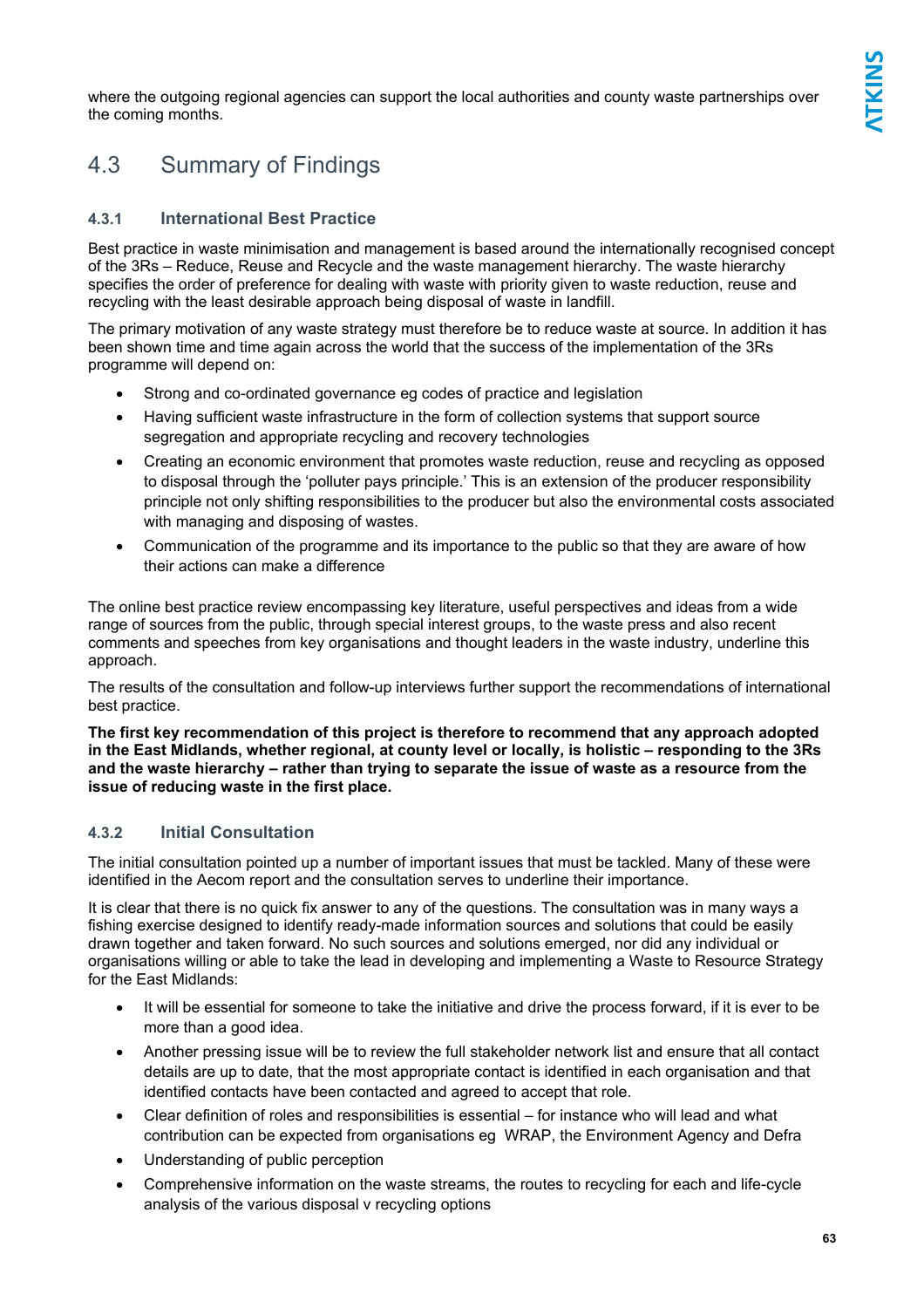- What works and what doesn't
- Financial and environmental cost/benefit/impact analysis
- Projected demand for resources in the UK
- Areas where resources need to be focussed
- Communication plan and material, public education strategy and material, background and supporting information for present and potential participants
- Comprehensive database of information, contact points for best practise and "one stop shop" solutions, companies recommended to deal with the waste streams etc
- Development of the strategy

### **4.3.3 Online Research**

The online research provided useful sources of information and additional possible actions:

### **Sources of Information**

Despite the perceptions of respondents to the first stage consultation a great deal of data about waste in the East Midlands is actually available online, for instance:

- Defra, the Environment Agency and WRAP all collect waste data. Extensive information is now available largely on the WRAP website, but also through Defra and the EA. For instance Material and Market Development Recommendations in East Midlands, WRAP 2007 (updated April 2010) which examines capacity in the region and concludes that as a whole it has sufficient capacity to manage the waste it produces and with the addition of the capacity from sites granted planning permission and awaiting determination, over-provision of capacity would range from 5.6 million tonnes to 8.2 million tonnes in 2020.
- EMRA completed a Study into Waste Management Capacity in the East Midlands in 2009, which is available on the EMRA website.
- While EERA led a National Study into Commercial and Industrial Waste Arisings, 2009, which extrapolates from research in the north west to make assumptions about the other UK regions. The full report, together with links to a spreadsheet for calcultating forecasts and the data tables for each region can also be accessed through the EMRA website at www.emra.gov.uk/publications/housingplanning-and-transport/waste/national-study-into-commercial-and-industrial-waste-arisings

Together these reports fill many information gaps identified by consultation respondents and while they are not yet providing a full picture form a useful basis for further research to fill the gaps.

#### **The second key recommendation of this project is therefore to ensure that all key stakeholders are made aware of existing data and information resources.**

### **Solutions Identified by Other Strategies and Initiatives**

Online research also identified a wide range of solutions and actions driving other strategies and initiatives around the world. For instance:

- Pushing those who produce goods that end up as waste to take responsibility for their products, for instance with product stewardship schemes
- Increasing resource recovery from commercial, industrial, construction and demolition wastes eg ensuring agencies and government take construction and demolition waste as a raw material.
- The development of local markets for recovered materials
- Separate food waste collection schemes for all households
- An anaerobic digestion plant building programme
- A policy 'preference' for kerbside sorting of waste streams by collection contractors
- Sector plans providing more specific waste reduction strategies for individual waste intensive sectors eg municipal waste, retail, construction, infrastructure
- Development of a Waste Prevention Programme for all wastes, ensuring the prevention and reuse of waste is central to all actions and policies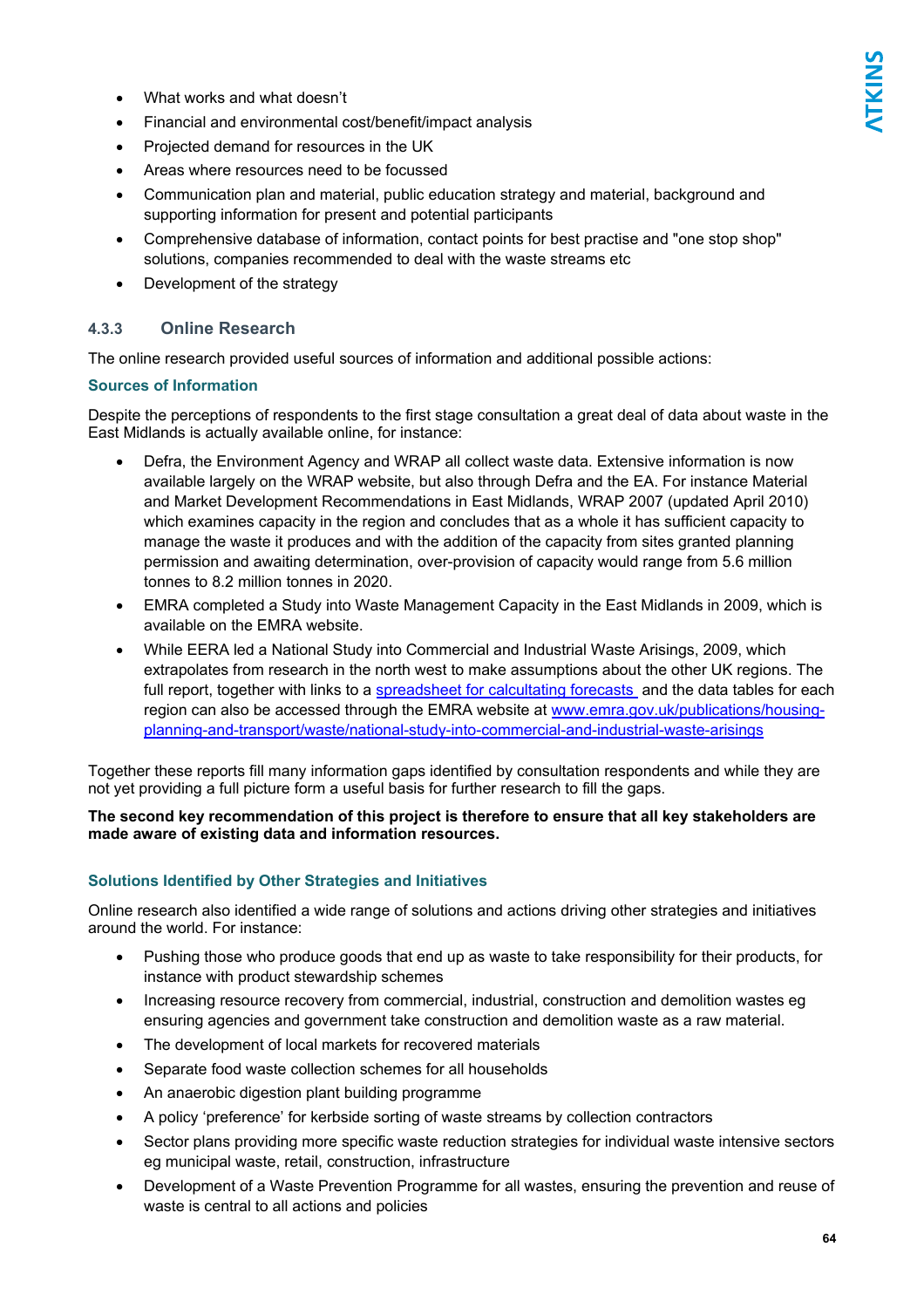- Landfill bans for specific waste types to ensure the value from these resources is captured
- Ensuring that
	- o Households use material goods for their intended life and do not dispose of them while still useful. Lifetime Optimisation and Restorative Economy are successful strategies
	- o Edible food is not treated waste
	- $\circ$  Industry understands the feasibility of resource efficiency strategies in individual sectors
	- $\circ$  National support and policies are in place to balance winners and losers in pursuing this approach

Other useful insights are contributed by:

- Economies of Scale, Defra's 2007 Waste Management Optimisation Study which concludes that while many types of waste management facilities get less expensive to run on a simplistic basis as the capacity increases, there are other factors such as transport and planning. Political, social, economic and legislative factors all have an effect and there are many barriers to collaboration and integration. Case studies from waste partnerships showed that in Essex full integration would be marginally more expensive and offer fewer benefits than a two-area scenario. This may demonstrate the point at which diminishing returns are experienced.
- On the other hand including commercial waste collection in modelling would make more waste available in a smaller area, reducing transportation cost and increasing the scale at which transfer stations become more cost effective, particularly in rural areas.
- Third Sector: Investment for Growth, WRAP 2009 concludes that Resource Recovery Third Sector Organisations could make a very significant contribution to the waste agenda but need support, advice and business opportunities.
- ICE in How to Deliver a National Resource Management Strategy, 2007, suggests that a key first step would be to establish a national leadership body drawn from the relevant government departments and an agent to join up people who need to make decisions and show how a resource management strategy can be delivered at a regional and local level – most probably EA or WRAP. It's role would include:
- Material flow management (collecting and providing data at national, regional and local levels)
- Public sector corporate governance, including strategic planning for procurement of capital programmes
- Local government in respect of built development, contract management (land use planning and material resource management opportunities) and community liaison
- Assisting the private sector to implement new systems and facilities
- Liaising with the specialist groups, networks or professional organisations and community groups. Seeking a tactical local response and responding to and promoting new ideas and technological innovation
- Advising the government about the funds and pump priming mechanisms that are needed and helping to ensure they are put into place
- Waste suggestions from the public which include:
- Make local authority recycling regimes the same and able to recycle everything possible
- Tax all plastic containers differentially (producers and users) according to how easy it is for that type of plastic to be reused or recycled, and the revenue ring-fenced to support reuse and recycling.
- North Kilworth CIC, led by leading waste industry figure Peter Jones which plans to set up and operate a community anaerobic digestion facility that will provide energy for sale to the National Grid and reinvest the profits into village projects designed to deliver a sustainable community.
- The Furniture Re-use Network which represents 350 charities and non-profit groups involved in reuse across the UK.
- The WRAP/AWM Programme which gives recycling businesses in the region an opportunity to benefit from funding and practical support.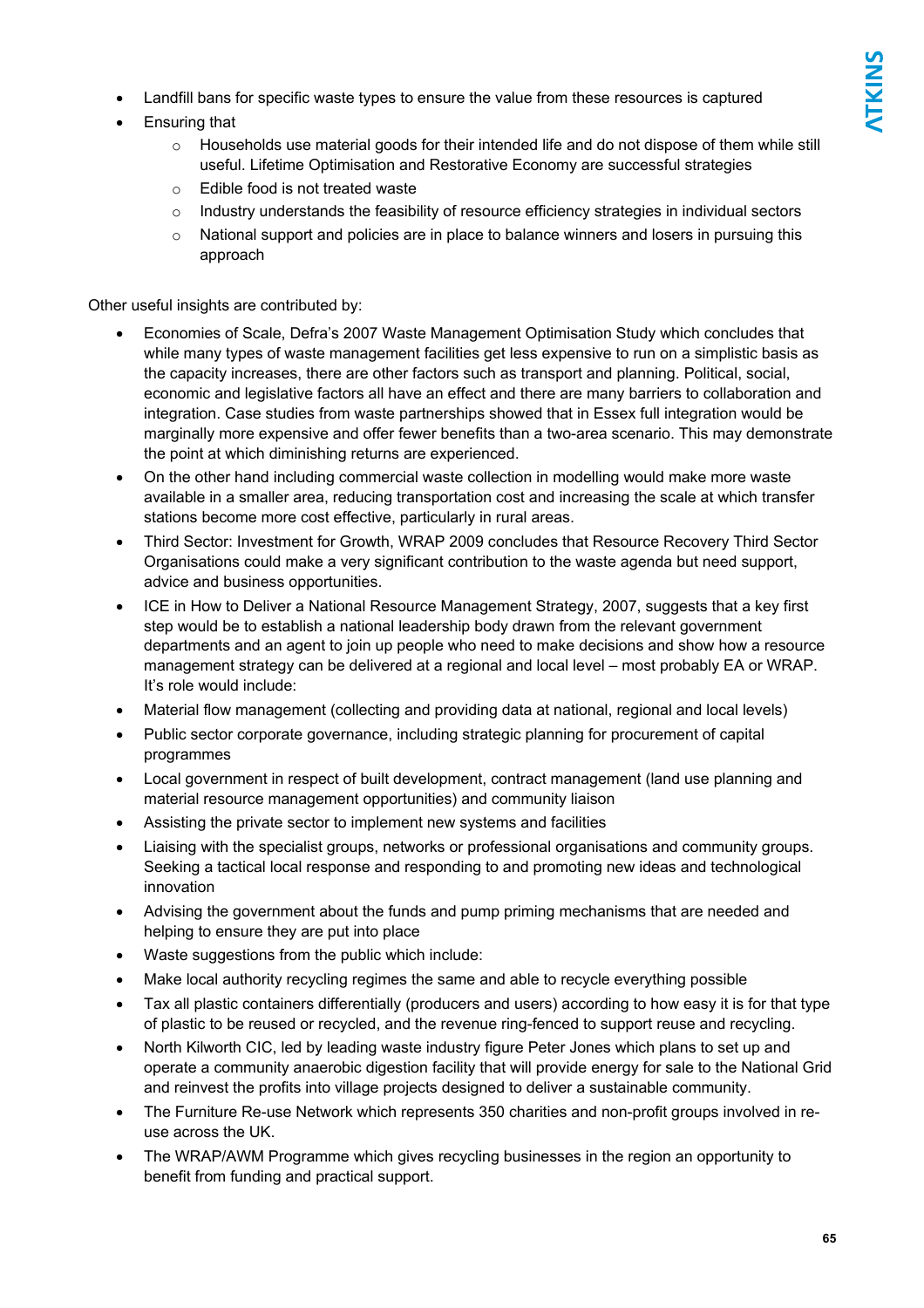- The fact that quality is increasingly important to the recycling industry supply chain, opening up opportunities for UK businesses, a key theme emerging from WRAP's third international markets conference that took place in London recently
- The Waste to Resources programme funded by One North East and BREW which provides businesses in North East England with access through a free website to support for waste management, resource efficiency and energy saving, identifying areas of opportunity, useful contacts and case studies
- Ashburton Council and the Wastebusters Trust in New Zealand which is a successful long-term partnership with an international reputation. Wastebusters is a 'community trust' which is employed by the council to deliver waste minimisation. Extensive education and ownership by the community are seen as the key to the success of the initiative.
- Recycle Mania in the USA. For ten weeks every year, schools compete against each other to see which school can collect the most recyclables. In 2009 4.7 million students and 1.1 million faculty and staff on these campuses collectively recycled or composted just over 69.4 million pounds of waste.

### **4.3.4 Recent Ideas from the Waste Industry**

Ideas have also come from the Waste Industry:

- Peter Stone WRAP chairman suggests that fast-changing developments which the waste management industry will need to respond to include:
- The new coalition government's emphasis on "localism" and the major review of waste policy in England just announced by Secretary of State for the Environment, Caroline Spelman
- Tougher EU legislation
- A move by all UK national governments towards zero waste with ambitious recycling targets
- The possibility of global markets demanding higher quality in materials being exported
- The waste industry has welcomed the national review of waste policy and the role the sector will play in helping to create a 'leaner, greener economy'. Their own suggestions for priorities include:
- Stimulate reuse and recycling above disposal
- Tackle the 'obstacle' of the planning system
- Bringing together and "accelerating" the existing "fragmented" waste policy in England
- A clear set of policies that give certainty and stability to the industry and which fully take into account the science behind individual technologies
- Kerbside sorting
- Generate a domestic closed loop for packaging material
- Ongoing work by WRAP to produce a 'matrix' of preferred options for different waste types as a basis for guidance on implementing the waste hierarchy
- The use of carbon metric for targets as opposed to the current weight-based system
- Peter Jones says that although there is a 'massive' opportunity financially, corporate giants will not move into the sector in the current climate because of the many risks that currently face investors.
- The Renewable Energy Association has said that it wants to see a statement from the Government as a matter of urgency which guarantees that all existing anaerobic digestion projects will be grandfathered

### **4.3.5 Ideas from Follow-up Interviews**

Suggestions for regionally driven actions that would be useful at this point if resources are available were:

• Identifying all the small waste organisations in the East Midlands, both private businesses and third sector, together with what they do now and their potential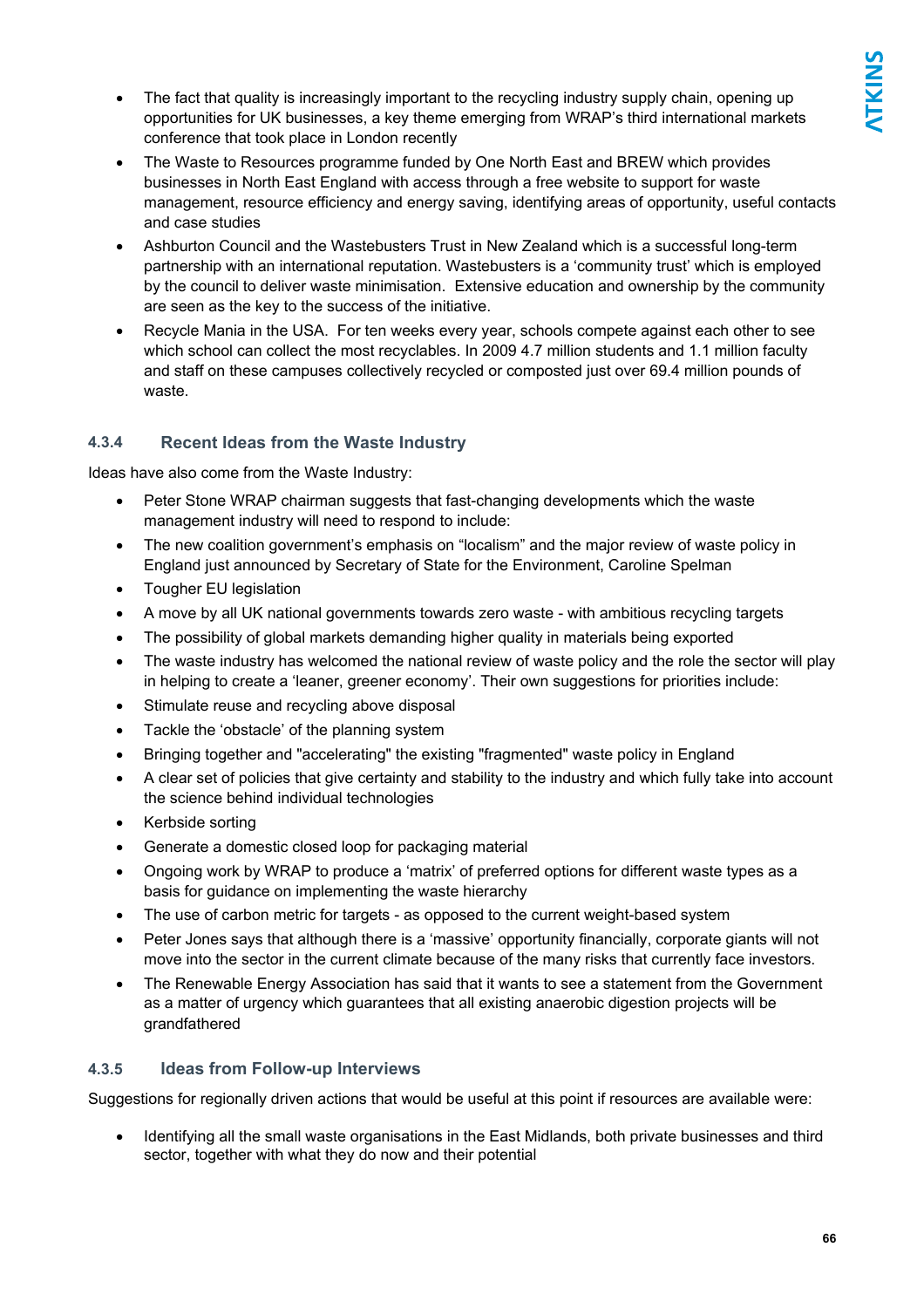- Filtering down the framework of support to these smaller waste organisations, giving them a greater voice and identifying business opportunities on their behalf, with the aim of ensuring that most waste is dealt with locally
- Exploration of the possibility of developing dedicated resource recovery parks working on the synergies and symbiosis. But also very much serving the needs of the local area and the waste created there.
- Act as champions/facilitators for the localism agenda providing guidance, advice and education and information about national strategy as the situation develops
- Continuing to encourage networking both inside the region and over the border

### 4.4 Suggestions for Possible Ongoing Work

Clearly many actions will now sit at national or local level, but taking everything that has emerged from the consultation and research into account, this report concludes with a number of suggestions for possible ongoing work on a regional level which reflect consistent themes throughout the project.

All the actions listed below have been identified as important in the move towards a zero waste society and hopefully the resources will be available to implement at least a selection:

- Act as champions/facilitators for the localism agenda providing guidance, advice, education and information about national strategy as the situation develops, how it should be translated locally, roles and responsibilities
- Continue to encourage networking both inside the region and 'over the border'
- Ensure that all key stakeholders are made aware of existing data and information resources. Explore options with both private and public sector to create a regional online 'one stop shop' along the same lines as waste to resources in the north east
- Develop a matrix of essential data still missing and an action plan to fill the gaps. If resources allow begin to implement the action plan
- Work with WRAP and the waste partnerships to develop an education and publicity programme that can be used throughout the region based around a series of key waste minimisation, reuse and recycling messages such as 'do not throw things away while they are still useful' and 'edible food is not waste' and using innovative approaches such as recycle mania
- Identify all the small waste organisations in the East Midlands, both private businesses and third sector; re-use, recycling and end users of recycled material; together with what they do now and their potential
- Develop and implement an action plan for filtering down the framework of support to these smaller waste organisations, giving them a greater voice and identifying business opportunities on their behalf, with the aim of working with local authorities to ensure that most waste is dealt with locally
- Work with local authorities to establish the feasibility of developing dedicated resource recovery parks – working on the synergies and symbiosis. But also very much serving the needs of the local area and the waste created there. Including possible locations and possible businesses to be involved
- Develop a range of innovative off the shelf bottom up approaches for local communities such as North Kilworth CIC and Wastebusters Trust
- Support the county waste partnerships in working towards making their recycling regimes the same and able to recycle everything possible, including separate food waste collection schemes for all households and a policy preference for kerbside sorting of waste streams by collection contractors
- Explore options for encouraging product stewardship schemes on a regional and local level
- Work with the waste partnerships to develop specific waste reduction strategies for individual waste intensive sectors eg commercial, industrial, construction and demolition